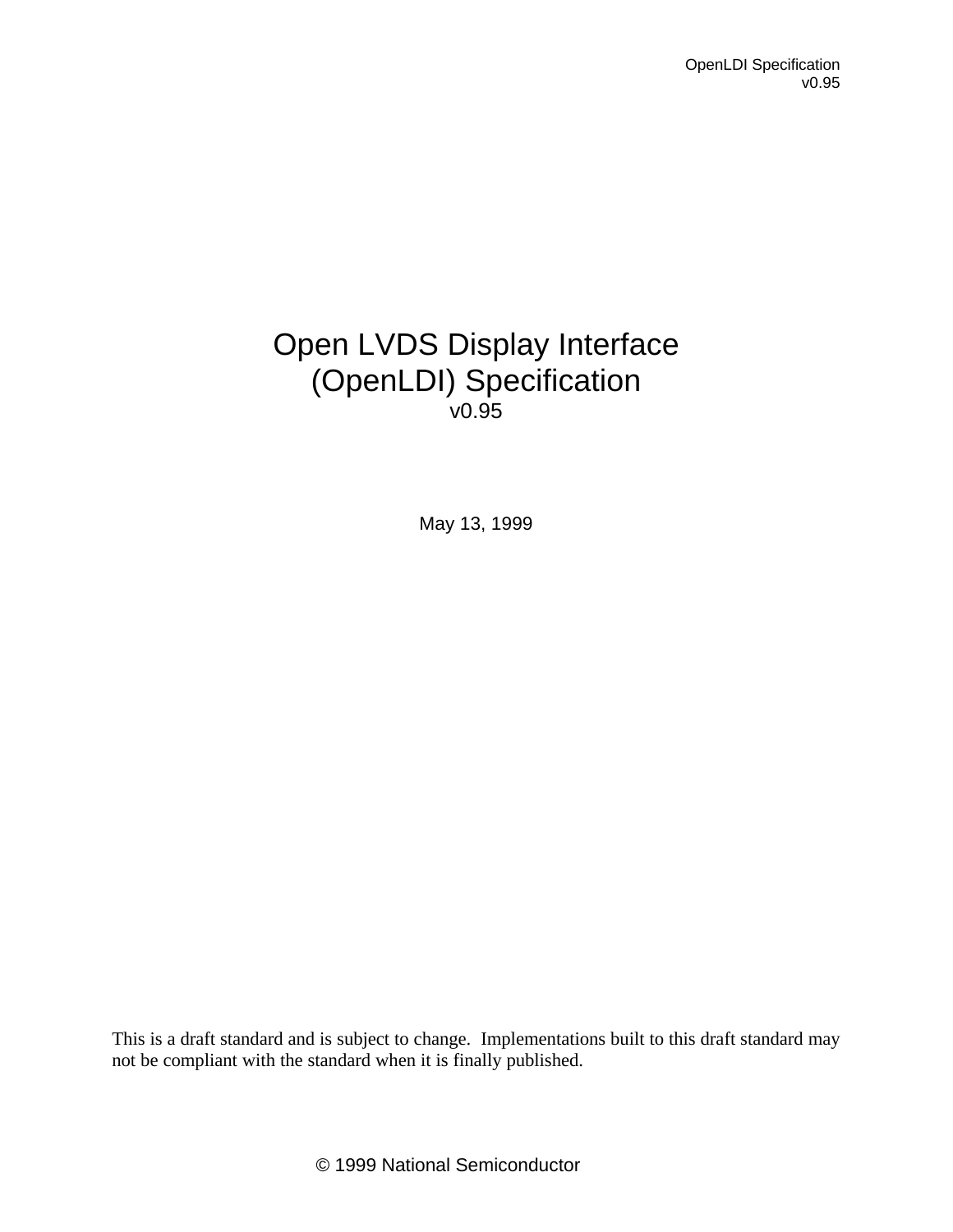## Foreword

The OpenLDI specification was developed through the cooperation of companies in the semiconductor, display, computer system, connector, and cable industries to be an open standard for the digital connection of display sources and display devices. This standard is an evolution of the de facto industry standard for the connection of display controllers to LCD panels in notebook computers. The OpenLDI standard draws upon the work of other standards that are widely used, specifically the Video Electronics Standards Association (VESA) and the American National Standards Institute (ANSI). This standard provides a completely digital, plug and play, interface to provide the sharpest, clearest video image obtainable on a digital display device.

This standard was developed such that there is no material in this standard for which licensing fees must be paid nor for which membership in a particular organization is required (with the concomitant required sharing of intellectual property) in order to implement this standard.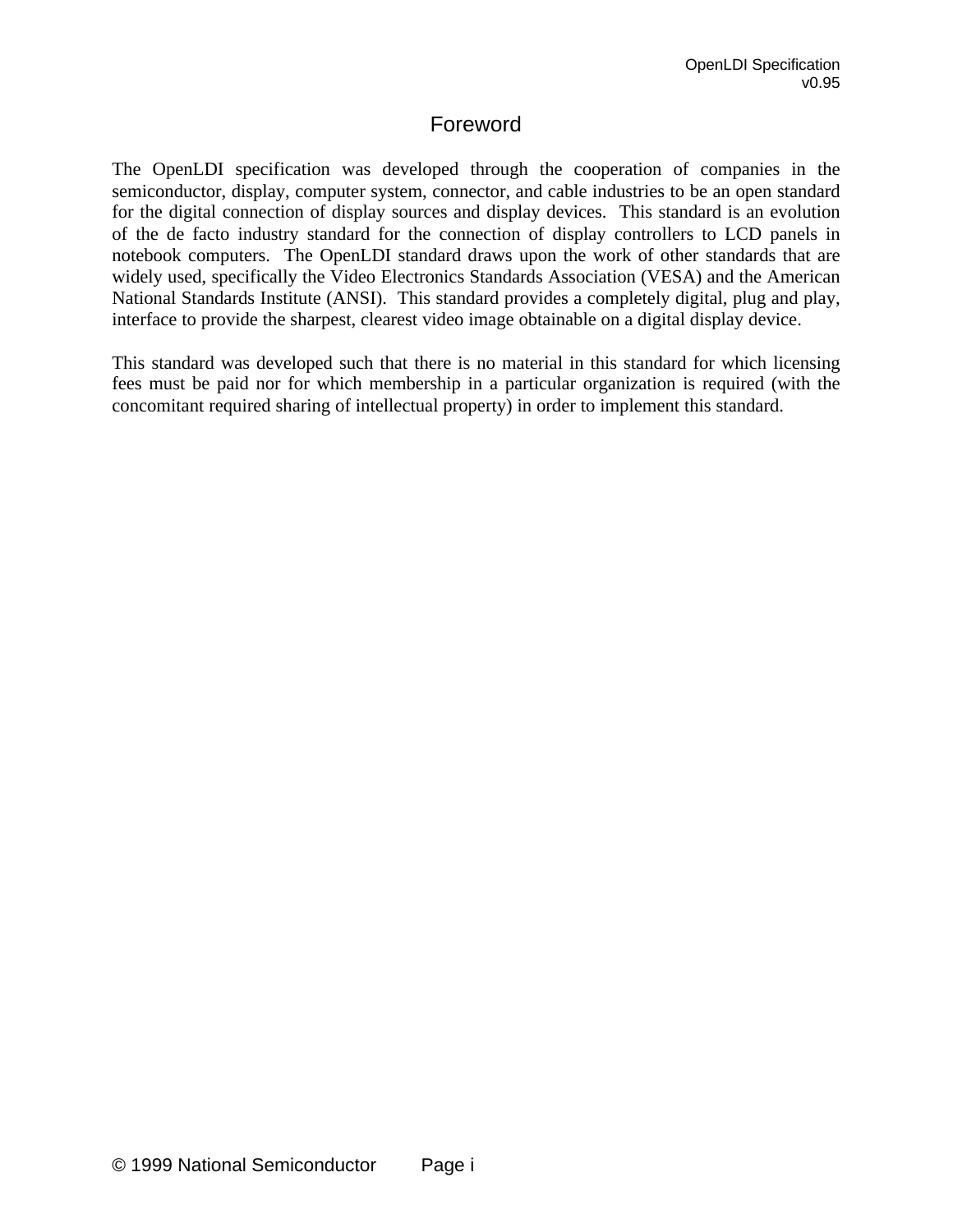## **Table of Contents**

| $\overline{2}$<br>3<br>3.1<br>3.2<br>3.3<br>$\overline{4}$<br>5<br>5.1.1<br>5.2.3<br>5.2.4<br>5.2.5<br>5.3.1<br>5.3.2<br>5.3.3<br>5.3.4<br>5.4.1 |
|--------------------------------------------------------------------------------------------------------------------------------------------------|
|                                                                                                                                                  |
|                                                                                                                                                  |
|                                                                                                                                                  |
|                                                                                                                                                  |
|                                                                                                                                                  |
|                                                                                                                                                  |
|                                                                                                                                                  |
|                                                                                                                                                  |
|                                                                                                                                                  |
|                                                                                                                                                  |
|                                                                                                                                                  |
|                                                                                                                                                  |
|                                                                                                                                                  |
|                                                                                                                                                  |
|                                                                                                                                                  |
|                                                                                                                                                  |
|                                                                                                                                                  |
|                                                                                                                                                  |
|                                                                                                                                                  |
|                                                                                                                                                  |
|                                                                                                                                                  |
|                                                                                                                                                  |
|                                                                                                                                                  |
|                                                                                                                                                  |
|                                                                                                                                                  |
|                                                                                                                                                  |
|                                                                                                                                                  |
|                                                                                                                                                  |
|                                                                                                                                                  |
|                                                                                                                                                  |
|                                                                                                                                                  |
|                                                                                                                                                  |
|                                                                                                                                                  |
|                                                                                                                                                  |
|                                                                                                                                                  |
|                                                                                                                                                  |
|                                                                                                                                                  |
|                                                                                                                                                  |
|                                                                                                                                                  |
|                                                                                                                                                  |
|                                                                                                                                                  |
| 6                                                                                                                                                |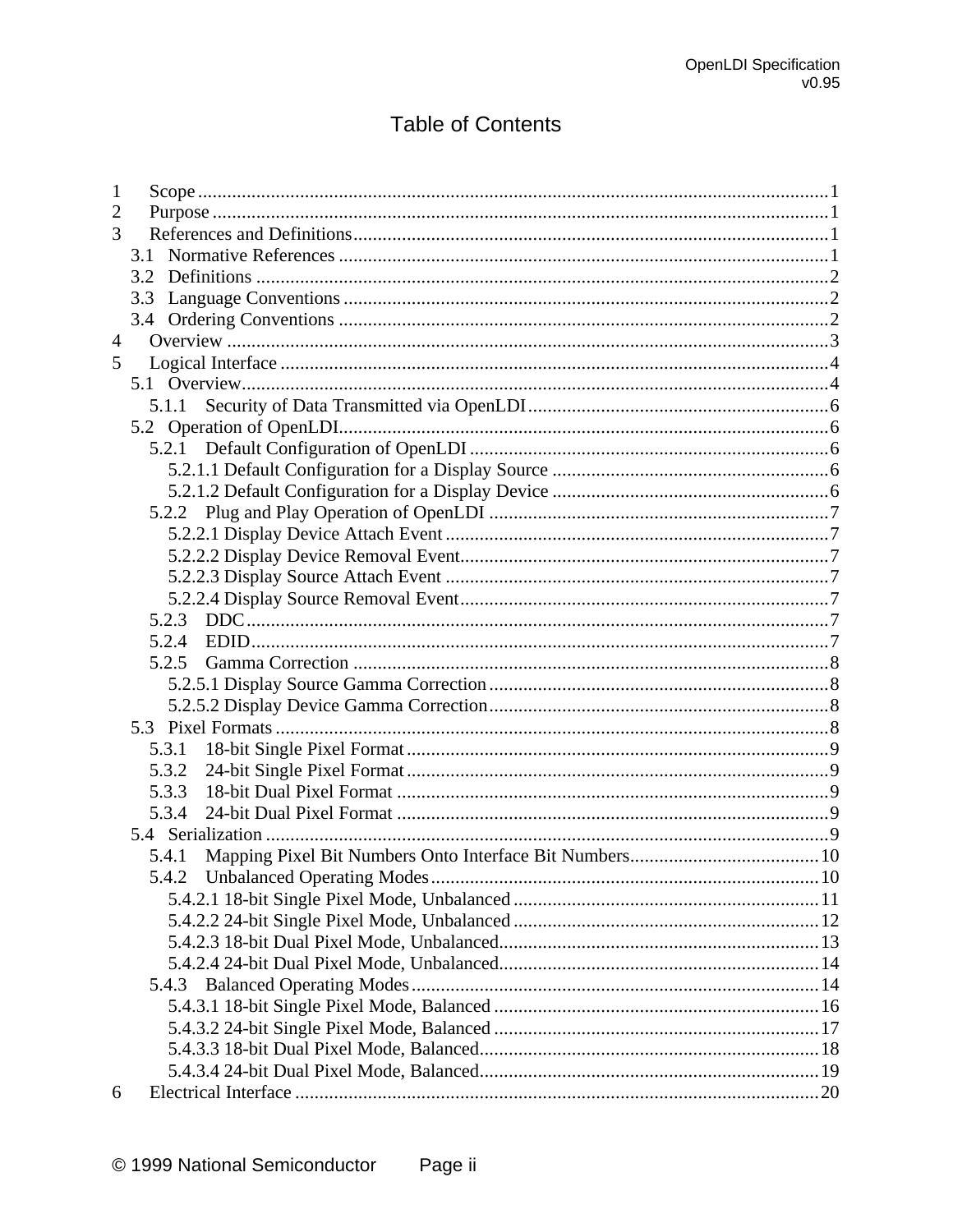|   | 6.1   |  |
|---|-------|--|
|   |       |  |
|   | 6.2.1 |  |
|   |       |  |
|   | 6.2.2 |  |
|   | 6.2.3 |  |
|   | 6.2.4 |  |
|   | 6.3   |  |
|   |       |  |
| 7 |       |  |
|   | 7.1   |  |
|   |       |  |
|   | 7.2.1 |  |
|   | 7.2.2 |  |
|   | 7.2.3 |  |
|   | 7.2.4 |  |
|   | 7.2.5 |  |
|   | 7.2.6 |  |
|   |       |  |
|   | 7.3.1 |  |
|   | 7.3.2 |  |
|   | 7.3.3 |  |
|   | 7.3.4 |  |
|   | 7.3.5 |  |
|   | 7.3.6 |  |
|   |       |  |
|   | 7.3.7 |  |
|   | 7.3.8 |  |
|   | 7.3.9 |  |
|   |       |  |
| 8 |       |  |
|   |       |  |
|   | 8.1.1 |  |
|   | 8.1.2 |  |
|   | 8.1.3 |  |
|   | 8.1.4 |  |
|   |       |  |
|   | 8.2.1 |  |
|   | 8.2.2 |  |
|   | 8.2.3 |  |
|   | 8.2.4 |  |
|   | 8.2.5 |  |
|   | 8.2.6 |  |
|   | 8.2.7 |  |
|   | 8.2.8 |  |
|   | 8.2.9 |  |
|   |       |  |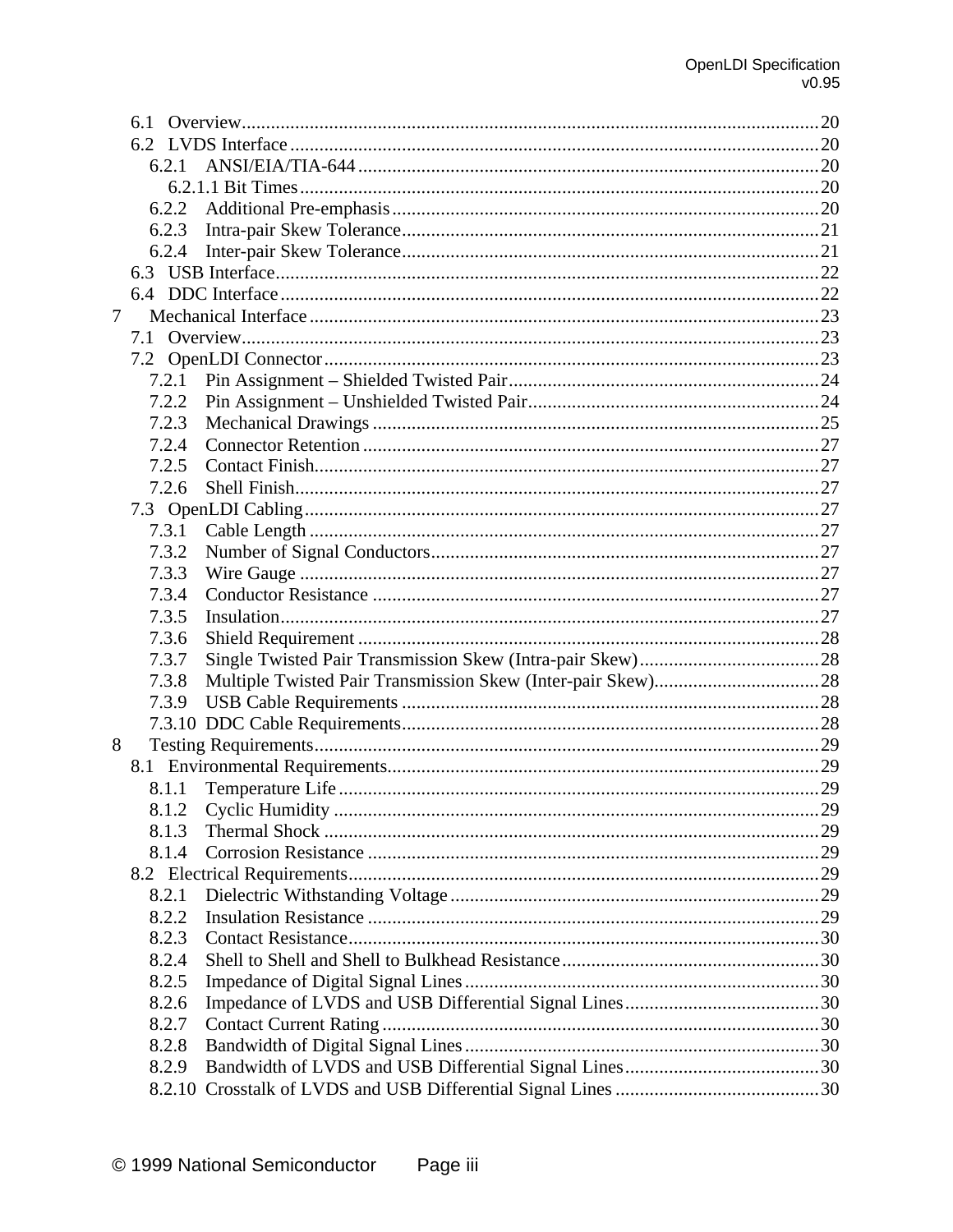|   | 8.3.1 |                                                                      |  |
|---|-------|----------------------------------------------------------------------|--|
|   | 8.3.2 |                                                                      |  |
|   | 8.3.3 |                                                                      |  |
|   | 8.3.4 |                                                                      |  |
| 9 |       |                                                                      |  |
|   |       |                                                                      |  |
|   |       |                                                                      |  |
|   | 9.2.1 |                                                                      |  |
|   |       |                                                                      |  |
|   |       | 9.3 Instructions for Completing the Conformance Statement Proforma33 |  |
|   | 9.3.1 |                                                                      |  |
|   | 9.3.2 |                                                                      |  |
|   | 9.3.3 |                                                                      |  |
|   |       |                                                                      |  |
|   |       |                                                                      |  |
|   | 9.4.1 |                                                                      |  |
|   |       |                                                                      |  |
|   |       |                                                                      |  |
|   |       |                                                                      |  |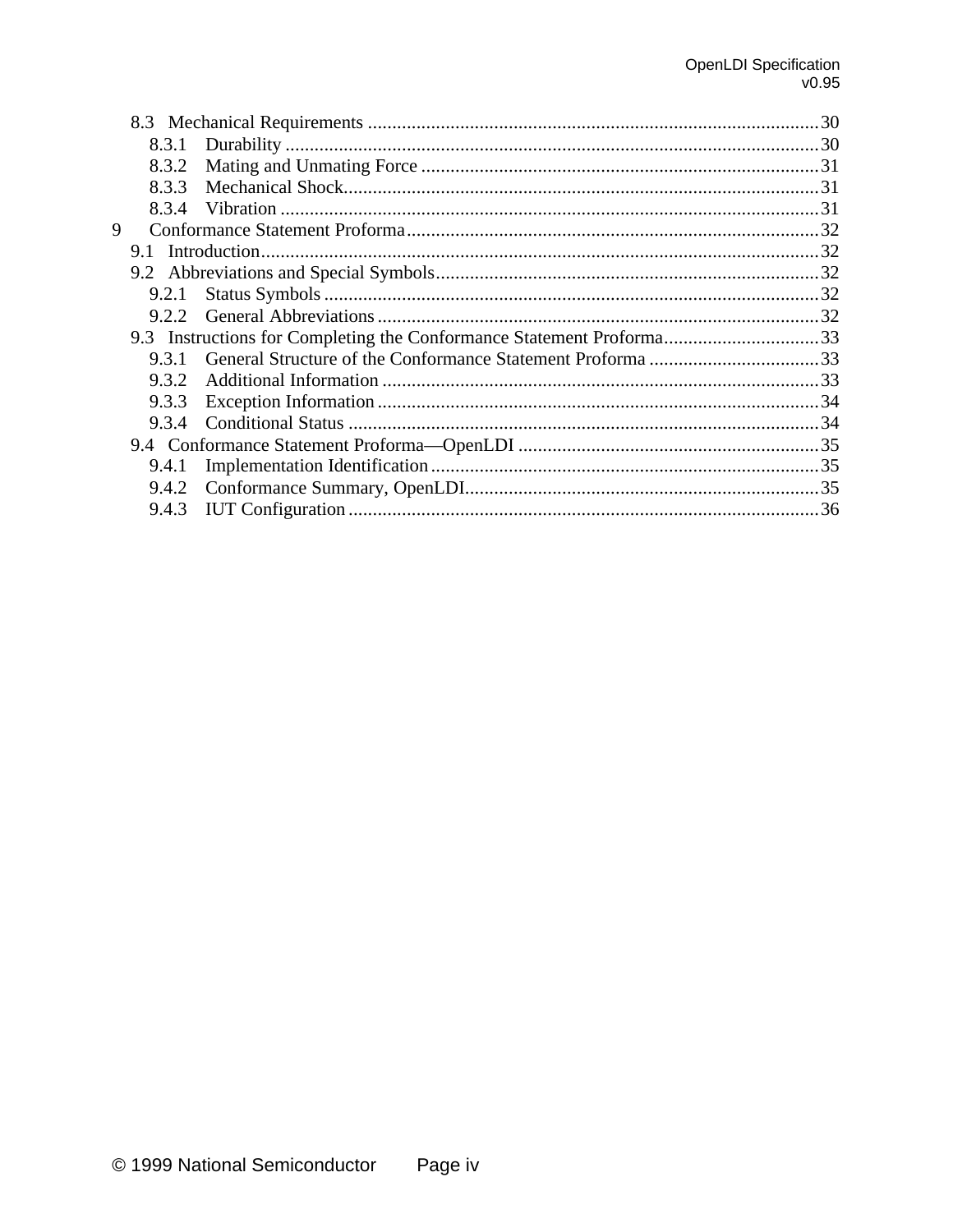# Table of Figures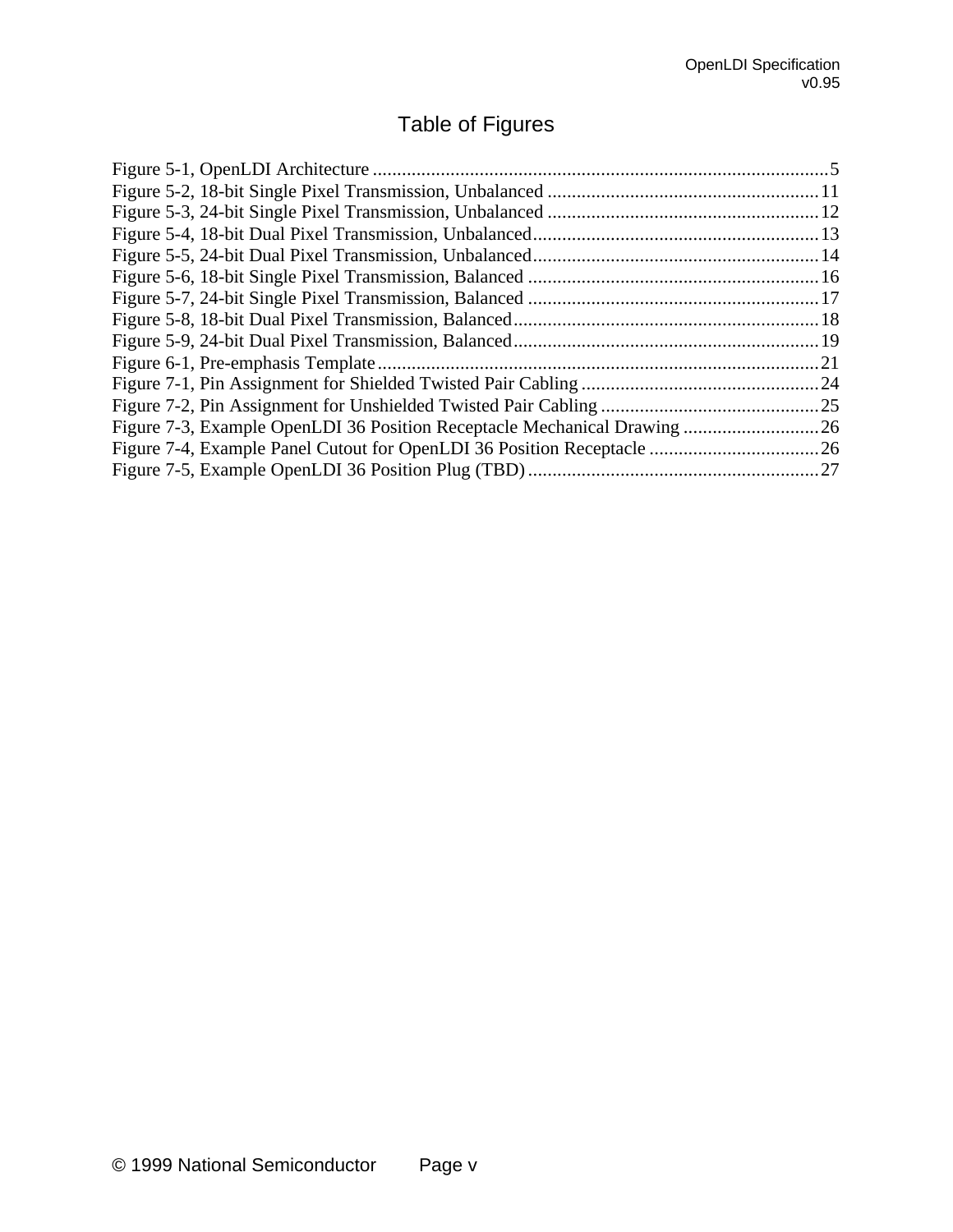## Table of Tables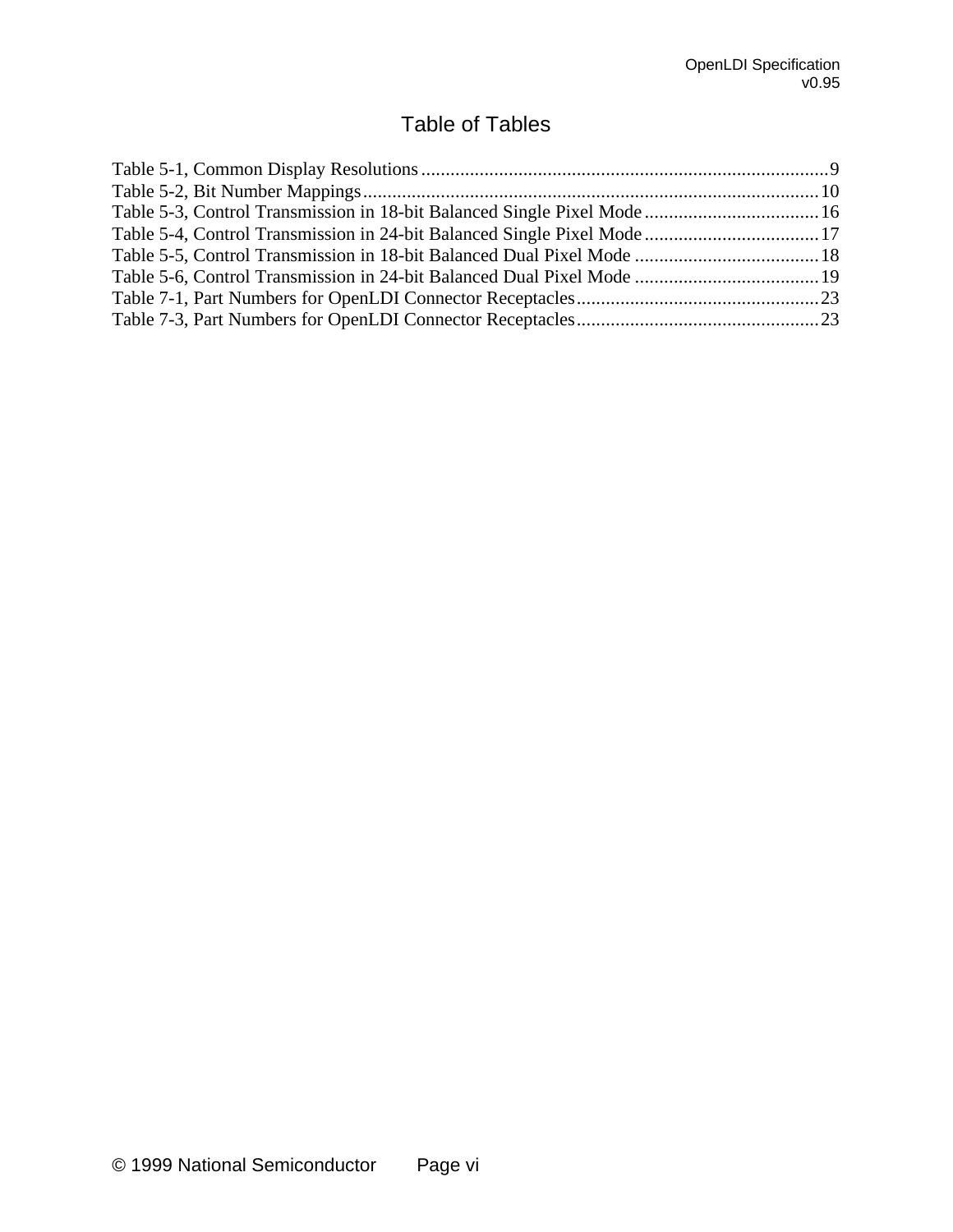# **1 Scope**

The OpenLDI specification describes a logical, electrical, and mechanical interface between a display source and a display device for the transfer of digital display data. Included in this interface are communication channels for display identification (DDC/CI and EDID) and connection of peripheral devices (USB). Use of this interface is appropriate for both direct attachment of a display source to a display device in a single assembly, e.g. notebook computers and single cabinet HDTVs, as well as for attachment of a display source to a remote display device, e.g., standalone LCD computer monitors. OpenLDI is an evolutionary development of the de facto industry standard for the interconnection of video controllers to LCD panels in notebook computers.

# **2 Purpose**

The purpose of the OpenLDI specification is to provide for the transfer of digital display data between a display source and a display device, avoiding the conversion of the display data into analog form with its resultant loss of information. Additionally, this specification describes a signaling mechanism that minimizes the number of wires that must be used to connect the display source and display device, as well as minimizes electromagnetic emissions. The interface described provides the flexibility to support a wide range of display formats, refresh rates, and pixel depths.

# **3 References and Definitions**

## **3.1 Normative References**

The following standards are referenced in this specification and their provisions are incorporated where they are cited. The versions listed are current at the time of publication of this specification.

VESA<sup>1</sup> Display Data Channel Command Interface (DDC/CI) Standard, Version 1, August 14, 1998.

VESA Extended Display Identification Data (EDID) Standard, Version 3, November 13, 1997.

Universal Serial Bus Specification, Version 1.0, January 15, 1996.

ANSI/TIA/EIA-644-1995 Electrical Characteristics of Low Voltage Differential Signaling (LVDS) Interface Circuits, November 1995.

ANSI/EIA 364-C-1994 Electric Connector Test Procedure

 $\overline{a}$ <sup>1</sup> VESA is a registered trademark of the Video Electronics Standards Association.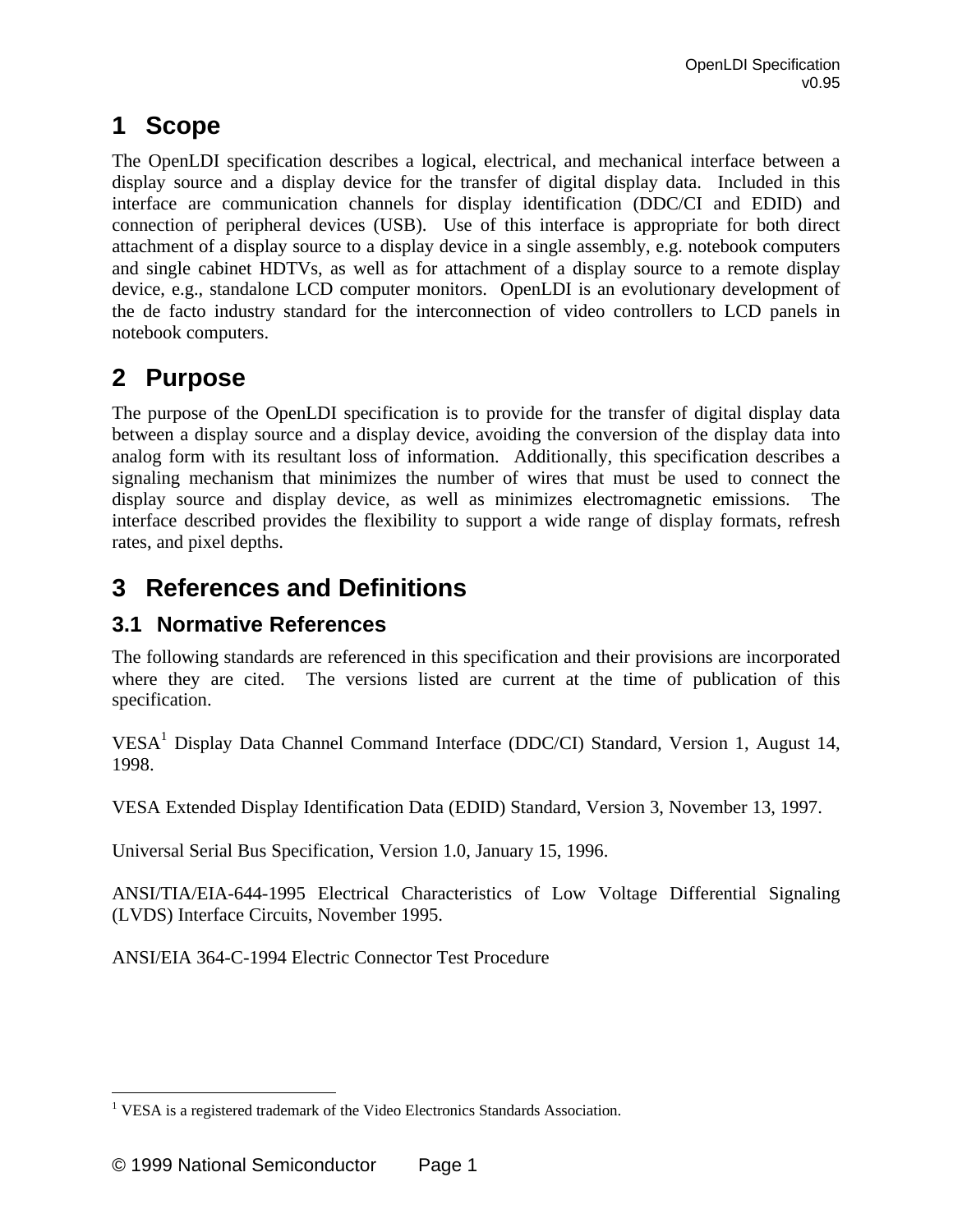## **3.2 Definitions**

| <b>LVDS</b> | Low Voltage Differential Signaling (ANSI Standard 644) |
|-------------|--------------------------------------------------------|
| LDI         | <b>LVDS</b> Display Interface                          |
| DDC         | Display Data Channel                                   |
| <b>EDID</b> | <b>Extended Display Identification Data</b>            |
| <b>USB</b>  | Universal Serial Bus                                   |

## **3.3 Language Conventions**

This standard includes normative requirements, optional requirements, and descriptive text. Normative requirements are indicated by the use of the word "shall." Normative requirements must be incorporated into an implementation of this standard for the implementation to be considered conformant to this standard. Optional requirements are indicated by the use of the word "may." Optional requirements need not be incorporated into an implementation of this standard for the implementation to be considered conformant to this standard. However, if the optional requirement is implemented, it must be implemented as stated in this standard.

Any text in this standard that does not use either "shall" or "may" is considered descriptive. Descriptive text is used for illustrative purposes only and does not place any requirement on an implementation.

## **3.4 Ordering Conventions**

This standard refers to the individual bits of a multi-bit construct using the following conventions. Multi-bit constructs are written showing both the greatest and the least numbered bits of the construct. The least significant bit of a construct is bit 0 (zero).

When a figure is used to convey information along a time axis, time will flow from left to right. Thus, earlier events are to the left of later events.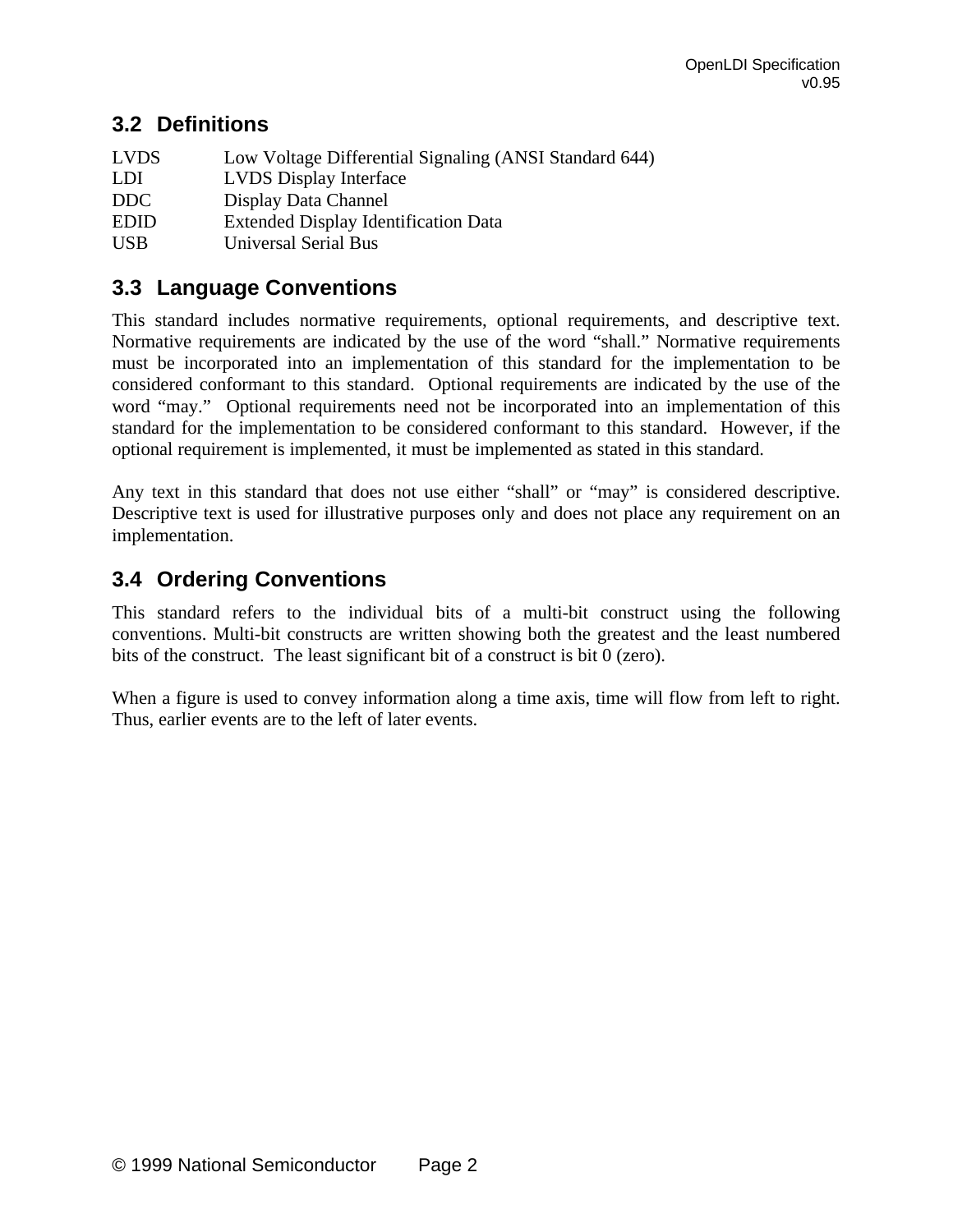# **4 Overview**

With the proliferation of digital display devices, typically flat panel LCDs but also plasma and other technologies, the traditional analog video interface between the display source and display device is not sufficient to provide the image fidelity that is available from both the source and display. OpenLDI describes an interface between a display source and display device that is entirely digital. Any loss of image fidelity that is the result of the conversion of digital display data into analog form for transmission from the source to the display is eliminated.

This standard describes a plug and play mechanism to convert digital parallel pixel data, synchronization and control signals to a serial bit stream, transfer this bit stream from the display source to the display device over a multi-conductor cable and recover the parallel pixel data, synchronization and control signals at the display. The standard also describes an electrical interface that enables the transmission of the pixel, synchronization and control information using a minimum number of conductors, while also minimizing radiated emissions and susceptibility to electromagnetic interference. The final portion of the standard describes the mechanical interface and cable assembly.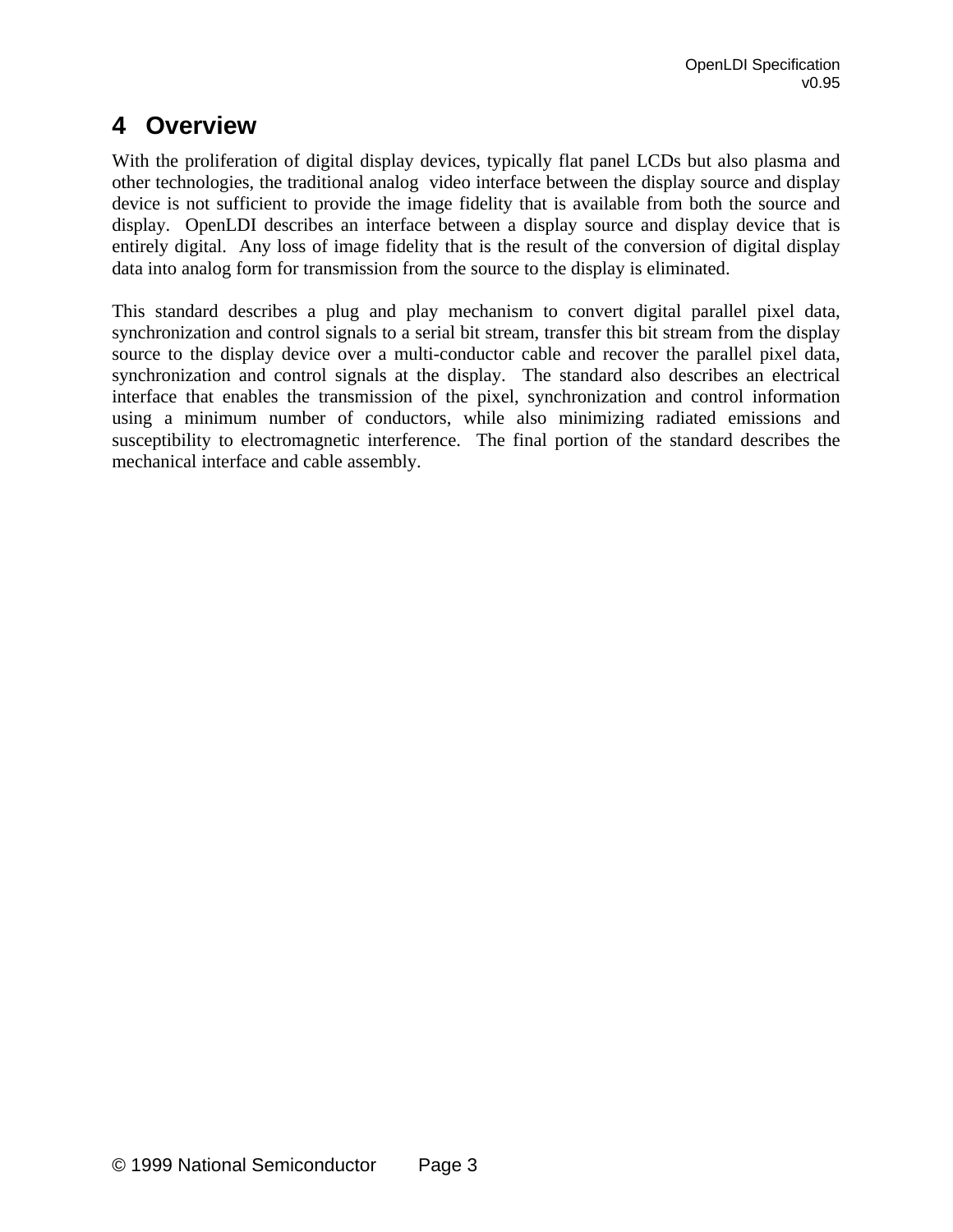# **5 Logical Interface**

## **5.1 Overview**

Display information in digital systems is represented in pixels. Each pixel represents a single, tiny element of the information to be displayed. By combining a large number of individual pixels, displays of any size may be created. The size of a display is measured in the number of pixels contained in one horizontal row and the number of rows that are stacked vertically. Thus, a display that is 640 pixels wide and 480 rows tall is said to be a 640×480 display and contains 307,200 pixels.

In digital systems, each pixel is a binary encoding of color and intensity. The number of bits used to encode this information is often referred to as the color depth or color resolution. Monochrome systems often use a single byte to encode each pixel, resulting in a total of 256 available shades. Color systems commonly use 18 or 24 bits to encode each pixel, resulting in 262,144 or 16,777,216 colors.

Pixels are usually stored in the display source in a memory called a frame buffer. The pixels are stored in parallel format and sent out serially to the display device. The order in which the pixels are sent to the display device is based on the electron beam scanning method used in analog CRTs, since most display controllers in use are designed to support CRTs. The electron beam scanning pattern of a CRT begins in the upper left corner of the display and proceeds horizontally to the right, completing one scan line. During this scan line, the controller sends each of the pixels for the first scan line to the display. After completing the first scan line, the display controller issues a horizontal sync, returning the electron beam to the left edge of the display, ready to begin the second scan line. The controller sends the pixels for the second scan line as the electron beam again proceeds horizontally to the right. Again the controller sends a horizontal sync to return the beam to the left. This process continues until all of the scan lines have been sent to the display. After the end of the last scan line, the controller issues a vertical sync, along with the horizontal sync, that causes the electron beam to return to the upper left corner of the display, ready to begin the process again. The time when the electron beam is returning to the beginning of a scan line is called the retrace time. The total time for both horizontal and vertical retrace can consume as much as 40% of the total time required to display an image on a CRT.

Because most display controllers are designed for use with CRTs, the order in which pixels are sent to a flat panel display is, generally, the same as that in which they are sent to a CRT. There are some exceptions to this statement, particularly where two pixels are sent simultaneously. The synchronization signals are also the same, though the signal names may be different. When two pixels are sent to the display simultaneously, the display is normally divided into an upper and a lower half, with one pixel being sent to the upper half of the display and the other sent to the lower half. The scan lines are synchronized in both halves of the display such that the upper and lower scan lines begin and end at the same time. The vertical scanning of the upper and lower halves of the display is also synchronized. Because newer display technologies are not based upon the electron gun technology of CRTs, these technologies require little or no time to be allocated for retrace. Without the bandwidth consumed by retrace, pixels may be sent to a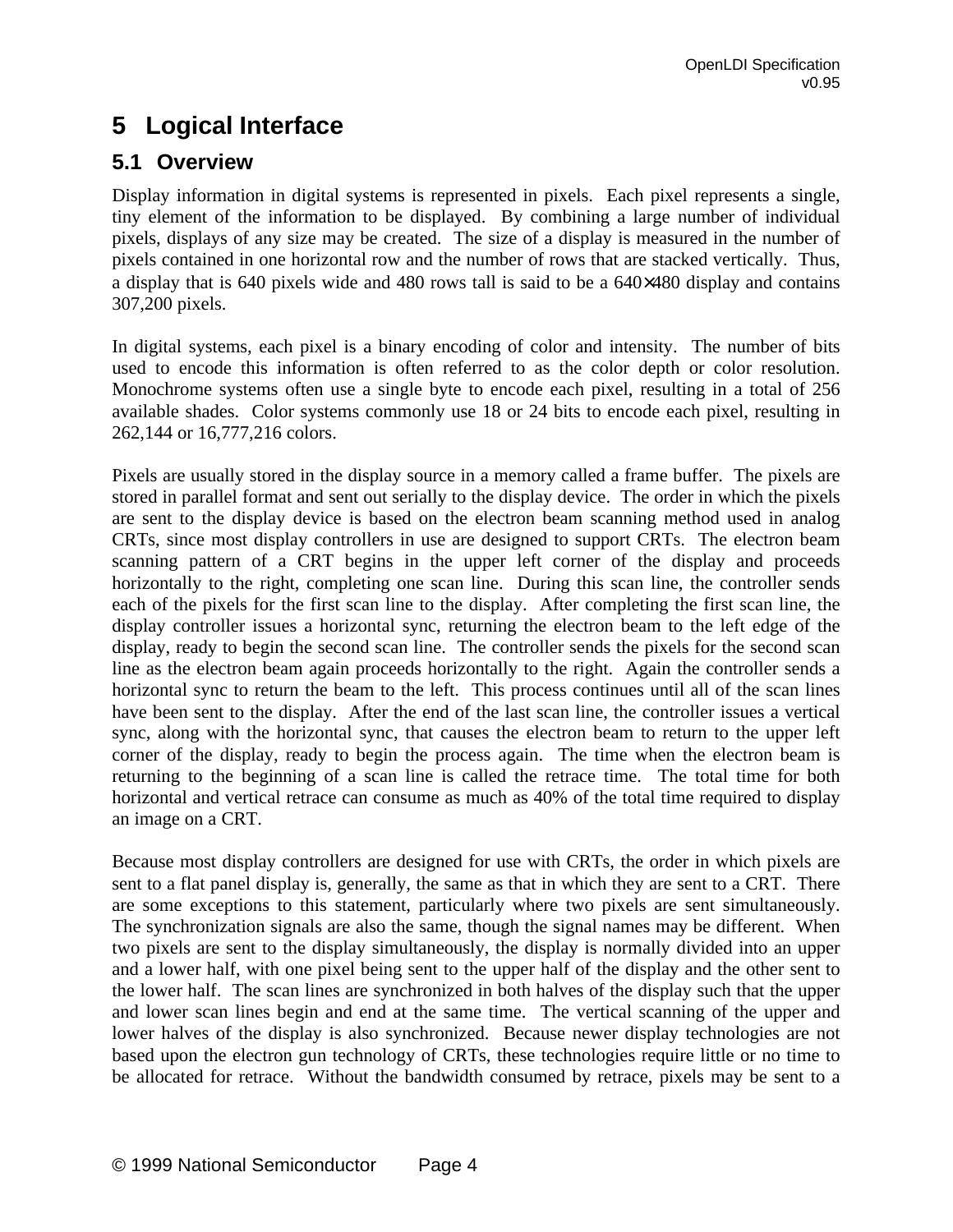display using new technology at a lower rate than would be required for a display of the same size on a CRT.

OpenLDI serializes the parallel pixel data and sends it from the display source to the display device where the pixels are once again returned to their parallel format. Conceptually, the architecture of OpenLDI is shown in Figure 5-1.



#### **Figure 5-1, OpenLDI Architecture**

The input signals to the OpenLDI transmitter at the display source are the pixel data, horizontal synchronization, vertical synchronization, a data enable control, the pixel clock, and two miscellaneous control signals. These signals are serialized and transmitted over LVDS differential pairs. At the display device the LVDS signals are received, converted to parallel form and output from the OpenLDI receiver.

The object of this section of the standard is to describe how the various parallel pixel formats that are stored in a frame buffer and the synchronization information are to be sent over the OpenLDI to the display device.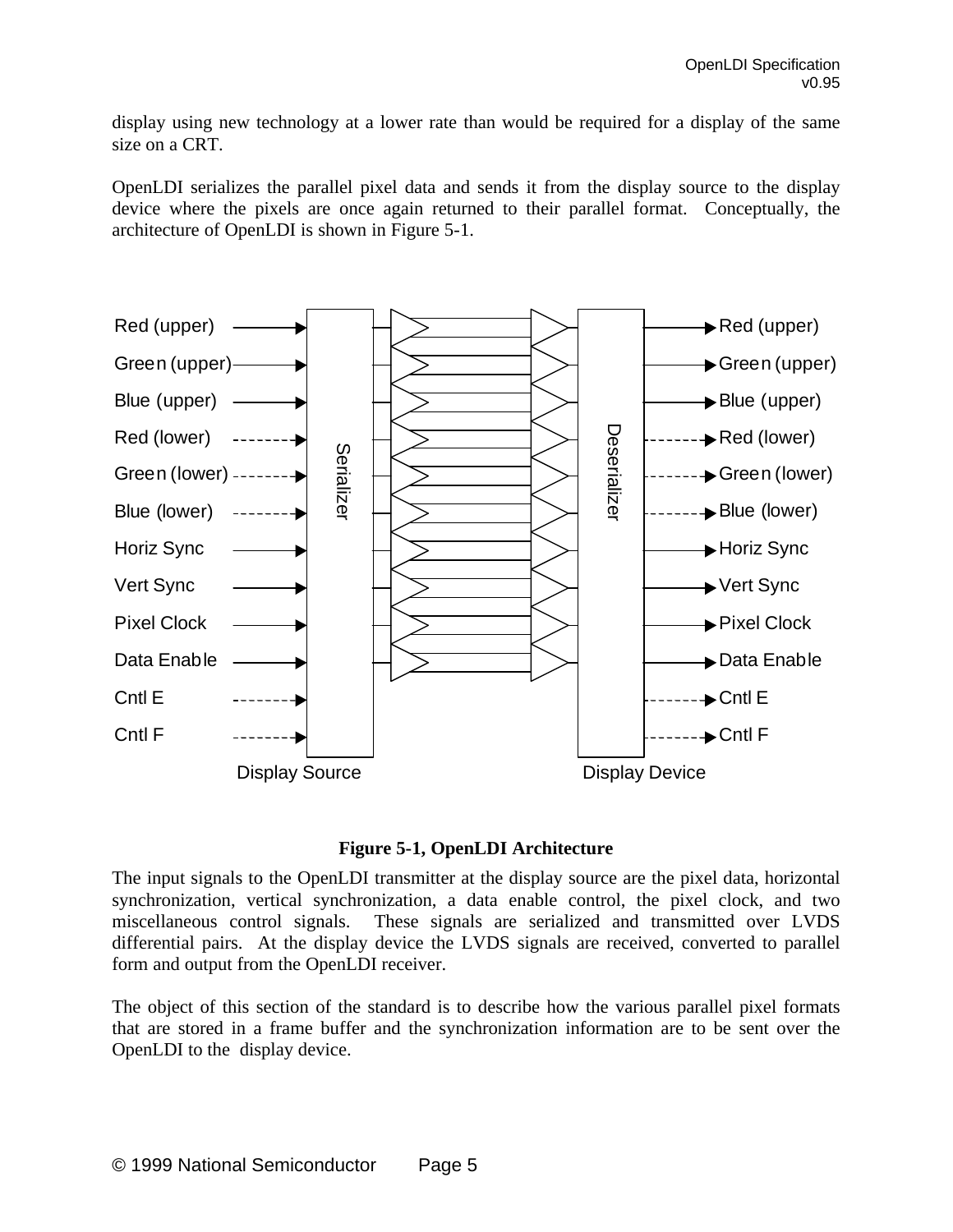## **5.1.1 Security of Data Transmitted via OpenLDI**

OpenLDI provides a "clear channel" interface. It does not provide protection of the digital video stream through encipherment, or any other mechanism. If protection of the data transferred via OpenLDI is desired, such protection should be performed prior to making the pixel data available to OpenLDI for transmission in the display source. A corresponding mechanism to recover the protected pixel information will be required in the display device.

Protection of the digital display information transmitted over the OpenLDI interface is a subject of ongoing investigation. This issue may be addressed in a future version of this standard.

## **5.2 Operation of OpenLDI**

When power is initially applied to an OpenLDI display source, default configurations are used to ensure a visible display is provided to the viewer and that the display device is not damaged. This section describes the plug and play operation of OpenLDI, its default configuration and the procedure for changing the configuration to adapt to available display device resolutions.

## **5.2.1 Default Configuration of OpenLDI**

### **5.2.1.1 Default Configuration for a Display Source**

Upon the initial application of power to an OpenLDI display source, the default configuration for the interface shall be that the interface is programmed to display a 640×480, 60 Hz, VGA image using the single pixel mode and 24 bits per pixel. The display source shall implement all OpenLDI interface lines. The interface shall enable only the lower pixel interface lines. This configuration shall be maintained until such time as the EDID data structure may be retrieved from the display device using the DDC2B protocol and alternate configurations, mutually supported by both display source and display device, may be determined.

### **5.2.1.2 Default Configuration for a Display Device**

Upon initial application of power to an OpenLDI display device, the default configuration for the interface shall be to receive a 640×480, 60 Hz, VGA image using the single pixel mode and 18 bits per pixel. A display device may implement 640×480, 60 Hz, and 24 bits per pixel, as its default configuration. The display device may implement only those OpenLDI interface lines that are necessary for support of the included display resolutions. Any unimplemented OpenLDI interface lines shall be properly terminated. The interface shall receive only on the lower pixel interface lines, while in the default configuration. This configuration shall be maintained until such time as the EDID data structure may be retrieved from the display device using the DDC2B protocol and alternate configurations, mutually supported by both display device and display source, may be determined. The display device shall be able to respond using the DDC2B protocol immediately upon the application of power to the display device or upon the connection of the OpenLDI interface, whichever occurs later.

The default VGA display is not required to fill the entire display area. It may occur at any location in the display area and may be repeated. If display scaling is available from the display device, it may be used to scale the VGA display information to fill the entire display area.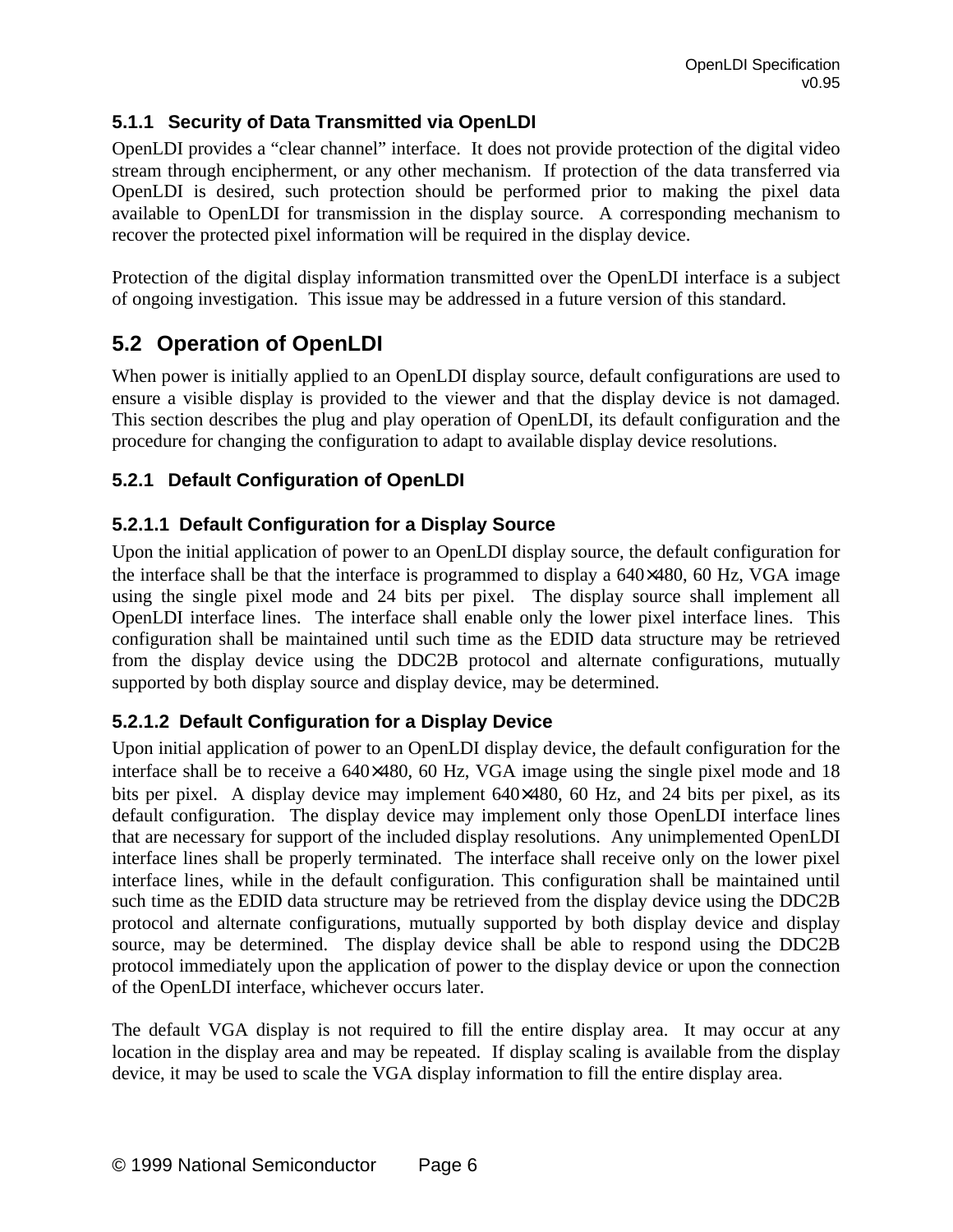If no signal is detected on the OpenLDI interface, the display device may blank the display and enter a low power standby mode of operation, waiting to receive from the OpenLDI interface.

## **5.2.2 Plug and Play Operation of OpenLDI**

OpenLDI provides for full plug and play, hot plug operation. This allows for the connection or removal of a display device to a display source at any time, without damage or additional user intervention. This section describes this operation.

### **5.2.2.1 Display Device Attach Event**

A Display Device Attach hot plug event shall be detected by the display source when a current draw in excess of 1mA is detected on the +5Vdc DDC power pin. This event shall be provided to the system to which the display source is attached, allowing the system to retrieve the EDID data structure from the display device, to determine mutually supported configurations, and to adapt the configuration of the OpenLDI interface. Until such time as the EDID is retrieved and a mutually supported configuration is determined, the display source shall operate in the default configuration, as described in 5.2.1.1

## **5.2.2.2 Display Device Removal Event**

A Display Device Removal hot plug event shall be detected by the display source when a current draw less than 500μA is detected on the +5Vdc DDC power pin. This event shall be provided to the system to which the display source is attached, allowing the system to disable the OpenLDI interface.

## **5.2.2.3 Display Source Attach Event**

The display device shall detect a Display Source Attach event when the voltage on the +5Vdc DDC power pin exceeds 3.0V. The display device shall ensure that a minimum current of 1mA is drawn on this pin. The current draw on the +5Vdc DDC power pin shall not exceed 95mA.

When the Display Source Attach event is detected, the display device shall enable the OpenLDI interface in the default configuration, as described in 5.2.1.2.

### **5.2.2.4 Display Source Removal Event**

The display device shall detect a Display Source Removal event when the voltage on the +5Vdc DDC power pin is less than 2.0V. The display device shall disable the OpenLDI interface. The display device may begin a standby mode of operation.

## **5.2.3 DDC**

Both the display source and display device shall support DDC2B operation. The display source shall be capable of supplying a minimum of 100mA on the +5Vdc DDC power pin.

## **5.2.4 EDID**

The display source shall support both EDID 1.3 and 2.0 data structures.

The display device shall support at least one of EDID 1.3 or 2.0 data structures. The default display device configuration may be omitted from the EDID data structure. However, it is recommended that all supported display modes be included in the data structure. If the display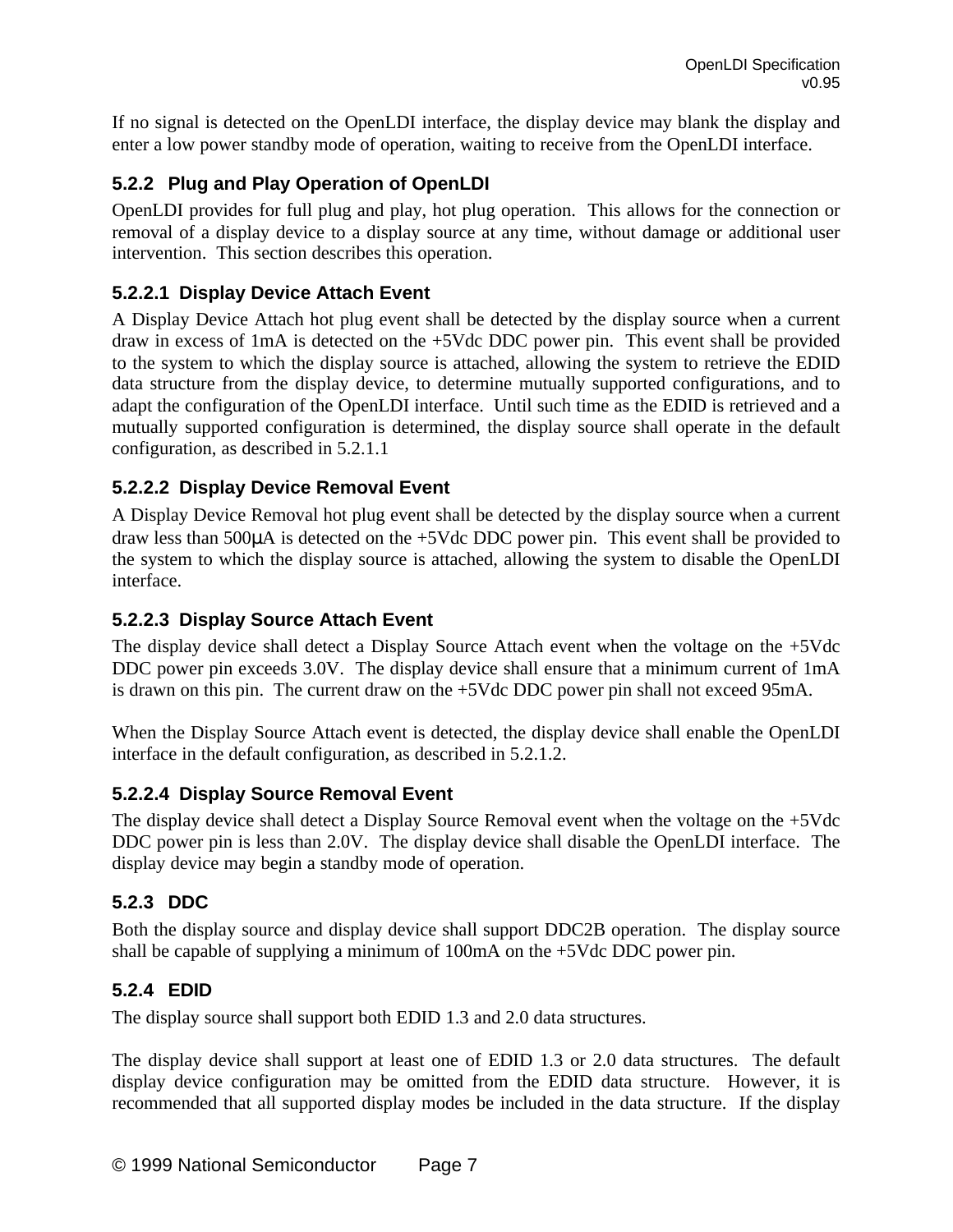device is fixed resolution, i.e., not capable of supporting other than a single display resolution, the EDID "Preferred Timing Mode" bit shall be set in the EDID data structure and the native resolution of the display device shall be reported in the first detailed timing field of the data structure. The Preferred Timing Mode bit is located at offset 18h, bit 1, in the EDID 1.2 data structure and at offset 7Eh, bit 0Eh in the EDID 2.0 data structure.

## **5.2.5 Gamma Correction**

Because the vast majority of display sources are connected to CRT-based display devices, the display device precompensates the pixel data to display proper color on a CRT. Since the transfer characteristics of a CRT are not necessarily the same as those of other display device technologies, this precompensation, or "gamma" correction, must be removed in order to allow the display device to display the correct colors. The compensation factor is called gamma  $(\gamma)$ and is used in the following transfer function:

 $Y = X^{\gamma}$ ,

where X is the "true" pixel color, Y is the pixel value required to display the true color of X on a particular display device, and  $\gamma$  is the conversion factor.

## **5.2.5.1 Display Source Gamma Correction**

The display source shall apply a compensation factor of  $\gamma=1/2.2$ . This factor precompensates the pixel data for proper display on a CRT. The typical display transfer function of a CRT involves a γ=2.2.

## **5.2.5.2 Display Device Gamma Correction**

The display device shall apply a gamma correction, specific to the technology of the display device, to the pixel data it receives. The OpenLDI pixel data will be precompensated as described in 5.2.5.1.

## **5.3 Pixel Formats**

The following pixel formats are supported by OpenLDI: 18-bit single pixel, 24-bit single pixel, 18-bit dual pixel, and 24-bit dual pixel formats. All pixels represent RGB (red, green, blue) intensity information. Many arbitrary display resolutions are readily supported by OpenLDI. The common display resolutions supported are listed in Table 5-1.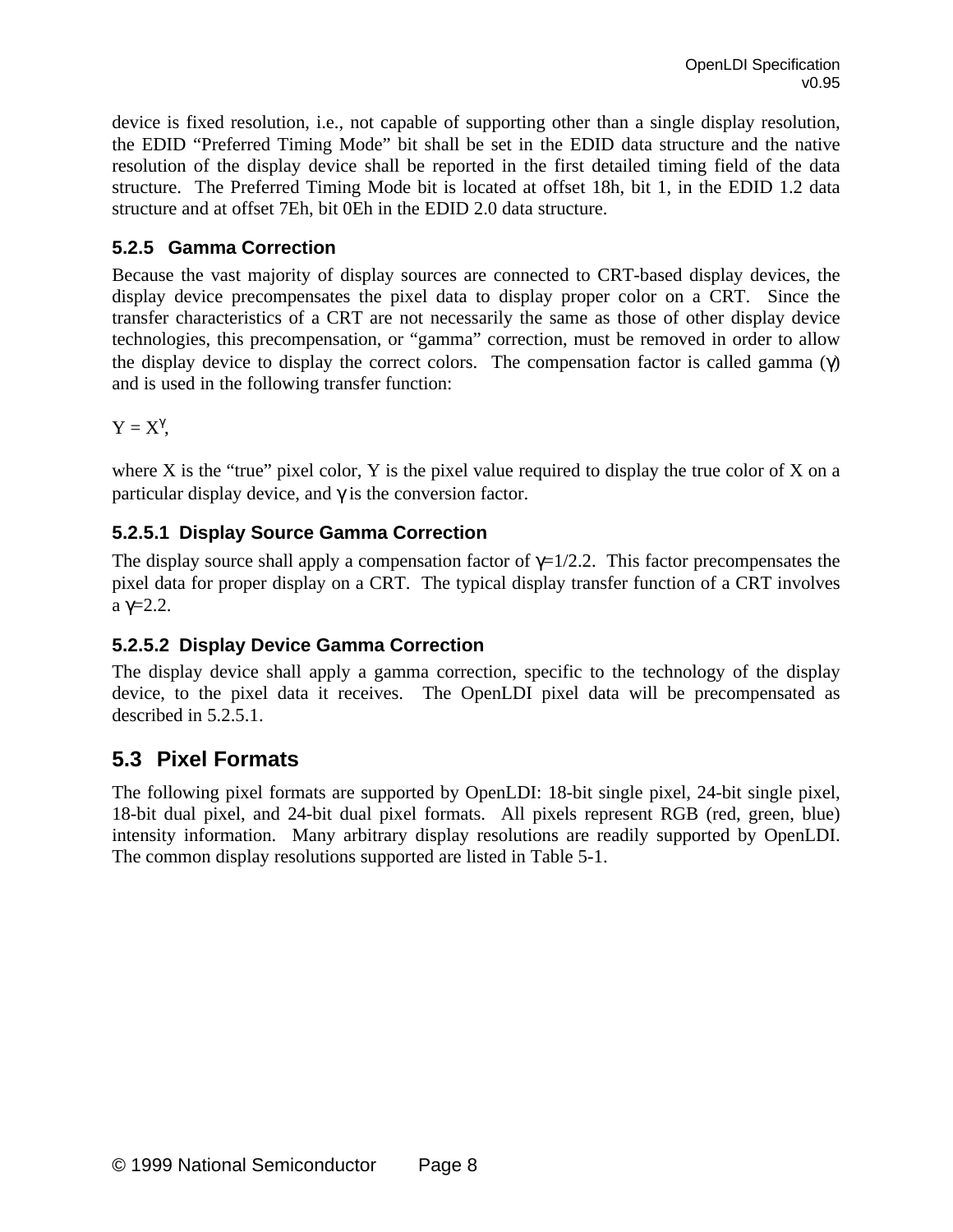| <b>Resolution</b> | <b>Common Name</b> |
|-------------------|--------------------|
| 640×480           | <b>VGA</b>         |
| 800×600           | <b>SVGA</b>        |
| 1024×768          | <b>XGA</b>         |
| 1280×1024         | <b>SXGA</b>        |
| 1600×1024         | <b>SXGAW</b>       |
| 1600×1200         | <b>UXGA</b>        |
| 1920×1080         | <b>HDTV</b>        |
| 1900×1200         | <b>UXGAW</b>       |
| 2048×1536         | <b>OXGA</b>        |

#### **5.3.1 18-bit Single Pixel Format**

The 18-bit single pixel format represents a pixel as three 6-bit values, R5-0, G5-0, and B5-0, one each for the intensity of red, green and blue. This pixel format shall be as defined for format 20h in Table 4.11 of the VESA EDID version 3 standard.

### **5.3.2 24-bit Single Pixel Format**

The 24-bit single pixel format represents a pixel as three 8-bit values, R7-0, G7-0, and B7-0, one each for the intensity of red, green, and blue. This pixel format shall be as defined for format 24h in Table 4.11 of the VESA EDID version 3 standard.

### **5.3.3 18-bit Dual Pixel Format**

The 18-bit dual pixel format represents two pixels as three pairs of 6-bit values,RU5-0, RL5-0, GU5-0, GL5-0, BU5-0, and BL5-0, each pair representing the intensity of red, green, and blue for the two pixels. This pixel format shall be as defined for format 34h in Table 4.11 of the VESA EDID version 3 standard.

### **5.3.4 24-bit Dual Pixel Format**

The 24-bit dual pixel format represents two pixels as three pairs of 8-bit values, RU7-0, RL7-0, GU7-0, GL7-0, BU7-0, and BL7-0, each pair representing the intensity of red, green, and blue for the two pixels. This pixel format shall be as defined for format 38h in Table 4.11 of the VESA EDID version 3 standard.

## **5.4 Serialization**

OpenLDI serializes the parallel pixel stream for transmission from the display source and the display device. There are 8 serial data lines (A0 through A7) and two clock lines (CLK1 and CLK2) in the OpenLDI interface. The number of serial data lines may vary, depending on the pixel formats supported. For the 18-bit single pixel format, serial data lines A0 through A2 shall be used. For the 24-bit single pixel format, serial data lines A0 through A3 shall be used. For the 18-bit dual pixel format, serial data lines A0 through A2 and A4 through A6 shall be used. For the 24-bit dual pixel format, serial data lines A0 through A7 shall be used. Only those serial data lines required for use by the formats supported by an implementation need to be active. The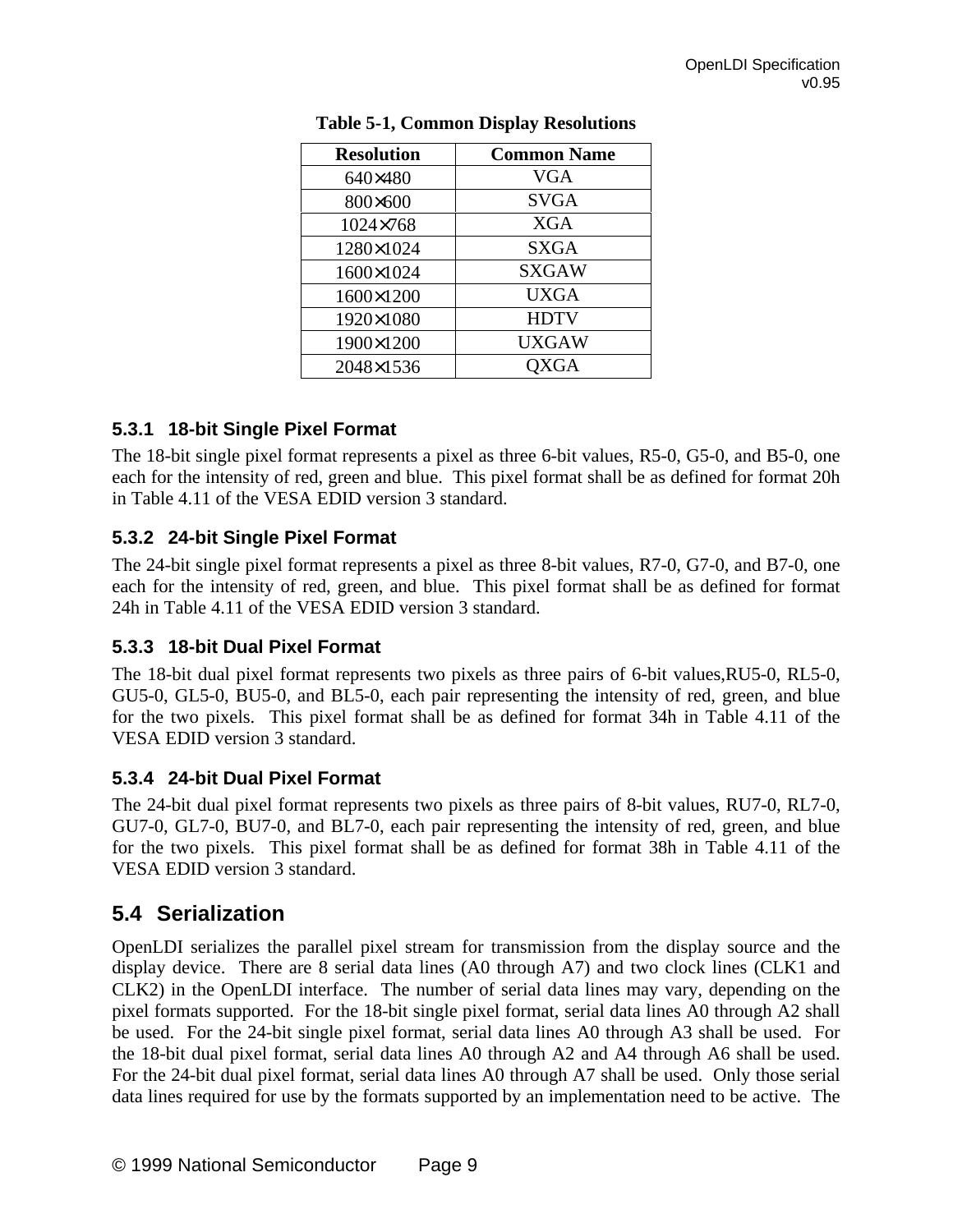serial data stream on each signal line shall be at a bit rate that is seven times the pixel clock. The CLK1 line shall carry the pixel clock. The CLK2 line shall also carry the pixel clock when dual pixel mode is used. When dual pixel mode is not used or when it is known that the display device does not require the CLK2 signal, CLK2 may be left inactive. The CLK2 signal is provided for compatibility with earlier systems and to support display device designs that use independent receivers for the upper and lower pixels.

There are two modes of operation, unbalanced and DC balanced. Each of the unbalanced and DC balanced modes use one mode for single pixel transmission and a second for dual pixel transmission. The following sections describe the operation in each mode for each pixel format. In the figures that follow, R, G, and B are used to represent the red, green, and blue components of single pixel formats. RU, BU, and GU are used to represent the red, blue, and green components of the upper pixel of dual pixel formats. Similarly, RL, BL, and GL are used to represent the components of the lower pixel. HSYNC, VSYNC, and DE are used to represent the horizontal synchronization, vertical synchronization, and data enable signals. In dual pixel formats, two additional, implementation specific control signals may be transmitted, CNTLE and CNTLF.

### **5.4.1 Mapping Pixel Bit Numbers Onto Interface Bit Numbers**

The bit numbering of pixels in a typical display source frame buffer is big endian, where the most significant bit has the largest bit number. These bit numbers are not the same as those of the OpenLDI. Bit numbers shall be mapped as shown in Table 5-2.

| 18 bits per<br>pixel bit<br>number | 24 bits per<br>pixel bit<br>number | <b>OpenLDI</b> bit<br>number |
|------------------------------------|------------------------------------|------------------------------|
|                                    |                                    |                              |
|                                    | 6                                  |                              |
| 3                                  | 5                                  |                              |
| 2                                  |                                    | 2                            |
|                                    | 3                                  |                              |
|                                    | 2                                  |                              |
|                                    |                                    |                              |
|                                    |                                    |                              |

**Table 5-2, Bit Number Mappings**

This method of bit mapping allows a display device that supports only 18 bits per pixel to connect to a display source using 24 bits per pixel and still display a useful image.

### **5.4.2 Unbalanced Operating Modes**

In the unbalanced operating modes, only pixel and control information is sent from the display source to the display device. No provision is made to minimize either the short- or long-term buildup of DC bias on the signal lines.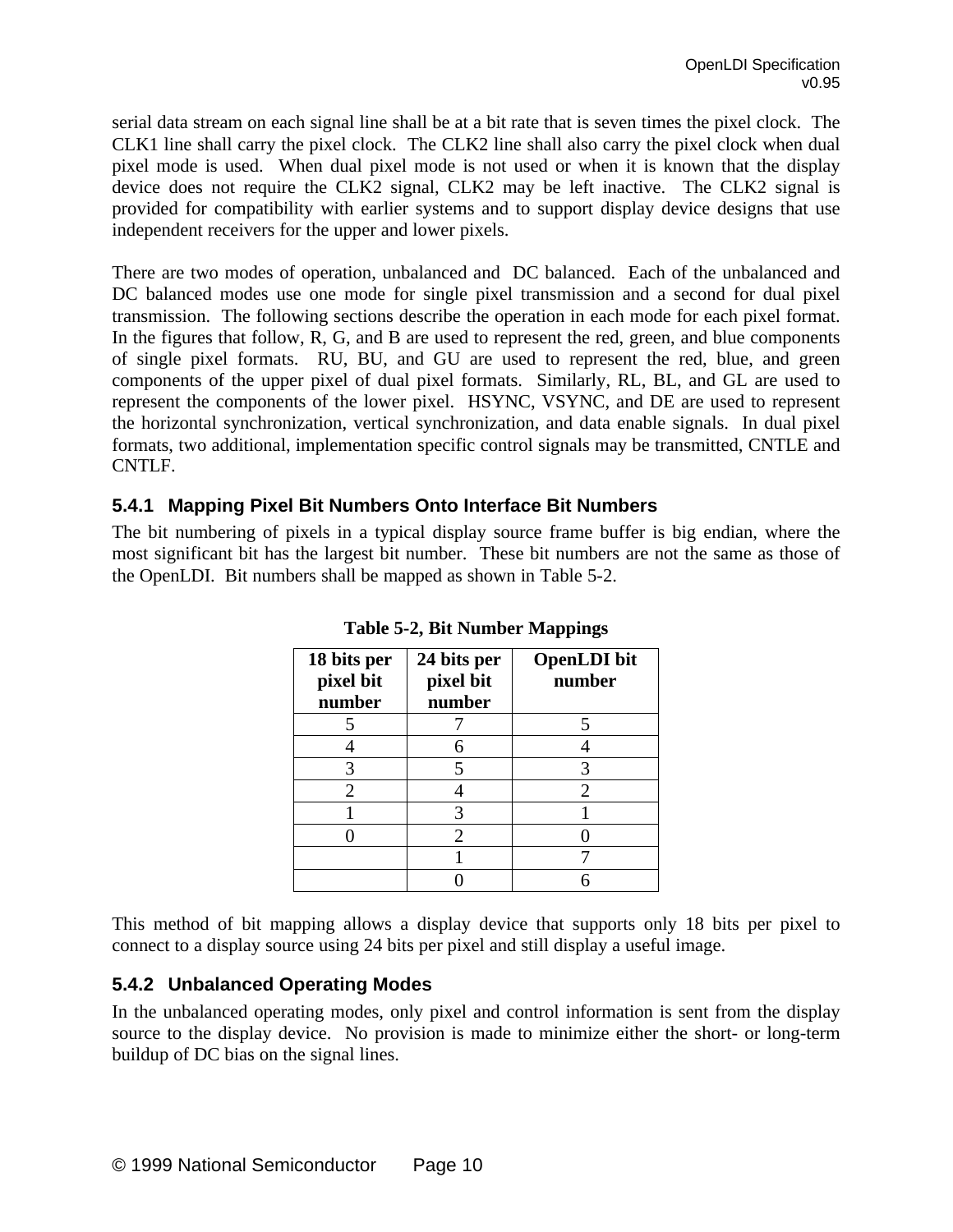#### **5.4.2.1 18-bit Single Pixel Mode, Unbalanced**

In the 18-bit single pixel mode, the RGB and control inputs shall be transmitted as shown in Figure 5-2. Outputs A3 through A7 and CLK2 shall be inactive in this mode and fixed at a single value.



**Figure 5-2, 18-bit Single Pixel Transmission, Unbalanced**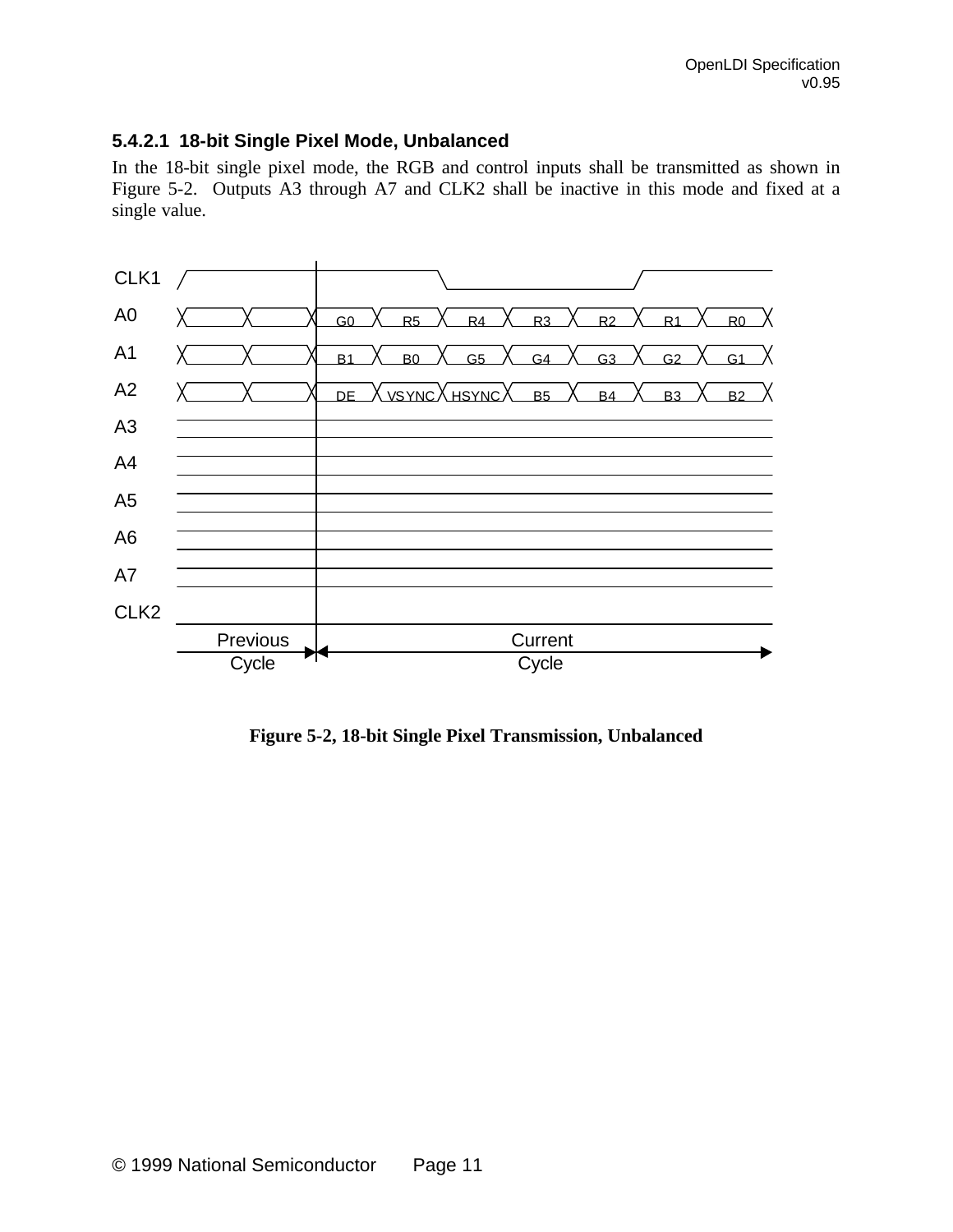#### **5.4.2.2 24-bit Single Pixel Mode, Unbalanced**

In the 24-bit single pixel mode, the RGB and control inputs shall be transmitted as shown in Figure 5-3. Outputs A4 through A7 and CLK2 shall be inactive in this mode and fixed at a single value. Bits marked RES are reserved for future use and may take any value.



**Figure 5-3, 24-bit Single Pixel Transmission, Unbalanced**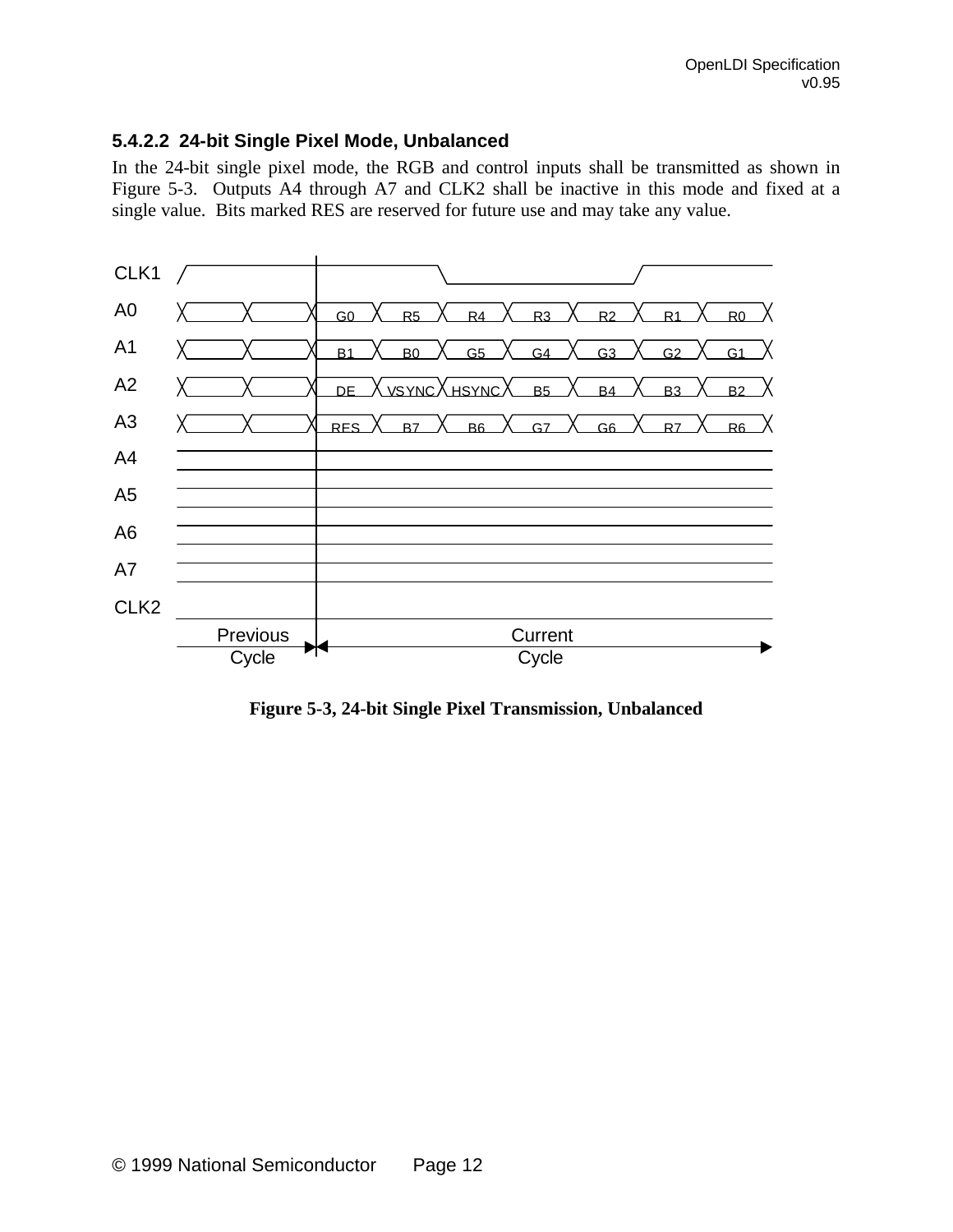### **5.4.2.3 18-bit Dual Pixel Mode, Unbalanced**

In the 18-bit dual pixel mode, the RGB and control inputs shall be transmitted as shown in Figure 5-4. Outputs A3 and A7 shall be inactive in this mode and fixed at a single value. Bits marked RES are reserved for future use and may take any value.



**Figure 5-4, 18-bit Dual Pixel Transmission, Unbalanced**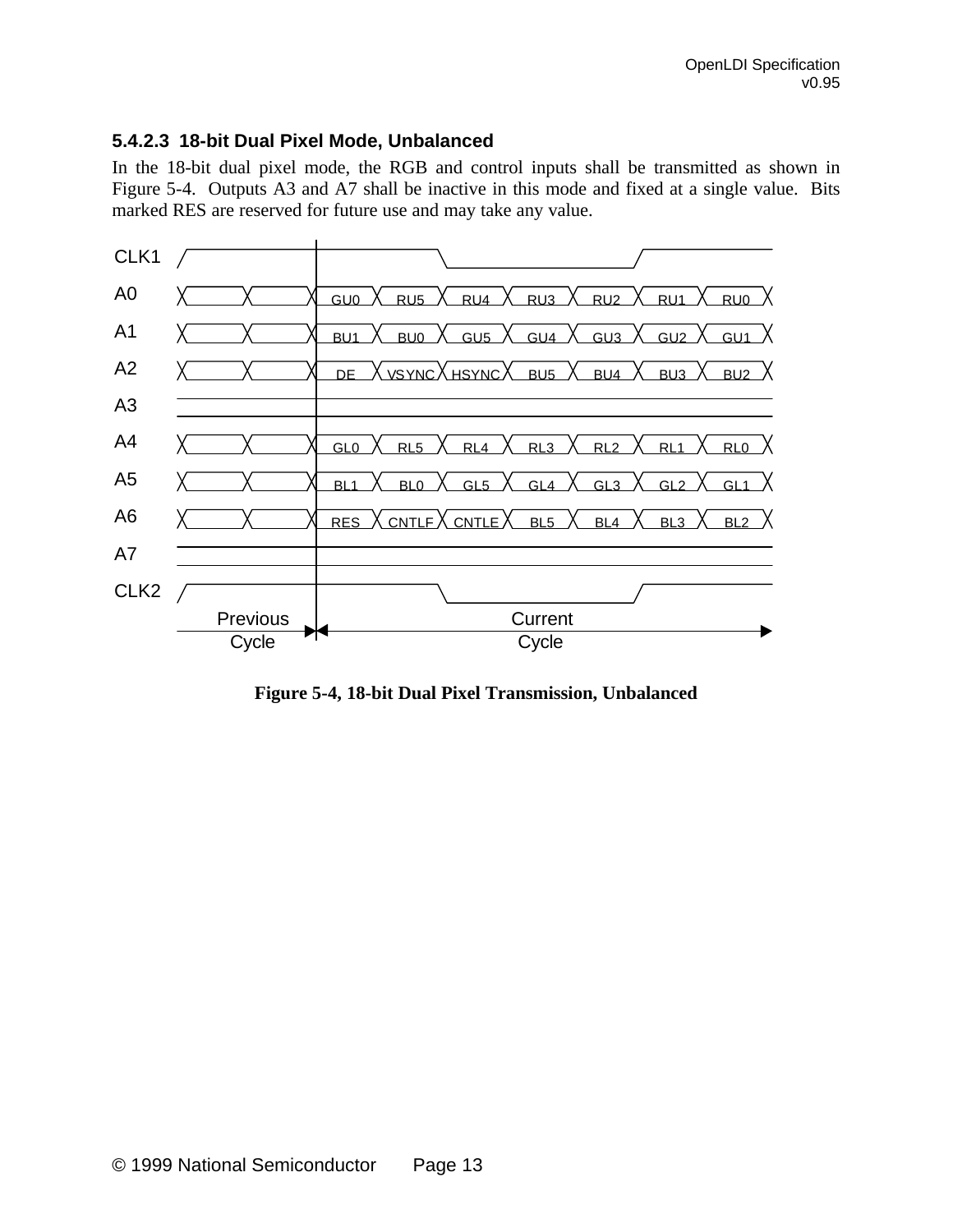### **5.4.2.4 24-bit Dual Pixel Mode, Unbalanced**

In the 24-bit dual pixel mode, the RGB and control inputs shall be transmitted as shown in Figure 5-5. Bits marked RES are reserved for future use and may take any value.



**Figure 5-5, 24-bit Dual Pixel Transmission, Unbalanced**

### **5.4.3 Balanced Operating Modes**

In the balanced operating modes, in addition to pixel and control information an additional bit is transmitted on every signal line during each cycle. This bit is the DC Balance bit (DCBAL). The purpose of the DC Balance bit is to minimize the short- and long-term DC bias on the signal lines. This is achieved by selectively sending the pixel data either unmodified or inverted.

The value of the DC Balance bit is calculated from the running word disparity and the data disparity of the current word to be sent. The data disparity of the current word shall be calculated by subtracting the number of bits of value 0 from the number of bits of value 1 in the current word. Initially, the running word disparity may be any value between +10 and -9. The running word disparity shall be calculated as a continuous sum of all of the modified data disparity values, where the modified data disparity value is the calculated data disparity minus 1 if the data is sent unmodified and 1 plus the inverse of the calculated data disparity if the data is sent inverted. The value of the running word disparity shall saturate at +10 and –9.

The value of the DC Balance bit shall be 0 when the data is sent unmodified and 1 when the data is sent inverted. To determine whether to send pixel data unmodified or inverted, the running word disparity and the current data disparity are used. If the running word disparity is positive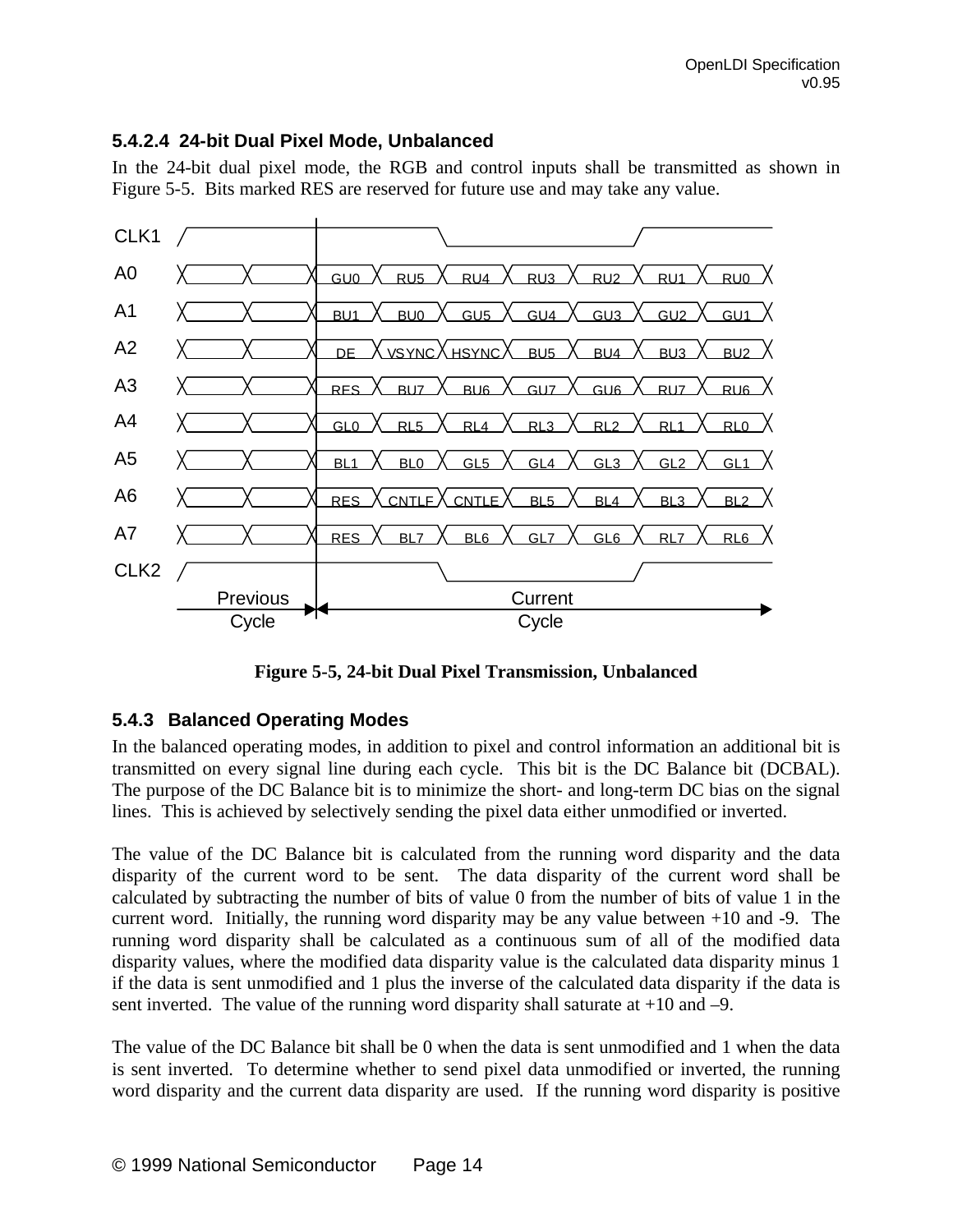and the current data disparity is positive, the pixel data shall be sent inverted. If the running word disparity is positive and the current data disparity is zero or negative, the pixel data shall be sent unmodified. If the running word disparity is negative and the current data disparity is positive, the pixel data shall be sent unmodified. If the running word disparity is negative and the current data disparity is zero or negative, the pixel data shall be sent inverted. If the running word disparity is zero, the pixel data shall be sent inverted.

The control information, such as HSYNC and VSYNC, is always sent unmodified. The value of the control word to send is determined by the running word disparity and the value of the control to be sent. If the running word disparity is positive and the value of the control to be sent is zero, the control word sent shall be 111000. If the running word disparity is zero or negative and the value of the control to be sent is zero, the control word sent shall be 111100. If the running word disparity is positive and the value of the control to be sent is one, the control word sent shall be 110000. If the running word disparity is zero or negative and the value of the control to be sent is one, the control word sent shall be 111110. The DC Balance bit shall be sent as 0 when sending control information.

The data enable control signal (DE) is a special case in the balanced mode of operation. The DE signal delineates between pixel data being sent from the display source to the display device and control information being sent. Thus, it must be continuously available to the OpenLDI receiver at the display device in order to correctly separate pixel data from control information. For this reason, DE shall be sent on the clock signals, CLK1 and CLK2, when operating in the balanced modes. The value of the control word sent on the clock signals shall be chosen based on the running word disparity and whether the signal is representing the clock or the data enable control signal. If CLK1 and CLK2 signals are carrying the clock information, the value of the data word sent on the CLK1 and CLK2 lines shall be 000001. If the CLK1 and CLK2 signals are carrying the data enable control signal, the value of the data word sent shall be determined as follows. If the running word disparity is positive and the value of the control to be sent is zero, the control word sent shall be 111110. If the running word disparity is zero or negative and the value of the control to be sent is zero, the control word sent shall be 110000. . If the running word disparity is positive and the value of the control to be sent is one, the control word sent shall be 111100. If the running word disparity is zero or negative and the value of the control to be sent is one, the control word sent shall be 111000.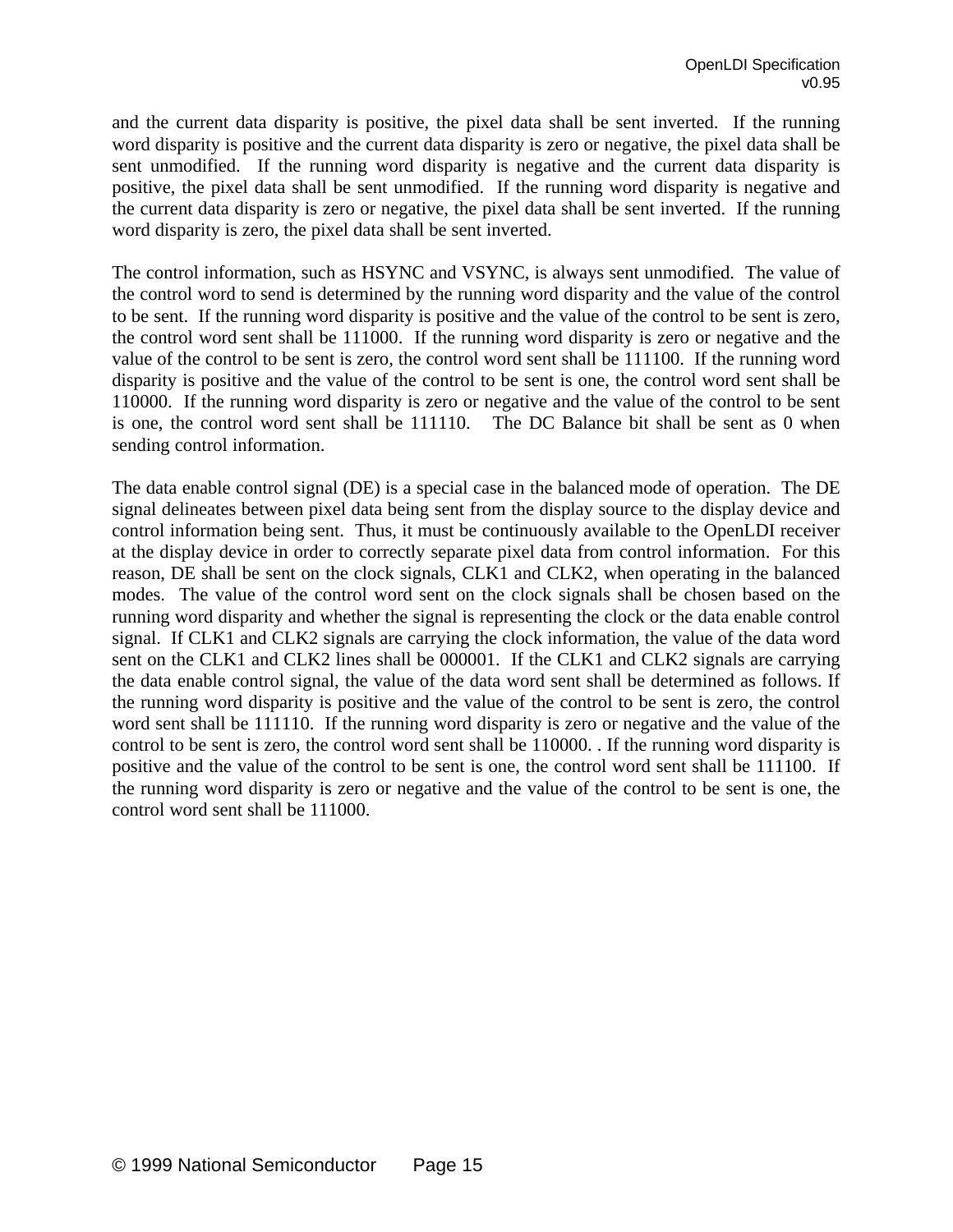### **5.4.3.1 18-bit Single Pixel Mode, Balanced**

In the 18-bit single pixel mode, the RGB and control inputs shall be transmitted as shown in Figure 5-6. Outputs A3 through A7 and CLK2 shall be inactive in this mode and fixed at a single value.



**Figure 5-6, 18-bit Single Pixel Transmission, Balanced**

The control inputs shall be transmitted in the blanking interval. The blanking interval shall be determined to be when the Data Enable input is false. This is system dependent and may occur when the DE signal is either high or low. During the blanking interval, the control inputs shall be transmitted as shown in Table 5-3. The data pattern in the table is transmitted leftmost bit first.

**Table 5-3, Control Transmission in 18-bit Balanced Single Pixel Mode**

| <b>Control Signal</b> | <b>Signal Level</b> | <b>Output Signal</b> | <b>Data Pattern</b> |
|-----------------------|---------------------|----------------------|---------------------|
| DE                    | High                | CLK1 and CLK2        | 1111000 or 1110000  |
|                       | Low                 |                      | 1111100 or 1100000  |
| <b>HSYNC</b>          | High                | A0                   | 1100000 or 1111100  |
|                       | Low                 |                      | 1110000 or 1111000  |
| <b>VSYNC</b>          | High                | A1                   | 1100000 or 1111100  |
|                       | Low                 |                      | 1110000 or 1111000  |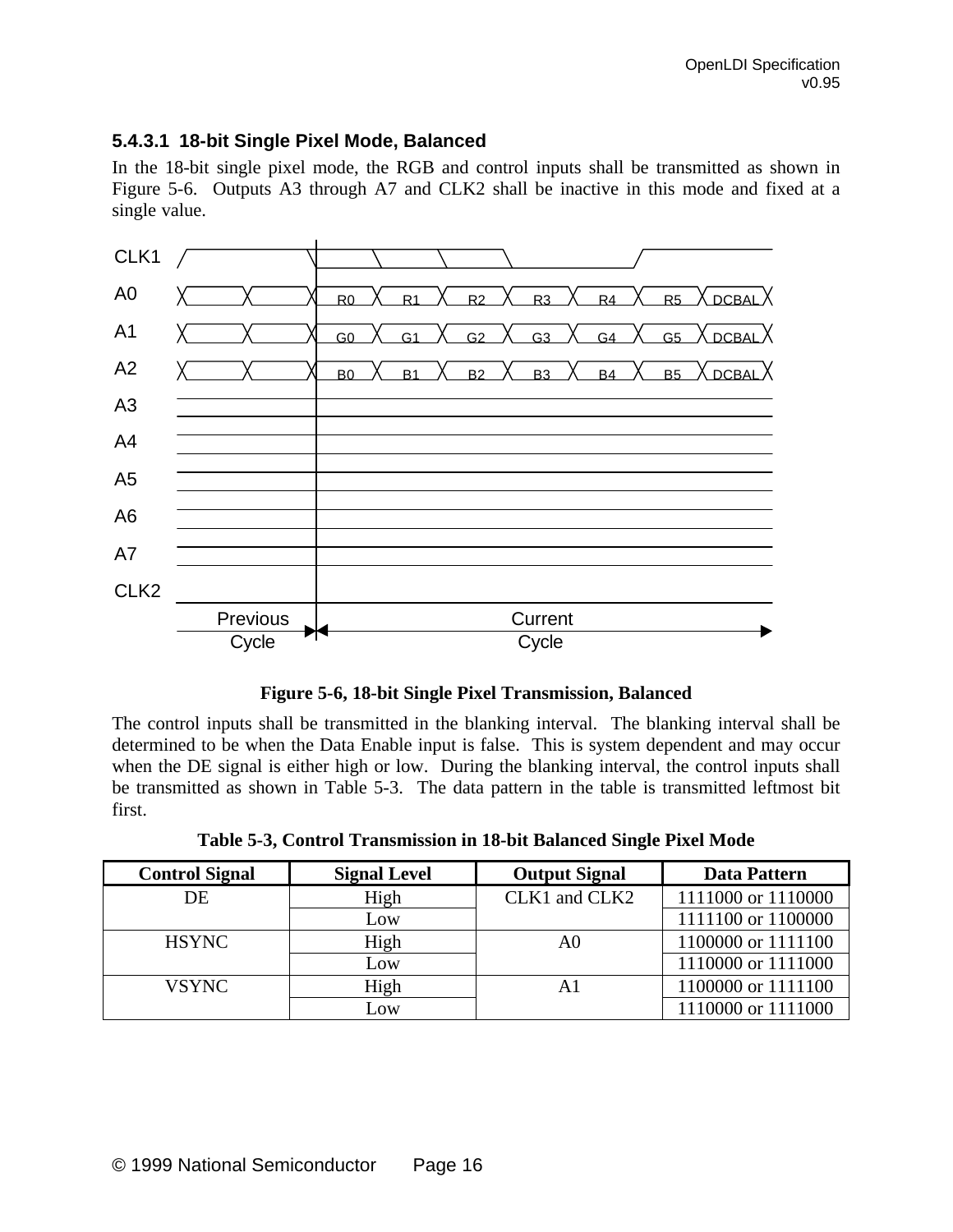#### **5.4.3.2 24-bit Single Pixel Mode, Balanced**

In the 24-bit single pixel mode, the RGB and control inputs shall be transmitted as shown in Figure 5-7. Outputs A4 through A7 and CLK2 shall be inactive in this mode. and fixed at a single value.



**Figure 5-7, 24-bit Single Pixel Transmission, Balanced**

The control inputs shall be transmitted in the blanking interval. The blanking interval shall be determined to be when the Data Enable input is false. This is system dependent and may occur when the DE signal is either high or low. During the blanking interval, the control inputs shall be transmitted as shown in Table 5-4. The data pattern in the table is transmitted leftmost bit first.

|  | Table 5-4, Control Transmission in 24-bit Balanced Single Pixel Mode |  |  |
|--|----------------------------------------------------------------------|--|--|
|  |                                                                      |  |  |

| <b>Control Signal</b> | <b>Signal Level</b> | <b>Output Signal</b> | <b>Data Pattern</b> |
|-----------------------|---------------------|----------------------|---------------------|
| DE                    | High                | CLK1 and CLK2        | 1111000 or 1110000  |
|                       | Low                 |                      | 1111100 or 1100000  |
| <b>HSYNC</b>          | High                | A0                   | 1100000 or 1111100  |
|                       | Low                 |                      | 1110000 or 1111000  |
| <b>VSYNC</b>          | High                | A1                   | 1100000 or 1111100  |
|                       | Low                 |                      | 1110000 or 1111000  |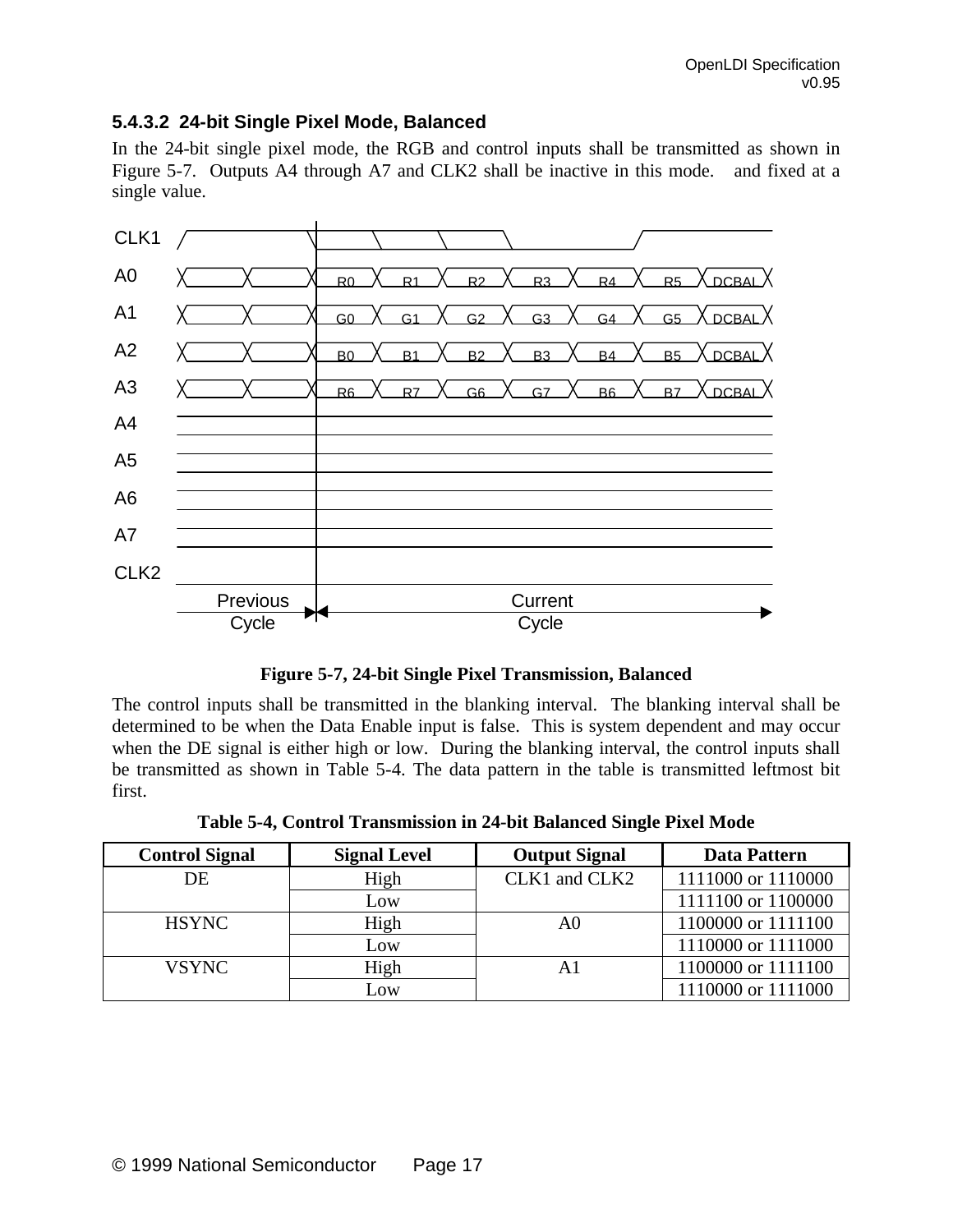#### **5.4.3.3 18-bit Dual Pixel Mode, Balanced**

In the 18-bit dual pixel mode, the RGB and control inputs shall be transmitted as shown in Figure 5-8. Outputs A3 and A7 shall be inactive in this mode and fixed at a single value.



**Figure 5-8, 18-bit Dual Pixel Transmission, Balanced**

The control inputs shall be transmitted in the blanking interval. The blanking interval shall be determined to be when the Data Enable input is false. This is system dependent and may occur when the DE signal is either high or low. During the blanking interval, the control inputs shall be transmitted as shown in Table 5-5. The data pattern in the table is transmitted leftmost bit first.

| <b>Control Signal</b> | <b>Signal Level</b> | <b>Output Signal</b> | <b>Data Pattern</b> |
|-----------------------|---------------------|----------------------|---------------------|
| DE                    | High                | CLK1 and CLK2        | 1111000 or 1110000  |
|                       | Low                 |                      | 1111100 or 1100000  |
| <b>HSYNC</b>          | High                | A <sub>0</sub>       | 1100000 or 1111100  |
|                       | Low                 |                      | 1110000 or 1111000  |
| <b>VSYNC</b>          | High                | A1                   | 1100000 or 1111100  |
|                       | Low                 |                      | 1110000 or 1111000  |
| <b>CNTLE</b>          | High                | A <sub>5</sub>       | 1100000 or 1111100  |
|                       | Low                 |                      | 1110000 or 1111000  |
| <b>CNTLF</b>          | High                | A <sub>4</sub>       | 1100000 or 1111100  |
|                       | Low                 |                      | 1110000 or 1111000  |

**Table 5-5, Control Transmission in 18-bit Balanced Dual Pixel Mode**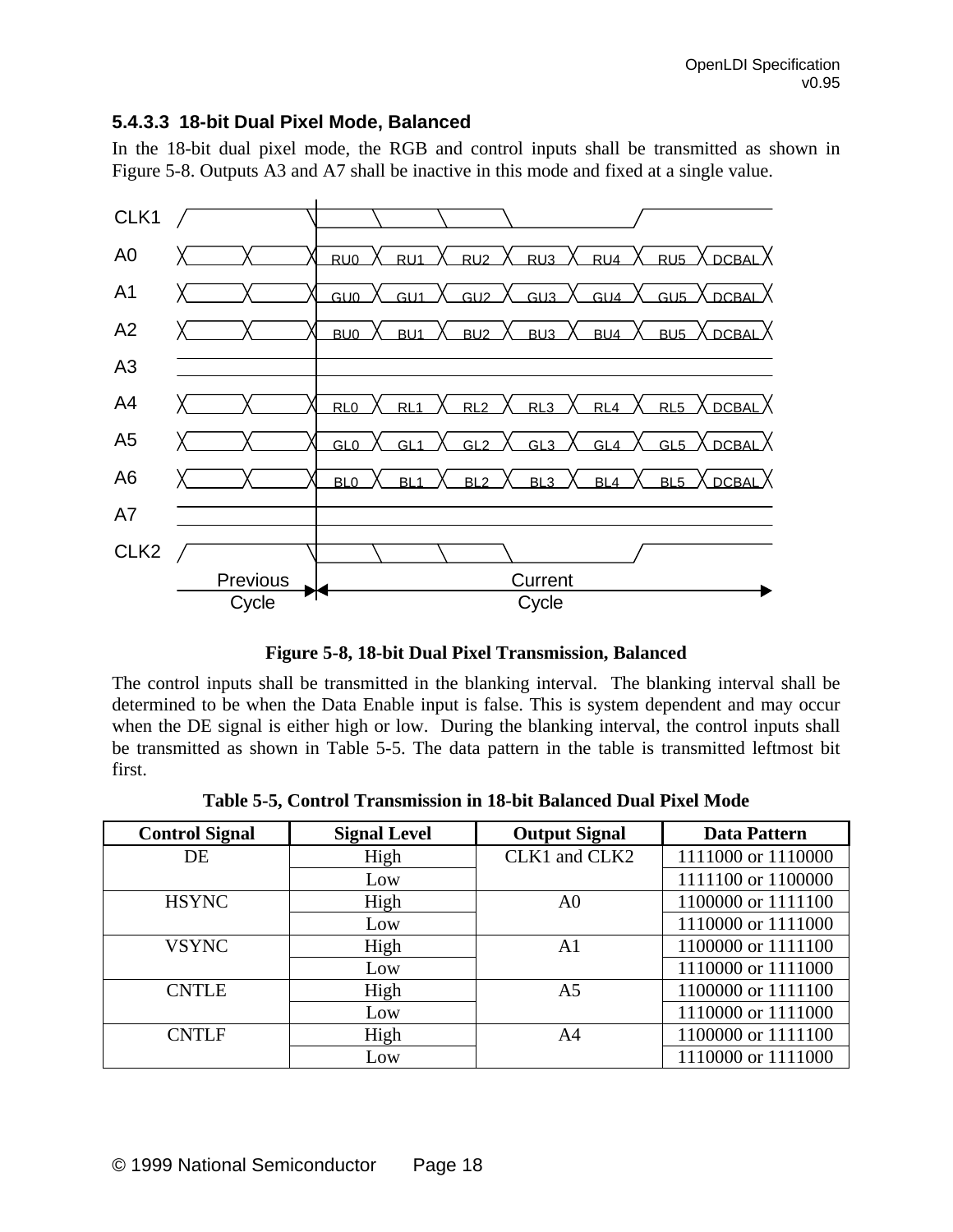#### **5.4.3.4 24-bit Dual Pixel Mode, Balanced**

In the 24-bit dual pixel mode, the RGB inputs shall be transmitted as shown in Figure 5-9.



**Figure 5-9, 24-bit Dual Pixel Transmission, Balanced**

The control inputs shall be transmitted in the blanking interval. The blanking interval shall be determined to be when the Data Enable input is false. This is system dependent and may occur when the DE signal is either high or low. During the blanking interval, the control inputs shall be transmitted as shown in Table 5-6. The data pattern in the table is transmitted leftmost bit first.

**Table 5-6, Control Transmission in 24-bit Balanced Dual Pixel Mode**

| <b>Control Signal</b> | <b>Signal Level</b> | <b>Output Signal</b> | <b>Data Pattern</b> |
|-----------------------|---------------------|----------------------|---------------------|
| DE                    | High                | CLK1 and CLK2        | 1111000 or 1110000  |
|                       | Low                 |                      | 1111100 or 1100000  |
| <b>HSYNC</b>          | High                | A <sub>0</sub>       | 1100000 or 1111100  |
|                       | Low                 |                      | 1110000 or 1111000  |
| <b>VSYNC</b>          | High                | A1                   | 1100000 or 1111100  |
|                       | Low                 |                      | 1110000 or 1111000  |
| <b>CNTLE</b>          | High                | A <sub>5</sub>       | 1100000 or 1111100  |
|                       | Low                 |                      | 1110000 or 1111000  |
| <b>CNTLF</b>          | High                | A <sub>4</sub>       | 1100000 or 1111100  |
|                       | Low                 |                      | 1110000 or 1111000  |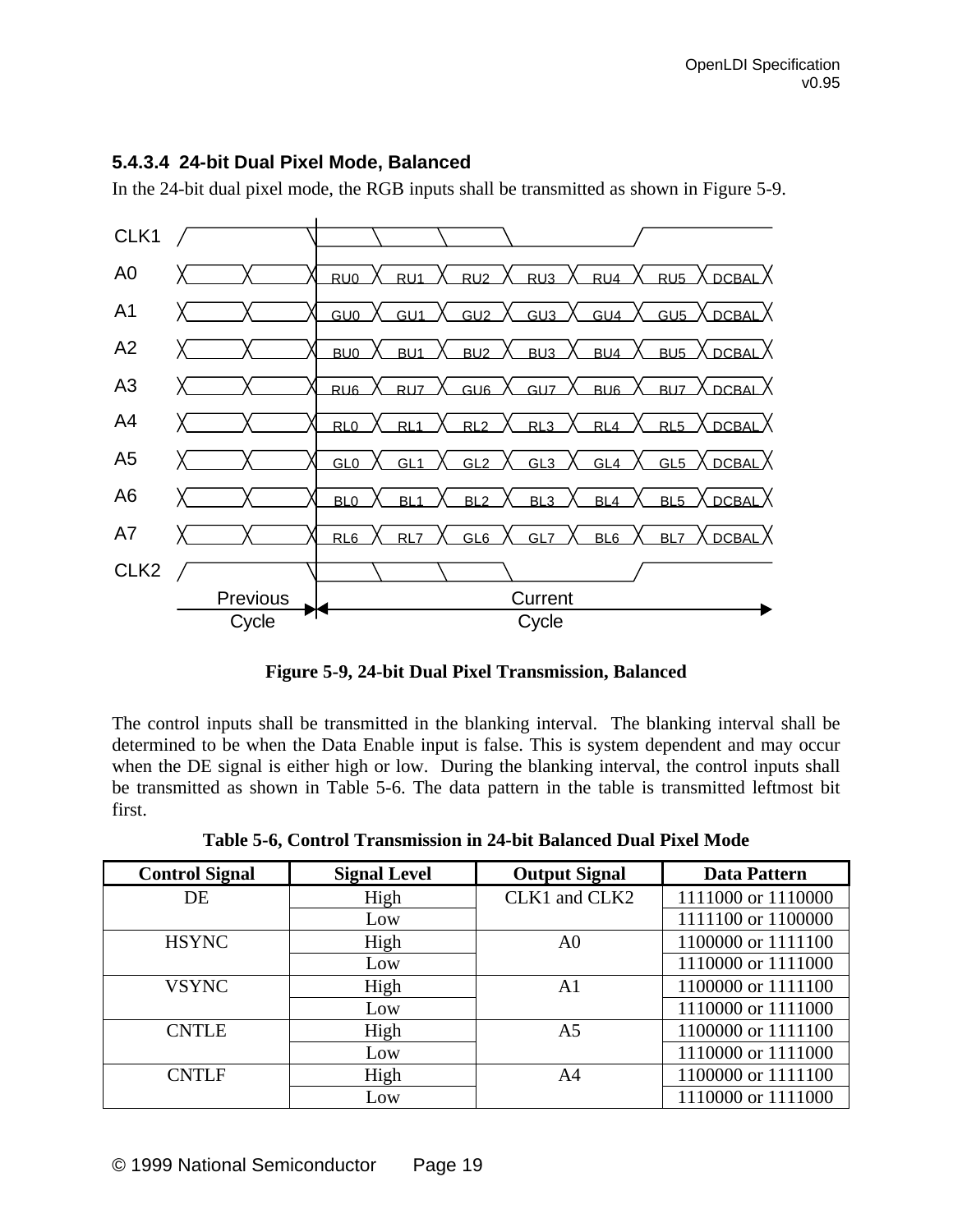# **6 Electrical Interface**

## **6.1 Overview**

The OpenLDI interface provides for the transmission of digital pixel information, communication of display device characteristics, and delivery of the USB interface. This section describes the electrical requirements of these three sub-interfaces.

## **6.2 LVDS Interface**

### **6.2.1 ANSI/EIA/TIA-644**

The signal lines used for LVDS signaling (A0P-A7P, A0M-A7M, CLK1P, CLK1M, CLK2P, CLK2M) shall meet the requirements of ANSI/EIA/TIA-644.

### **6.2.1.1 Bit Times**

The OpenLDI LVDS signal lines shall support a minimum bit time of 893 ps. This corresponds to a pixel clock rate of 160 MHz.

### **6.2.2 Additional Pre-emphasis**

In order to achieve reliable communication when using longer cables, pre-emphasis may be applied to the LVDS signal lines. When used, pre-emphasis shall be applied at the transmitter as shown in Figure 6-1. The figure depicts a signal template. A signal with pre-emphasis applied shall be within the boundaries of the template.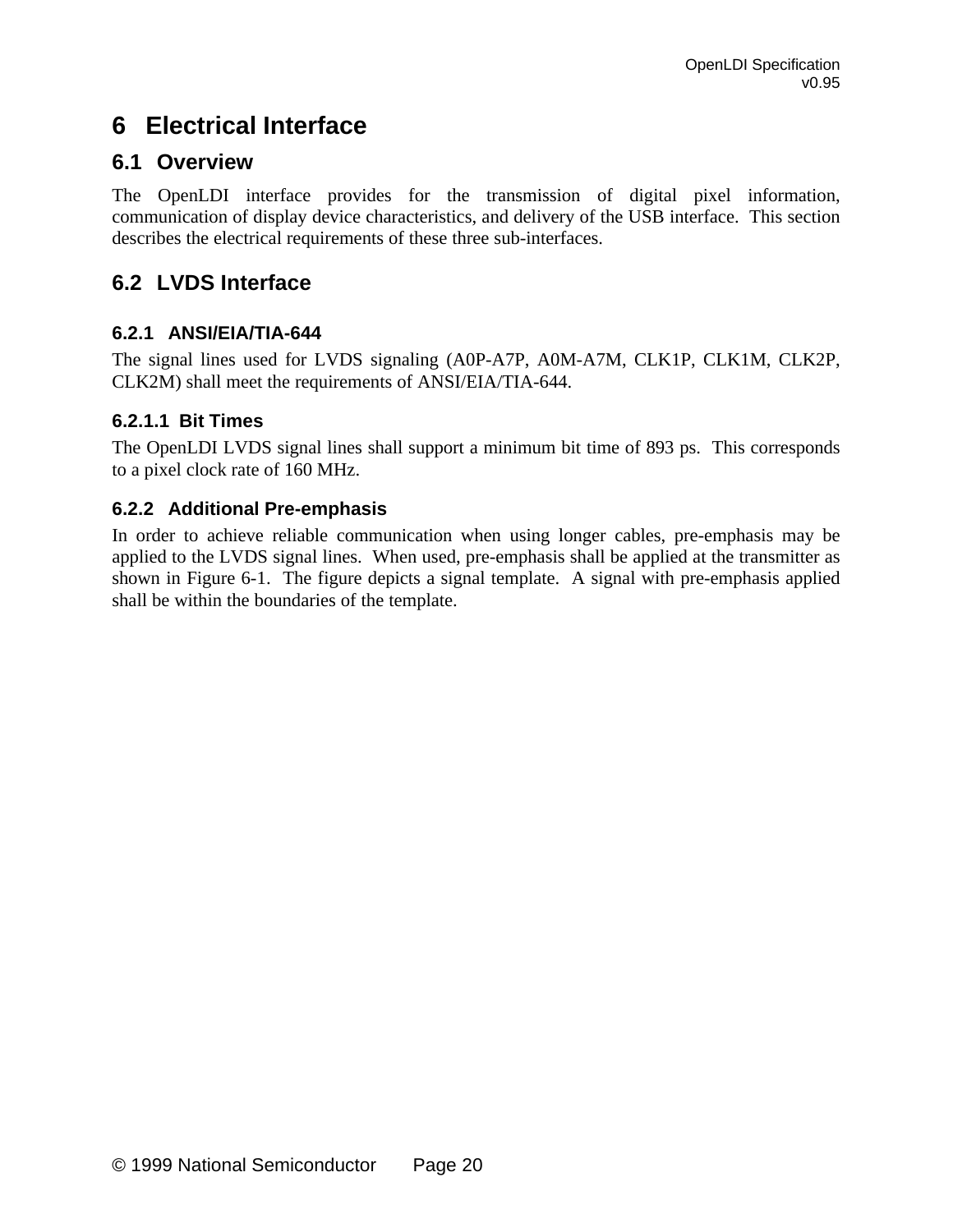

**Figure 6-1, Pre-emphasis Template**

#### **6.2.3 Intra-pair Skew Tolerance**

The OpenLDI receiver shall be able to tolerate a minimum of 300ps skew between the signals arriving on a single differential pair.

#### **6.2.4 Inter-pair Skew Tolerance**

The OpenLDI receiver shall be able to tolerate a minimum of 1 bit time skew between signals arriving on independent differential pairs.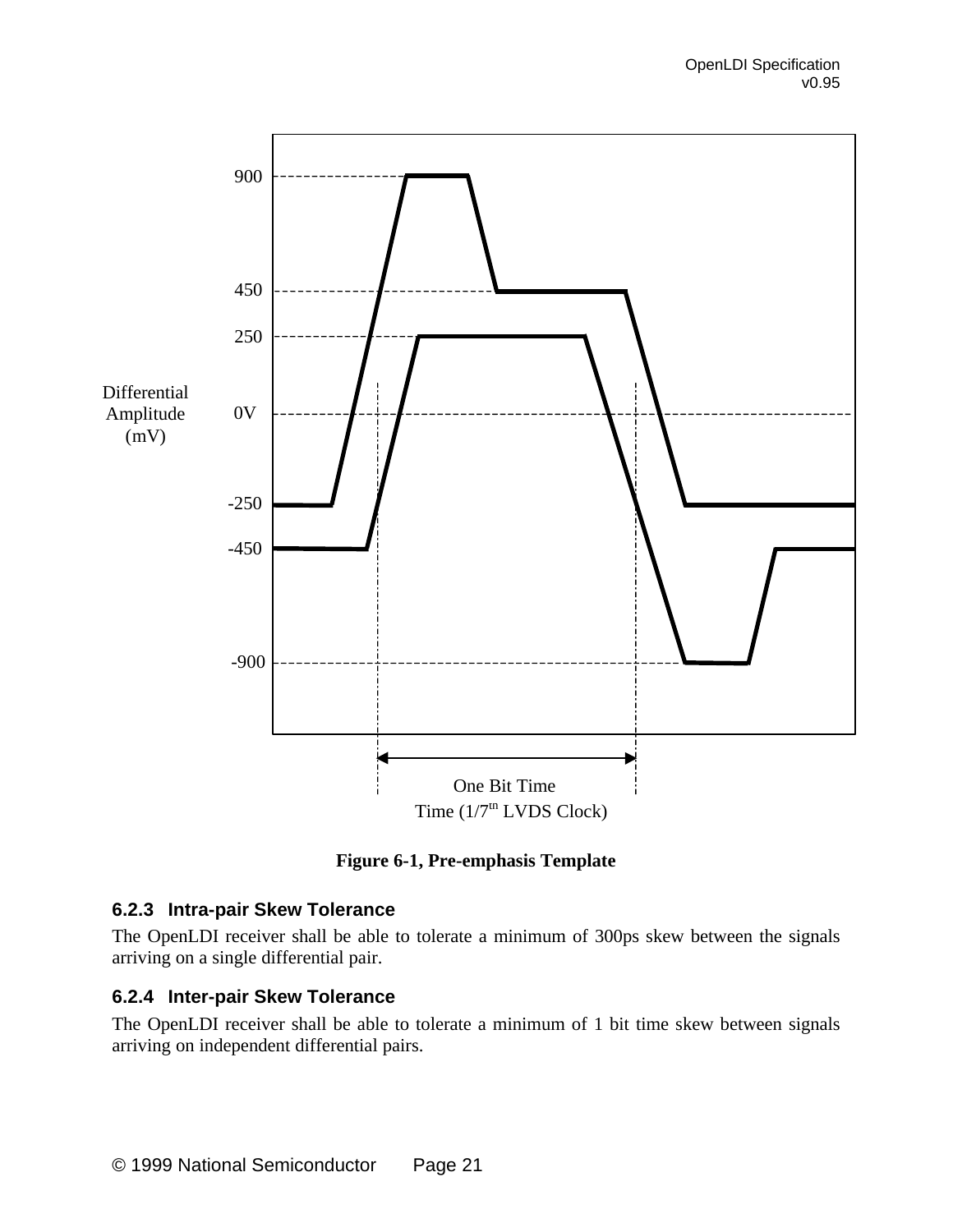## **6.3 USB Interface**

The signal lines used for USB (USB+, USB-, +5VDC USB PWR, USB PWR GND) shall meet the requirements of the Universal Serial Bus Specification, Version 1.0, January 15, 1996.

## **6.4 DDC Interface**

The signal lines used for DDC (DDC/SCL, DDC/SDA, +5VDC DDC PWR, DDCPWR GND) shall meet the requirements of the VESA Display Data Channel Command Interface (DDC/CI) Standard, Version 1, August 14, 1998.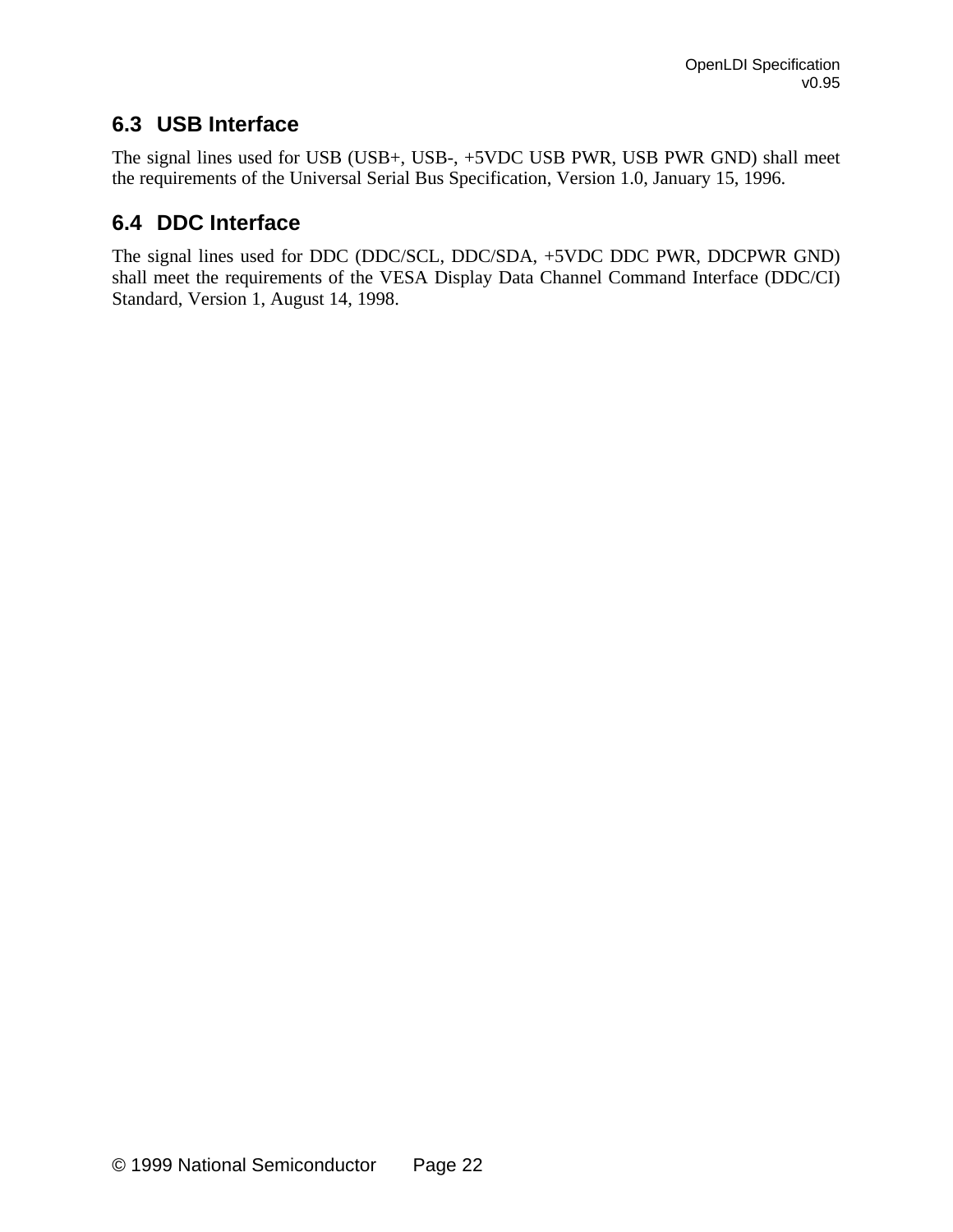# **7 Mechanical Interface**

## **7.1 Overview**

This section describes the OpenLDI receptacle connector and cable interface required on the display source and display device. General dimensions, tolerances and description of those features which affect the intermateability of the receptacle and plug connectors are described in this section. The panel cutout and pinouts for the receptacle connector are also described in this section.

The OpenLDI interface may be implemented with either shielded or unshielded twisted pair cabling. The connection of both types of cabling is shown in the figures later in this section.

## **7.2 OpenLDI Connector**

The OpenLDI connector shall be a two row shielded ribbon contact connector with contacts on .050" spacing. A 360° "delta" shaped metal shell shall enclose the plug and receptacle contacts to provide shielding and proper polarity when mated. The contacts are designed to handle power, ground and digital signals. The connector receptacle shall be the equivalent of the part numbers listed in Table 7-1.

**Table 7-1, Part Numbers for OpenLDI Connector Receptacles**

| Manufacturer | Part Number |
|--------------|-------------|
|              |             |
| A MP         |             |

Equivalent compatible connector plugs are listed in Table 7-3.

| <b>Table 7-3, Part Numbers for OpenLDI Connector Receptacles</b> |  |
|------------------------------------------------------------------|--|
|------------------------------------------------------------------|--|

| Manufacturer | Part Number |
|--------------|-------------|
|              |             |
| A MP         |             |

The OpenLDI connector may be omitted when the OpenLDI is an interface internal to an assembly and not accessible externally.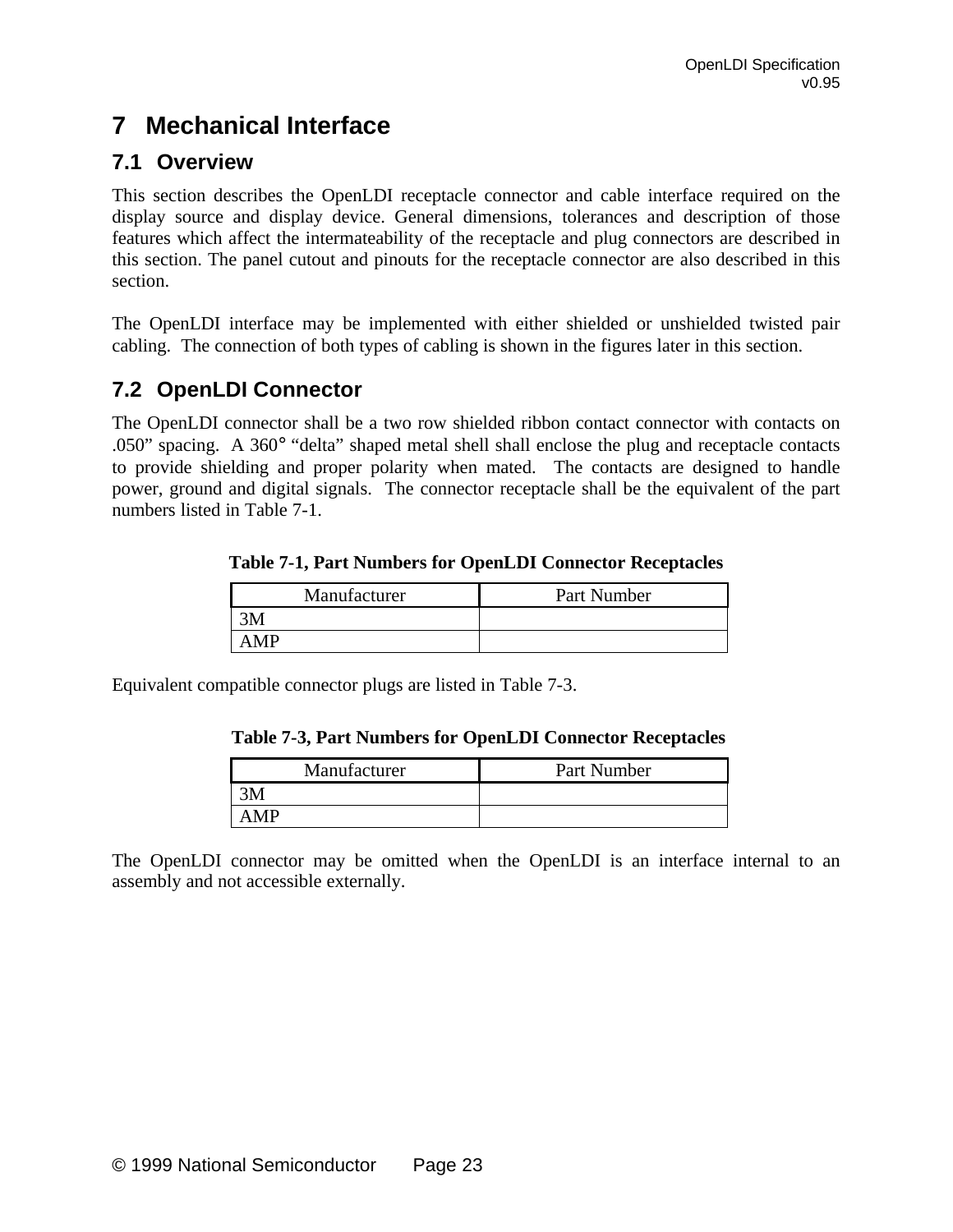### **7.2.1 Pin Assignment – Shielded Twisted Pair**

The assignment of signals to the connector pins shall be as shown in Figure 7-1. There is no difference between the display source end of the cable and that of the display device. Thus, either end of the cable may be connected to the display source or display device.



Overall cable braid (chasis ground) isolated from inner shields.

#### **Figure 7-1, Pin Assignment for Shielded Twisted Pair Cabling**

#### **7.2.2 Pin Assignment – Unshielded Twisted Pair**

The assignment of signals to the connector pins shall be as shown in Figure 7-2. . There is no difference between the display source end of the cable and that of the display device. Thus, either end of the cable may be connected to the display source or display device.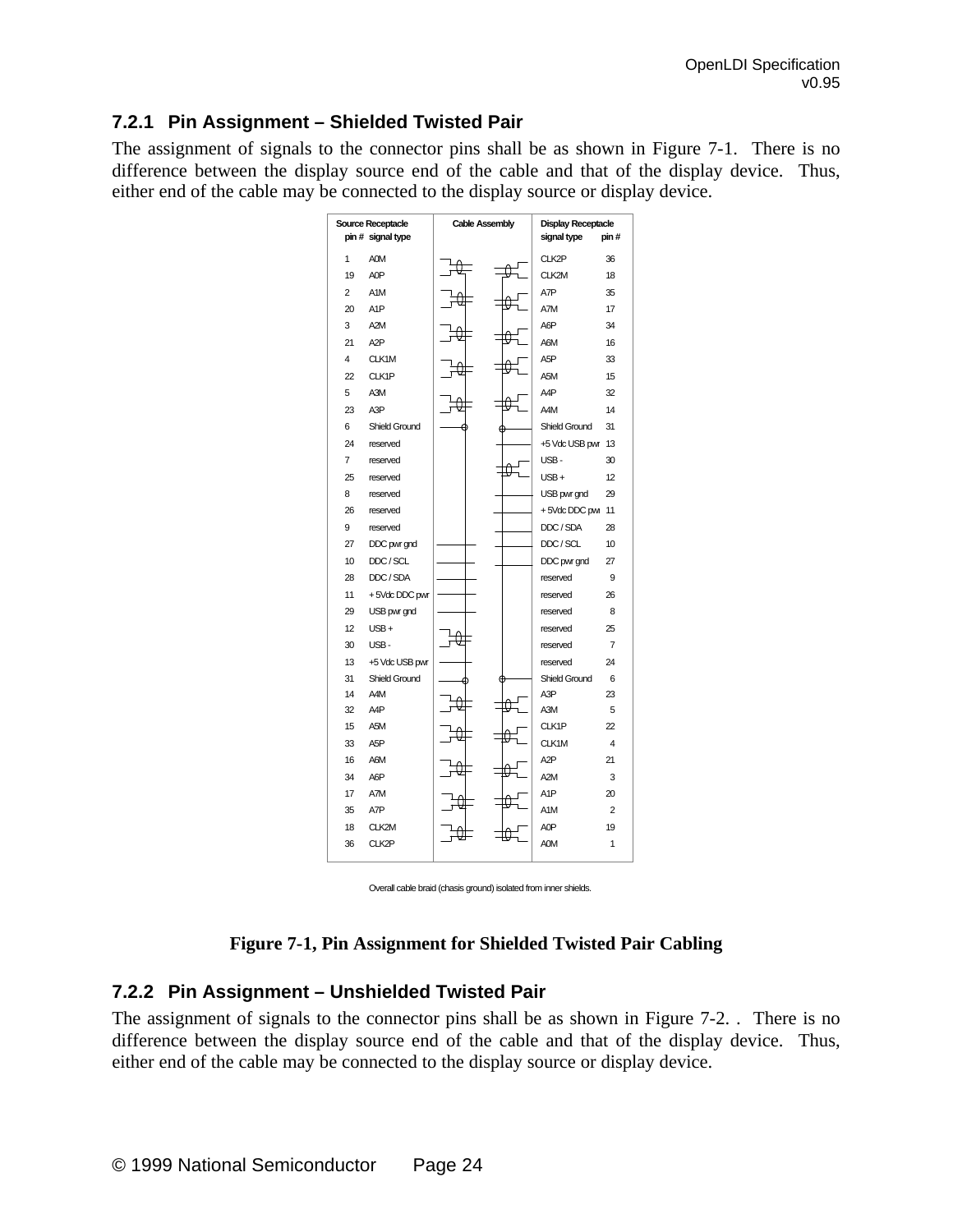| <b>Source Receptacle</b><br><b>Cable Assembly</b><br>pin # signal type |                  | <b>Cable Plug</b><br>signal type | pin#                 |                |
|------------------------------------------------------------------------|------------------|----------------------------------|----------------------|----------------|
| 1                                                                      | A0M              |                                  | CLK2P                | 36             |
| 19                                                                     | A <sub>O</sub> P |                                  | CLK2M                | 18             |
| $\overline{2}$                                                         | A <sub>1</sub> M |                                  | A7P                  | 35             |
| 20                                                                     | A <sub>1</sub> P |                                  | A7M                  | 17             |
| 3                                                                      | A <sub>2M</sub>  |                                  | A6P                  | 34             |
| 21                                                                     | A <sub>2</sub> P |                                  | A6M                  | 16             |
| 4                                                                      | CLK1M            |                                  | A <sub>5</sub> P     | 33             |
| 22                                                                     | CLK1P            |                                  | A <sub>5</sub> M     | 15             |
| 5                                                                      | A3M              |                                  | A4P                  | 32             |
| 23                                                                     | A3P              |                                  | A4M                  | 14             |
| 6                                                                      | Shield Ground    |                                  | Shield Ground        | 31             |
| 24                                                                     | reserved         |                                  | +5 Vdc USB pwr       | 13             |
| $\overline{7}$                                                         | reserved         |                                  | USB-                 | 30             |
| 25                                                                     | reserved         |                                  | $USB +$              | 12             |
| 8                                                                      | reserved         |                                  | USB pwr gnd          | 29             |
| 26                                                                     | reserved         |                                  | +5VdcDDCpw           | 11             |
| 9                                                                      | reserved         |                                  | DDC / SDA            | 28             |
| 27                                                                     | DDC pwr gnd      |                                  | DDC / SCL            | 10             |
| 10                                                                     | DDC / SCL        |                                  | DDC pwr gnd          | 27             |
| 28                                                                     | DDC / SDA        |                                  | reserved             | 9              |
| 11                                                                     | +5VdcDDC pwr     |                                  | reserved             | 26             |
| 29                                                                     | USB pwr gnd      |                                  | reserved             | 8              |
| 12                                                                     | $USB +$          |                                  | reserved             | 25             |
| 30                                                                     | USB-             |                                  | reserved             | $\overline{7}$ |
| 13                                                                     | +5 Vdc USB pwr   |                                  | reserved             | 24             |
| 31                                                                     | Shield Ground    |                                  | <b>Shield Ground</b> | 6              |
| 14                                                                     | A4M              |                                  | A3P                  | 23             |
| 32                                                                     | A <sub>4</sub> P |                                  | A3M                  | 5              |
| 15                                                                     | A <sub>5</sub> M |                                  | CLK1P                | 22             |
| 33                                                                     | A <sub>5</sub> P |                                  | CLK1M                | 4              |
| 16                                                                     | A6M              |                                  | A <sub>2</sub> P     | 21             |
| 34                                                                     | A6P              |                                  | A <sub>2M</sub>      | 3              |
| 17                                                                     | A7M              |                                  | A <sub>1</sub> P     | 20             |
| 35                                                                     | A7P              |                                  | A <sub>1</sub> M     | $\overline{2}$ |
| 18                                                                     | CLK2M            |                                  | A0P                  | 19             |
| 36                                                                     | CLK2P            |                                  | <b>AOM</b>           | 1              |

Overall cable braid (chasis ground) isolated from inner shields.



#### **7.2.3 Mechanical Drawings**

This section depicts the dimensions and mechanical outline of the connector receptacles on the display source, display device and cable assembly. The connector receptacle on the display source and display device is shown in Figure 7-3. The panel cutout for the display source and display device is shown in Figure 7-3. The cable assembly plug is shown in Figure 7-5. These figures are for illustrative purposes, only. Conformant connectors are those that are equivalent to connectors listed in Table 7-1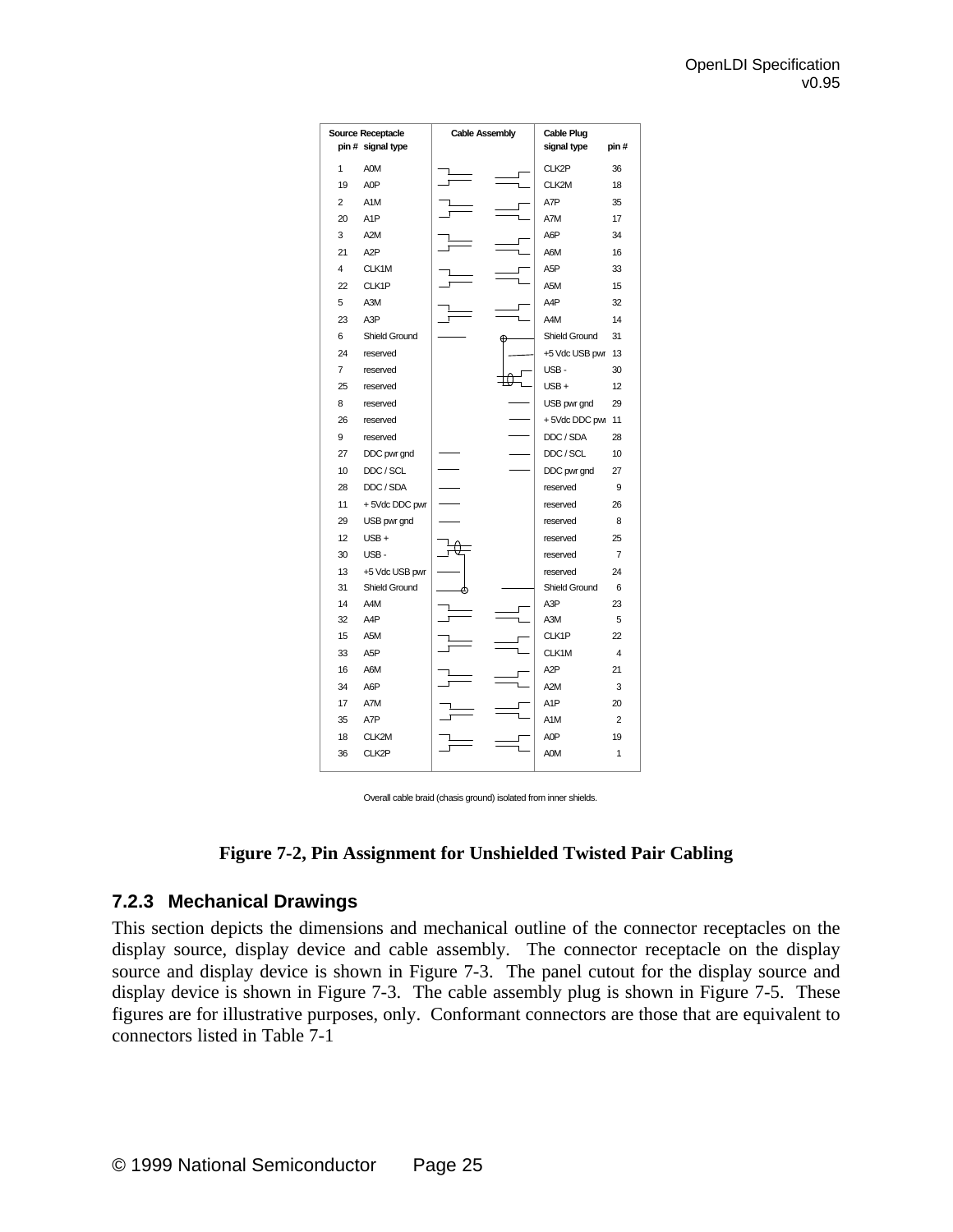

**Figure 7-3, Example OpenLDI 36 Position Receptacle Mechanical Drawing**



**Note: Panel Thickness .079 [ 2.00 ]**

**Figure 7-4, Example Panel Cutout for OpenLDI 36 Position Receptacle**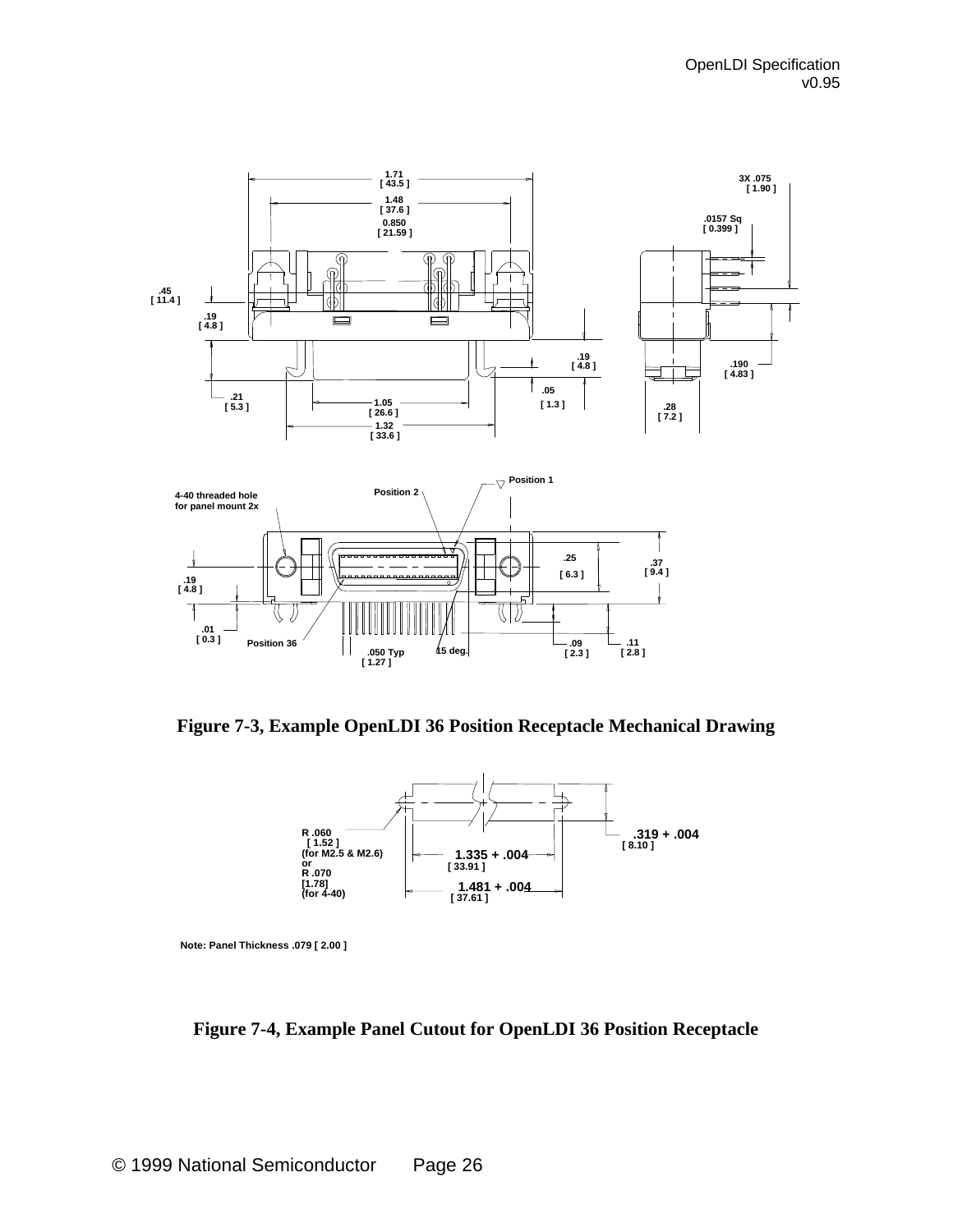#### **Figure 7-5, Example OpenLDI 36 Position Plug (TBD)**

### **7.2.4 Connector Retention**

The receptacle on the display source and the plug on the cable assembly shall be retained by 4-40 screws that ensure the proper mating of the connector reference surfaces. Proper mating is critical to minimizing radiated emissions and electromagnetic interference.

### **7.2.5 Contact Finish**

The contacts of the connector receptacles of the display source and cable assembly shall be plated with a noble metal or noble metal alloy that meets the following minimum requirements 0.76μm gold over 1.26μm nickel, or 0.25μm gold over 0.76μm palladium-nickel alloy.

#### **7.2.6 Shell Finish**

The connector shell shall be plated with a minimum of 3.03μm tin or tin alloy.

## **7.3 OpenLDI Cabling**

An OpenLDI cable assembly shall consist of a cable meeting the requirements of this section with an OpenLDI plug on each end or an OpenLDI plug on one end and the other end permanently affixed to the display device. Acceptable cables for OpenLDI may use either shielded or unshielded twisted pairs. It is up to the manufacturer of the OpenLDI equipment to use the grade and type of cable required to meet applicable regulatory requirements. Adherence to this standard does not guarantee regulatory compliance.

When the OpenLDI is an interface internal to an assembly and not accessible externally, the OpenLDI cable may be replaced with any cable or connection means appropriate to the requirements of the assembly.

#### **7.3.1 Cable Length**

The maximum cable length shall be 10m.

#### **7.3.2 Number of Signal Conductors**

The OpenLDI cable shall comprise 11 twisted pairs and 10 individual conductors.

### **7.3.3 Wire Gauge**

Each conductor in an OpenLDI cable shall be no less than 28AWG.

#### **7.3.4 Conductor Resistance**

The resistance of a single conductor of an OpenLDI cable shall not exceed  $4\Omega$  when the conductor is of the maximum length specified in this standard.

#### **7.3.5 Insulation**

Each conductor in the cable shall be separately insulated. The minimum insulation resistance shall be  $1GΩ$ .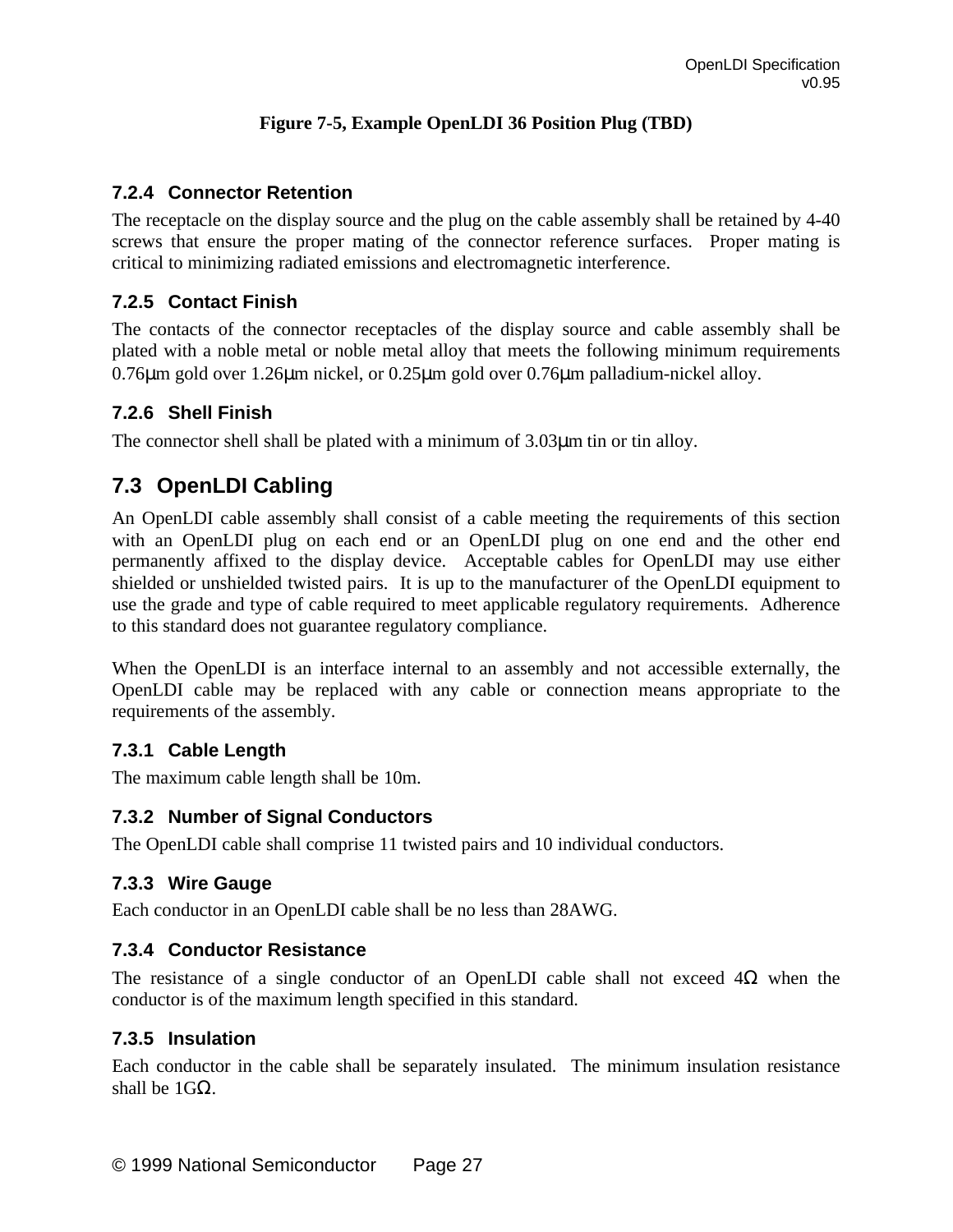## **7.3.6 Shield Requirement**

The OpenLDI cable shall be encompassed by a single shield, surrounding all conductors in the cable. The shield shall provide a minimum of 90% coverage.

For shielded twisted pair cable, each twisted pair shall be shielded individually. Each shield shall provide a minimum of 90% coverage.

## **7.3.7 Single Twisted Pair Transmission Skew (Intra-pair Skew)**

The differential time of transmission (single pair transmission skew) of a pulse through a single differential pair in an OpenLDI cable shall not exceed ±150ps.

## **7.3.8 Multiple Twisted Pair Transmission Skew (Inter-pair Skew)**

The differential time of transmission (pair to pair transmission skew) of a pulse through any two differential pairs in an OpenLDI cable shall not exceed ±1 bit time.

### **7.3.9 USB Cable Requirements**

The conductors used for transmission of USB signals on the OpenLDI cable shall meet the requirements stated in the Universal Serial Bus Specification, Version 1.0, January 15, 1996.

## **7.3.10 DDC Cable Requirements**

The conductors used for transmission of DDC signals on the OpenLDI cable shall meet the requirements stated in the VESA Display Data Channel Command Interface (DDC/CI) Standard, Version 1, August 14, 1998.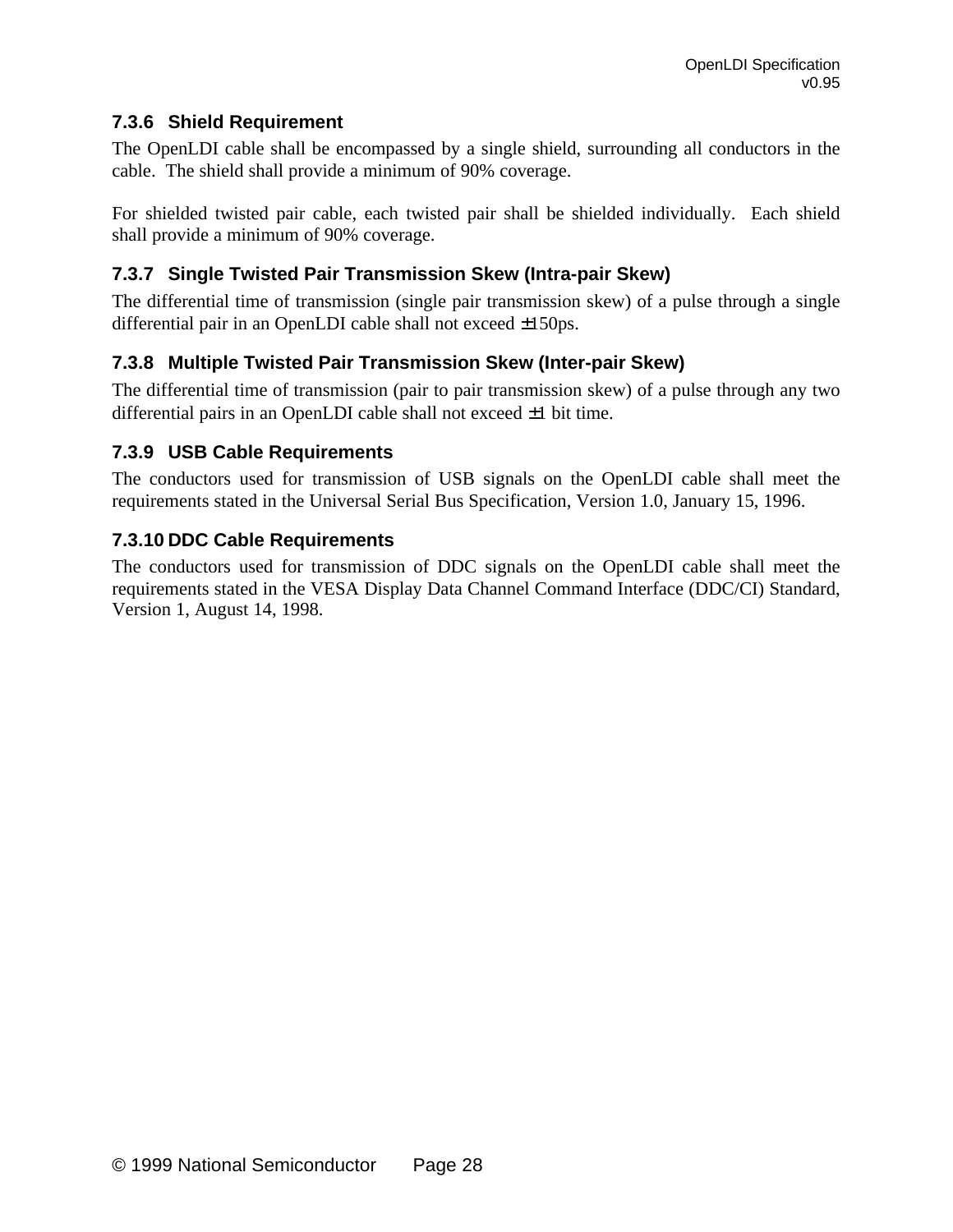# **8 Testing Requirements**

The performance and testing requirements for the OpenLDI connector plug and receptacle are described in this section. Test procedures and requirements from ANSI/EIA/TIA 364 are used, where applicable.

## **8.1 Environmental Requirements**

## **8.1.1 Temperature Life**

The connector plug and receptacle shall be tested according to ANSI/EIA/TIA 364-17, Condition 4 at 105°C for 250 hours, using method A while connectors are mated.

## **8.1.2 Cyclic Humidity**

The connector plug and receptacle shall be tested according to ANSI/EIA/TIA 364-31, Conditions A and C, Method III omitting 7A and 7B. Contact resistance shall be measured according to ANSI/EIA/TIA 364-23. Contact resistance shall not exceed 15mΩ. Contact resistance shall not change more than  $10 \text{m}\Omega$  from the original resistance measured.

## **8.1.3 Thermal Shock**

The connector plug and receptacle shall be tested according to ANSI/EIA/TIA 364-32, Condition 1 for 10 cycles mated and unmated. Contact resistance shall be measured according to ANSI/EIA/TIA 364-23. Contact resistance shall not exceed 15mΩ. Contact resistance shall not change more than  $10 \text{m}\Omega$  from the original resistance measured.

### **8.1.4 Corrosion Resistance**

The connector plug and receptacle shall be tested according to ANSI/EIA/TIA 364-65, Environmental Class II with the sample located in zone 14.

## **8.2 Electrical Requirements**

## **8.2.1 Dielectric Withstanding Voltage**

The connector plug and receptacle shall be tested according to ANSI/EIA/TIA 364-20, using a test voltage of 500VDC with the connector unmated and unmounted, at a barometric pressure of 15psi.

### **8.2.2 Insulation Resistance**

The connector plug and receptacle shall be tested according to ANSI/EIA/TIA 364-21, using Method C with a test voltage of 500VDC and the connector unmated and unmounted. Minimum insulation resistance shall be  $1G\Omega$  between adjacent contacts and between each contact and the connector shell.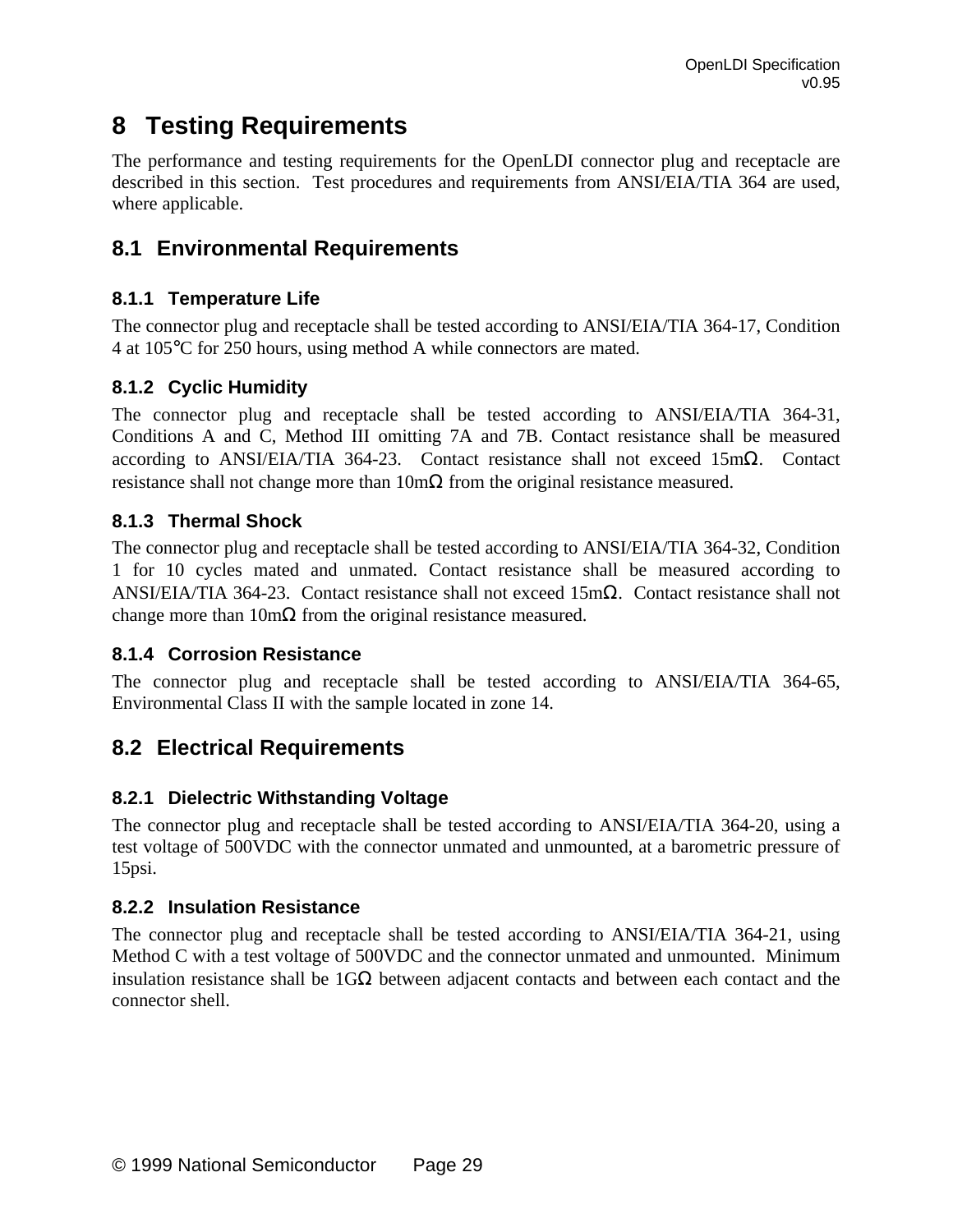## **8.2.3 Contact Resistance**

The connector plug and receptacle shall be tested according to ANSI/EIA/TIA 364-23 The resistance shall be no more than  $15m\Omega$  per mated contact pair. Throughout all tests there shall be no more than  $10m\Omega$  change from the original resistance measured.

## **8.2.4 Shell to Shell and Shell to Bulkhead Resistance**

The connector and plug shall be tested with the connectors mated and mounted to a bulkhead. The resistance from shell to shell and from shell to bulkhead shall be no more than  $50 \text{m}\Omega$ .

## **8.2.5 Impedance of Digital Signal Lines**

The connector, plug and cable shall be tested according to ANSI/EIA/TIA 364-67, using the time domain reflectometry method normalized to 1ns rise time, with single-ended 1:1 S:G ratio. The impedance of each line shall be  $65Ω$  )  $10Ω$ .

### **8.2.6 Impedance of LVDS and USB Differential Signal Lines**

The connector, plug and cable shall be tested according to ANSI/EIA/TIA 364-67, using the time domain reflectometry method normalized to 500ps rise time, with single-ended 1:1 S:G ratio. The impedance of the source and the impedance of the load shall be  $100\Omega$ . Only the shell shall be grounded. The impedance of each differential pair shall be  $100\Omega$  )  $10\Omega$ .

## **8.2.7 Contact Current Rating**

The connector plug and receptacle shall be tested according to ANSI/EIA/TIA 364-70, using TP-70 and a minimum current of 1.0A at an ambient temperature no more than 55°C. The contact temperature shall not increase more than 85°C.

## **8.2.8 Bandwidth of Digital Signal Lines**

Bandwidth testing of the digital signal lines is a subject of ongoing investigation. This is a topic for future standardization.

### **8.2.9 Bandwidth of LVDS and USB Differential Signal Lines**

Bandwidth testing of the LVDS and USB differential signal lines is a subject of ongoing investigation. This is a topic for future standardization.

## **8.2.10 Crosstalk of LVDS and USB Differential Signal Lines**

The connector, plug and cable shall be tested according to ANSI/EIA/TIA 364-90, using a 1V signal with 500ps rise time. Both the near end crosstalk (NEXT) and far end crosstalk (FEXT) shall be measured, with only the shield grounded. The measured crosstalk shall not exceed 5%.

## **8.3 Mechanical Requirements**

### **8.3.1 Durability**

The connector plug and receptacle shall be tested according to ANSI/EIA/TIA 364-09, two mated pairs for 500 cycles.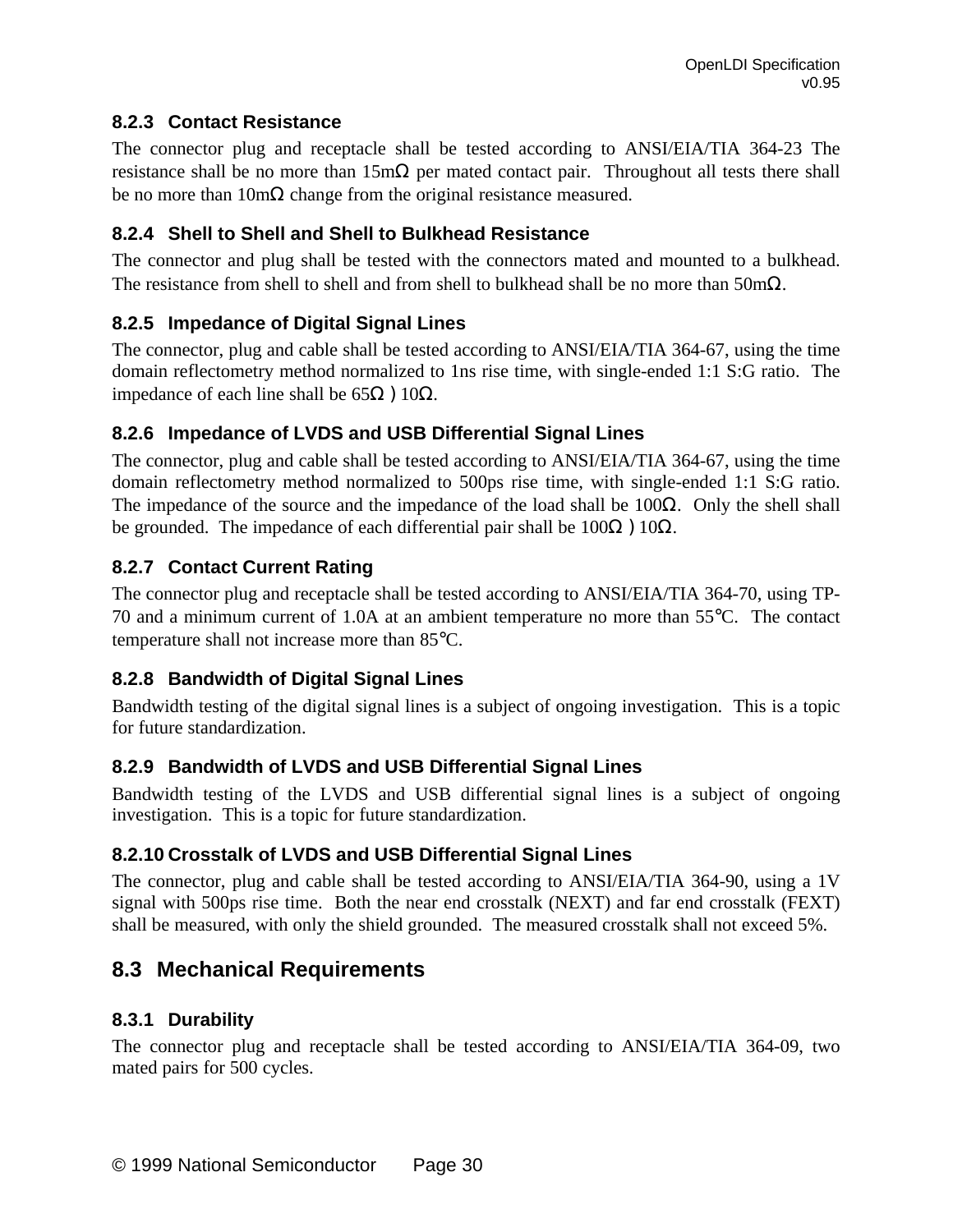### **8.3.2 Mating and Unmating Force**

The connector plug and receptacle shall be tested according to ANSI/EIA/TIA 364-13, inserted and extracted at 25mm per minute. The mating force shall not exceed 4kgf nor be less than 2kgf.

#### **8.3.3 Mechanical Shock**

The connector plug and receptacle shall be tested according to ANSI/EIA/TIA 364-27, Condition G. Continuity shall be measured according to ANSI/EIA/TIA 364-46 for all contacts. No discontinuities shall be longer than 1μs.

#### **8.3.4 Vibration**

The connector plug and receptacle shall be tested according to ANSI/EIA/TIA 364-28, Condition 3. Continuity shall be measured according to ANSI/EIA/TIA 364-46 for all contacts. No discontinuities shall be longer than 1μs.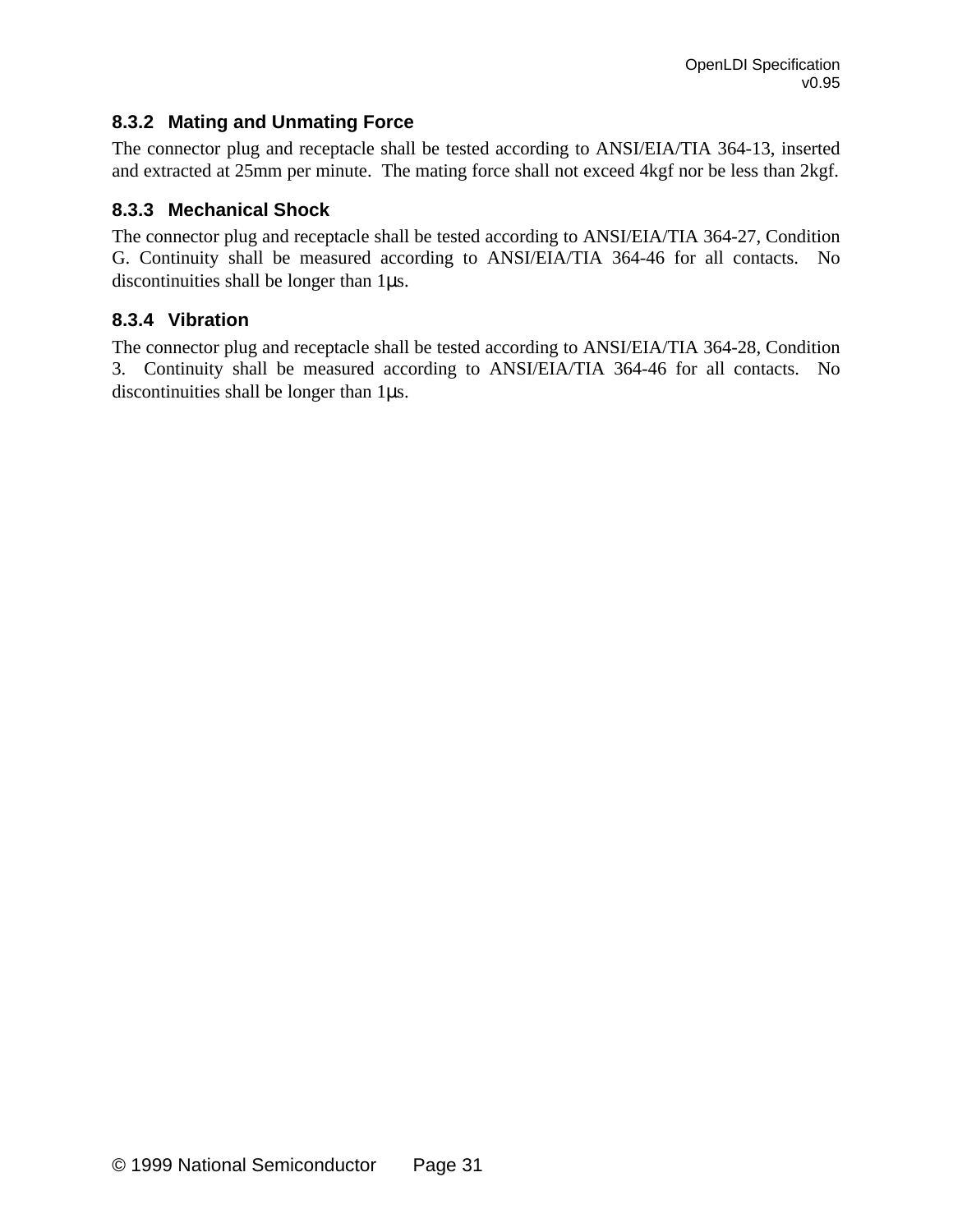# **9 Conformance Statement Proforma†**

## **9.1 Introduction**

The supplier of an implementation that is claimed to conform to this standard shall complete the following Conformance Statement proforma.

A completed conformance statement proforma is the conformance statement for the implementation in question. The conformance statement is a statement of which capabilities and options of the standard have been implemented. The conformance statement can have a number of uses, including use

- a) By the implementer, as a checklist to reduce the risk of failure to conform to the standard through oversight
- b) By the supplier and acquirer, or potential acquirer, of the implementation, as a detailed indication of the capabilities of the implementation, stated relative to the common basis for understanding provided by the standard conformance statement proforma
- c) By the user, or potential user, of the implementation, as a basis for initially checking the possibility of interworking with another implementation (note that, while interworking can never be guaranteed, failure to interwork can often be predicted from incompatible conformance statement proformas)
- d) By a tester, as the basis for selecting appropriate tests against which to assess the claim for conformance of the implementation.

## **9.2 Abbreviations and Special Symbols**

#### **9.2.1 Status Symbols**

- M mandatory
- O optional
- O.<n> optional, but support of at least one of the group of options labeled by the same numeral  $\langle n \rangle$  is required
- pred: conditional symbol, including predicate identification

#### **9.2.2 General Abbreviations**

 $\overline{a}$ 

- IUT implementation under test
- N/A not applicable

<sup>†</sup> Copyright release for conformance statement proforma: Users of this standard may freely reproduce the conformance statement proforma in this section so that it can be used for its intended purpose and may further publish the completed conformance statement.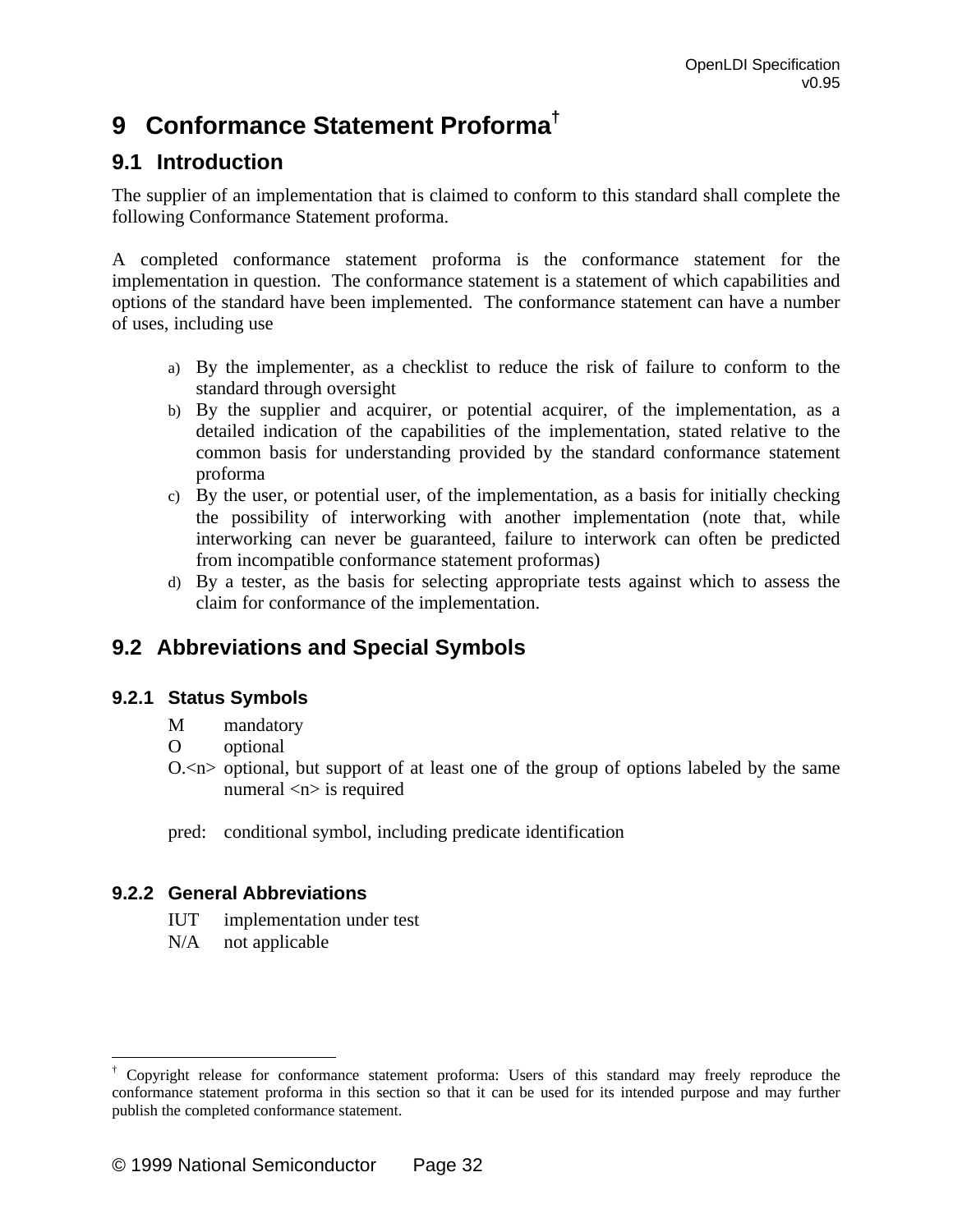## **9.3 Instructions for Completing the Conformance Statement Proforma**

### **9.3.1 General Structure of the Conformance Statement Proforma**

The first part of the conformance statement proforma, Implementation Identification and Conformance Summary, is to be completed as indicated with the information necessary to identify fully both the supplier and the implementation.

The main part of the conformance statement proforma is a fixed questionnaire, divided into parts, each containing a number of individual items. Answers to the questionnaire items are to be provided in the rightmost column, by simply marking an answer to indicate a choice.

Each item is identified by an item reference in the first column. The second column contains the question to be answered. The third column contains the reference or references to the material that specifies the item in the main body of this standard. The remaining columns record the status of each item, i.e., whether support is mandatory, optional, or conditional, and provide the space for the answers. Marking an item as supported is to be interpreted as a statement that all relevant requirements, cited in the References column for the item, are met by the implementation.

A supplier may also provide, or be required to provide, further information, categorized as either Additional Information or Exception Information. When present, each kind of further information is to be provided in a further subclause of items labeled  $A \triangleleft I>$  or  $X \triangleleft I>$ , respectively, for cross-referencing purposes, where  $\langle I \rangle$  is any unambiguous identification for the item (e.g., simply a numeral). There are no other restrictions on its format or presentation.

A completed conformance statement proforma, including any Additional Information and Exception Information, is the Conformance Statement for the implementation in question.

Note – Where an implementation is capable of being configured in more than one way, a single conformance statement may be able to describe all such configurations. However, the supplier has the choice of providing more than one conformance statement, each covering some subset of the implementation's capabilities, if this makes for easier and clearer presentation of the information.

#### **9.3.2 Additional Information**

Items of Additional Information allow a supplier to provide further information intended to assist in the interpretation of the conformance statement. It is not intended or expected that a large quantity of information will be supplied, and a conformance statement can be considered complete without any such information. Examples of such Additional Information might be an outline of the ways in which an (single) implementation can be set up to operate in a variety of environments and configurations, or information about aspects of the implementation that are outside the scope of this standard but have a bearing upon the answers to some items.

References to items of Additional Information may be entered next to any answer in the questionnaire, and may be included in items of Exception Information.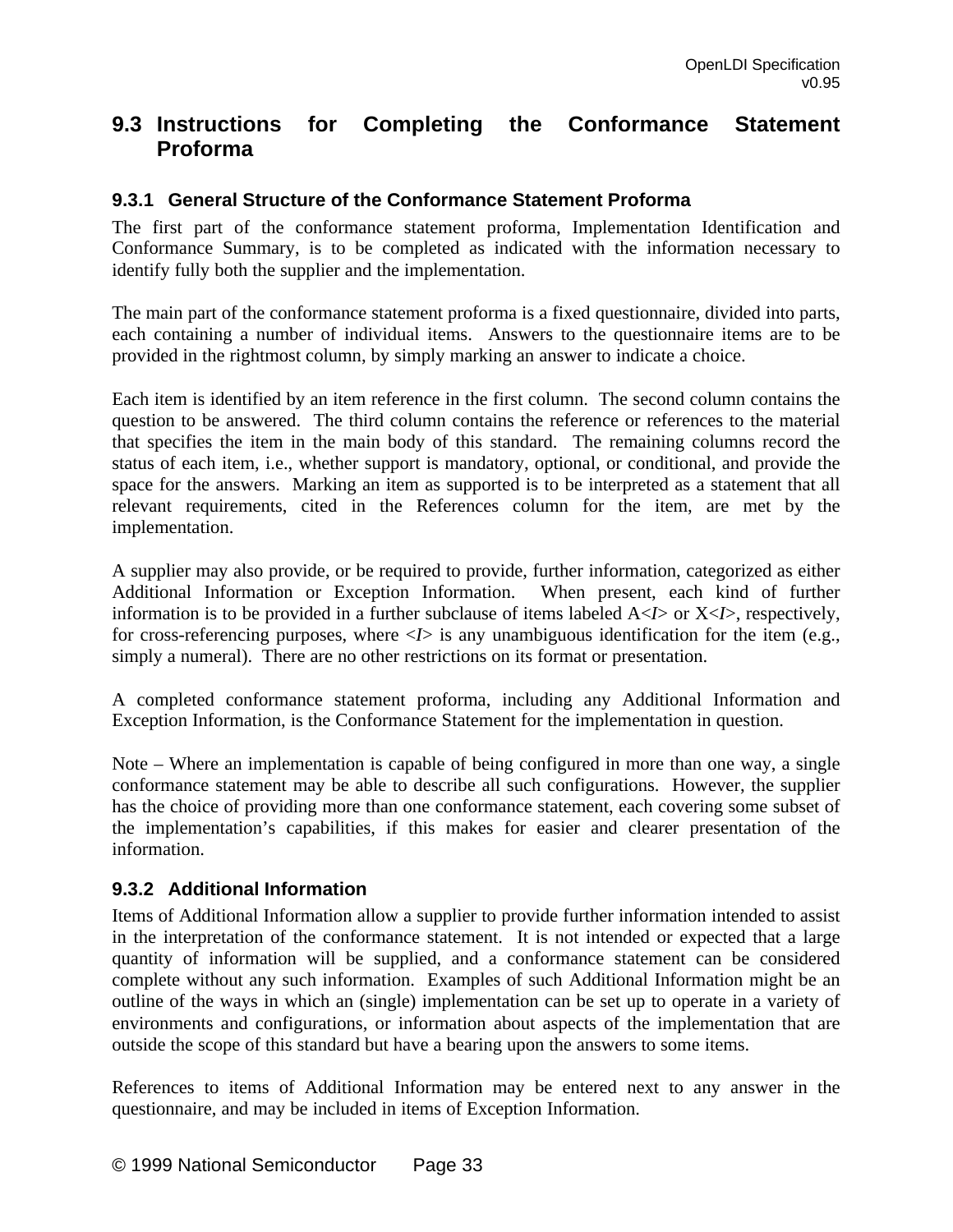#### **9.3.3 Exception Information**

It may happen occasionally that a supplier will wish to answer an item with mandatory status (after any conditions have been applied) in a way that conflicts with the indicated requirement. No pre-printed answer will be found in the Support column for this. Instead, the supplier shall write the missing answer into the Support column, together with an  $X < I >$  reference to an item of Exception Information, and shall provide the appropriate rationale in the Exception Information item itself.

An implementation for which an Exception Information item is required in this way does not conform to this standard.

Note  $-$  A possible reason for the situation described above is that a defect in this standard has been reported, a correction for which is expected to change the requirement not met by the implementation.

#### **9.3.4 Conditional Status**

The conformance statement proforma contains a number of conditional items. These are items for which both the applicability of the item itself, and its status if it does apply, mandatory or optional, are dependent upon whether or not certain other items are supported.

Where a group of items is subject to the same condition for applicability, a separate preliminary question about the condition appears at the head of the group, with an instruction to skip to a later point in the questionnaire if the "Not Applicable" answer is selected. Otherwise, individual conditional items are indicated by a conditional symbol in the Status column.

A conditional symbol is of the form " $\langle pred \rangle$ : $\langle S \rangle$ ", where " $\langle pred \rangle$ " is a predicate as described below, and "<S>" is one of the status symbols M or O.

If the value of the predicate is true, the conditional item is applicable, and its status is given by S: the support column is to be completed in the usual way. Otherwise, the conditional item is not relevant and the Not Applicable (N/A) answer is to be marked.

A predicate is one of the following:

- a) An item-reference for an item in the conformance statement proforma: the value of the predicate is true if the item is marked as supported, and is false otherwise.
- b) A boolean expression constructed by combining item-references using the boolean operators. The value of the predicate is true if the boolean equation combining the item references is true (where each individual item reference is true if the item is supported), and is false otherwise.

Each item referenced in a predicate, or in a preliminary question for grouped conditional items, is indicated by an asterisk in the Item column.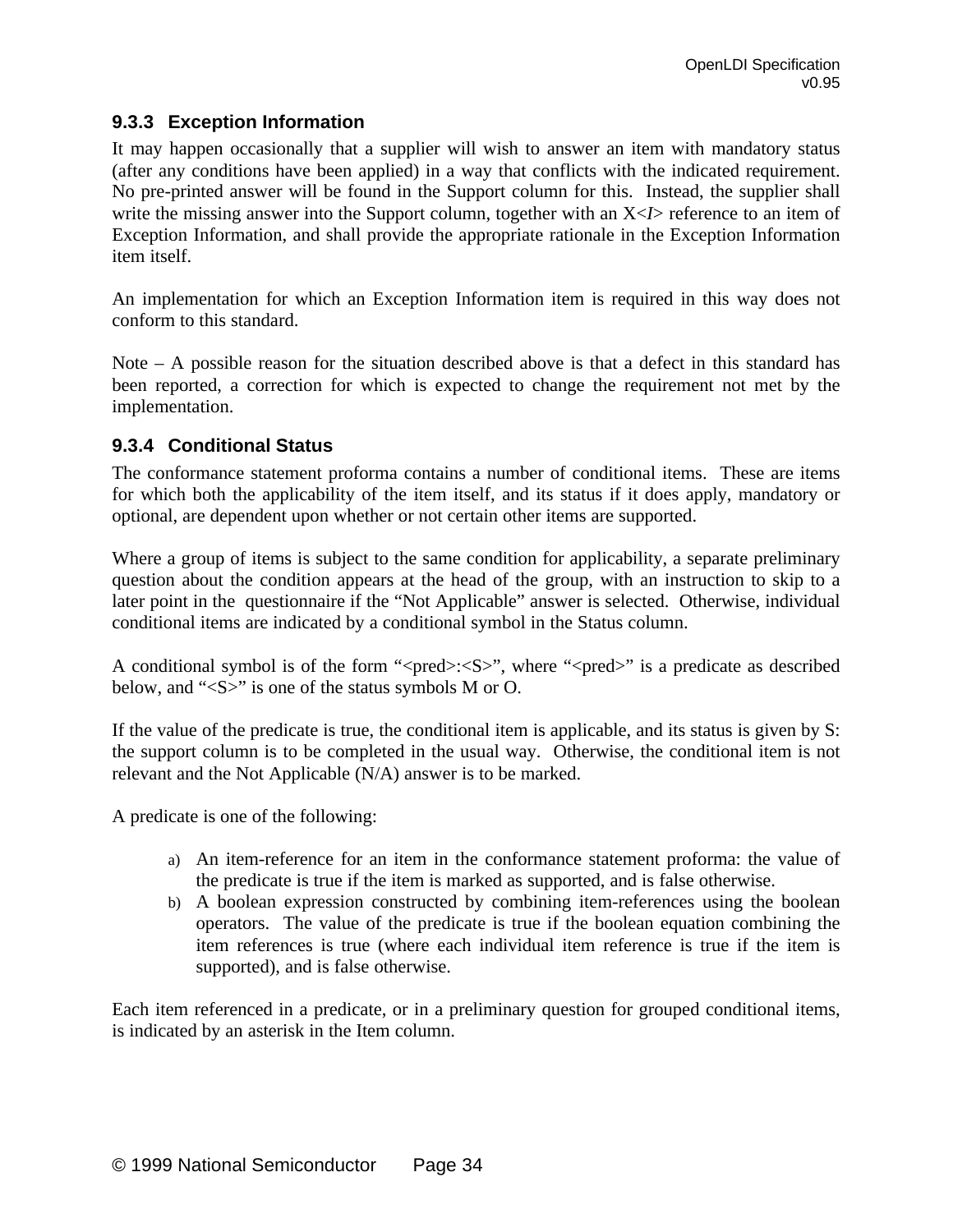## **9.4 Conformance Statement Proforma—OpenLDI**

#### **9.4.1 Implementation Identification**

| Supplier                                                                                                                                          |  |
|---------------------------------------------------------------------------------------------------------------------------------------------------|--|
| Contact point for queries about the conformance<br>statement                                                                                      |  |
| Implementation Name(s) and Version(s)                                                                                                             |  |
| Other information necessary for full identification,<br>e.g., name(s) and version(s) of the machines and/or<br>operating systems(s), system names |  |

Notes

a) Only the first three items are required for all implementations. Other information may be completed as appropriate in meeting the requirement for full identification.

b) The terms Name and Version should be interpreted appropriately to correspond with a supplier's terminology (e.g., Type, Series, Model)

#### **9.4.2 Conformance Summary, OpenLDI**

| Identification of Protocol Standard                                                                                                                     | OpenLDI            |                |  |
|---------------------------------------------------------------------------------------------------------------------------------------------------------|--------------------|----------------|--|
| Identification of Amendments and Corrigenda to<br>this conformance statement proforma that have been<br>completed as part of this conformance statement | Amd.<br>Amd.       | Corr.<br>Corr. |  |
| Have any Exception items been required?<br>(See 9.3.3: the answer Yes means that the<br>implementation does not conform the OpenLDI<br>standard.)       | $Yes \Box No \Box$ |                |  |
|                                                                                                                                                         |                    |                |  |
| Date of statement (dd/mm/yyyy)                                                                                                                          |                    |                |  |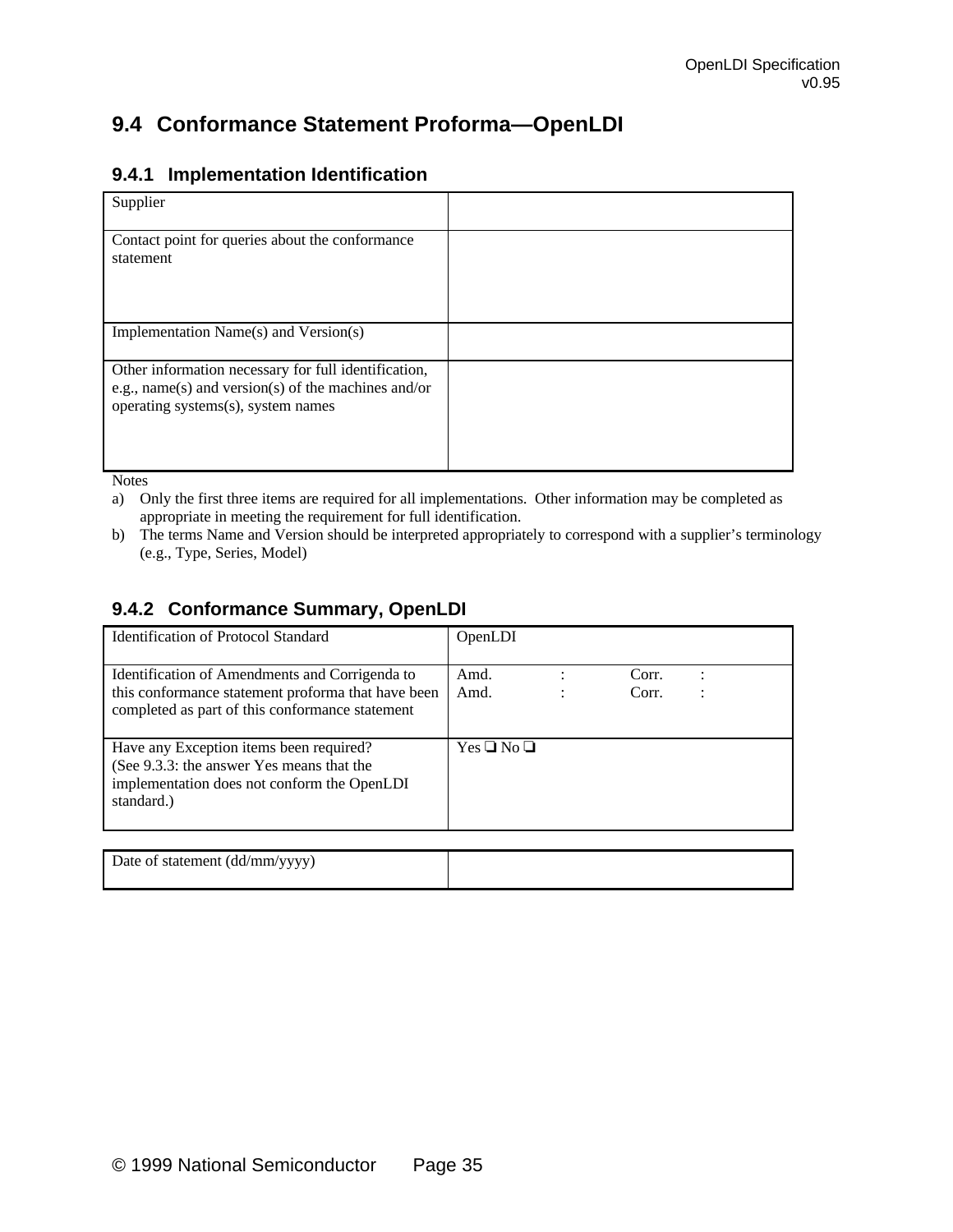| <b>Item</b> | <b>IUT</b> Configuration               | <b>References</b> | <b>Status</b> | <b>Support</b>     |
|-------------|----------------------------------------|-------------------|---------------|--------------------|
|             | What is the configuration of the IUT?  |                   |               |                    |
| CF1         | Internal interface                     | 7.2, 7.3          | O.1           | $Yes \Box No \Box$ |
| $*$ CF2     | External interface                     | 7.2, 7.3          | O.1           | $Yes \Box No \Box$ |
| $*$ CF3     | Display Source                         |                   | O.1           | $Yes \Box No \Box$ |
| $*$ CF4     | Display Device                         |                   | O.1           | $Yes \Box No \Box$ |
| $*$ CF5     | <b>Fixed Resolution Display Device</b> |                   | O.1           | $Yes \Box No \Box$ |

## **9.4.3 IUT Configuration**

| <b>Item</b>    | <b>Default Configurations</b>                                                                                                     | <b>References</b> | <b>Status</b> | <b>Support</b>              |
|----------------|-----------------------------------------------------------------------------------------------------------------------------------|-------------------|---------------|-----------------------------|
|                | Is the default configuration supported?                                                                                           |                   |               |                             |
| D <sub>1</sub> | $640\times480$ , 60 Hz, 24 bpp, single pixel<br>mode, lower pixel active                                                          | 5.2.1.1           | CF3: M        | $Yes \Box No \Box N/A \Box$ |
| D2             | $640\times480$ , 60 Hz, 18 bpp, single pixel<br>mode, lower pixel active                                                          | 5.2.1.2           | CF4: M        | $Yes \Box No \Box N/A \Box$ |
| D <sub>3</sub> | $640\times480$ , 60 Hz, 24 bpp, single pixel<br>mode, lower pixel active                                                          | 5.2.1.2           | CF4:O         | $Yes \Box No \Box N/A \Box$ |
| D <sub>4</sub> | Are all Signal lines terminated<br>properly?                                                                                      | 5.2.1.2           | CF4: M        | $Yes \Box No \Box N/A \Box$ |
| D <sub>5</sub> | Does the device respond to DDC2B<br>protocol immediately after application<br>of power or connection of the<br>OpenLDI interface? | 5.2.1.2           | CF4: M        | $Yes \Box No \Box N/A \Box$ |
| D <sub>6</sub> | Does the device blank the display and<br>enter a low power mode of operation<br>when the OpenLDI interface is not<br>connected?   | 5.2.1.2           | CF4:O         | $Yes \Box No \Box N/A \Box$ |

| <b>Item</b>     | <b>Plug and Play Operation</b>                                                                                                     | <b>References</b> | <b>Status</b> | <b>Support</b>                       |
|-----------------|------------------------------------------------------------------------------------------------------------------------------------|-------------------|---------------|--------------------------------------|
|                 | Is the plug and play operation supported?                                                                                          |                   |               |                                      |
| P <sub>1</sub>  | Is a display device attach hot plug<br>event detected?                                                                             | 5.2.2.1           | CF3:M         | $Yes \square No \square N/A \square$ |
| P <sub>2</sub>  | Is a display device removal hot plug<br>event detected?                                                                            | 5.2.2.2           | CF3: M        | $Yes \Box No \Box N/A \Box$          |
| P <sub>3</sub>  | Is a display source attach hot plug<br>event detected?                                                                             | 5.2.2.3           | CF4: M        | $Yes \Box No \Box N/A \Box$          |
| P <sub>4</sub>  | Does the display device operate in its<br>default configuration after a display<br>source attach hot plug event?                   | 5.2.2.3           | CF4: M        | $Yes \Box No \Box N/A \Box$          |
| <b>P5</b>       | Is a display source removal hot plug<br>event detected?                                                                            | 5.2.2.4           | CF4:M         | $Yes \square No \square N/A \square$ |
| P <sub>6</sub>  | Does the display device begin a<br>standby mode of operation after the<br>detection of a display source removal<br>hot plug event? | 5.2.2.4           | CF4:O         | $Yes \Box No \Box N/A \Box$          |
| P7              | Is DDC2B supported?                                                                                                                | 5.2.3             | M             | $Yes \Box No \Box$                   |
| P <sub>8</sub>  | Does the display source supply a<br>minimum of 100 mA to the $+5$ VDC<br>DDC Power line?                                           | 5.2.3             | CF3: M        | $Yes \Box No \Box N/A \Box$          |
| P <sub>9</sub>  | Does the display source support both<br>EDID 1.3 and 2.0?                                                                          | 5.2.4             | CF3:M         | $Yes \Box No \Box N/A \Box$          |
| P <sub>10</sub> | Does the display device support<br><b>EDID 1.3?</b>                                                                                | 5.2.4             | CF4:O.2       | $Yes \Box No \Box N/A \Box$          |
| P <sub>11</sub> | Does the display device support<br>EDID 2.0?                                                                                       | 5.2.4             | CF4:O.2       | $Yes \Box No \Box N/A \Box$          |
| P <sub>12</sub> | Is the Preferred Timing Mode bit set<br>and the native resolution reported in<br>the first detailed timing field of the            | 5.2.4             | CF5: M        | $Yes \Box No \Box N/A \Box$          |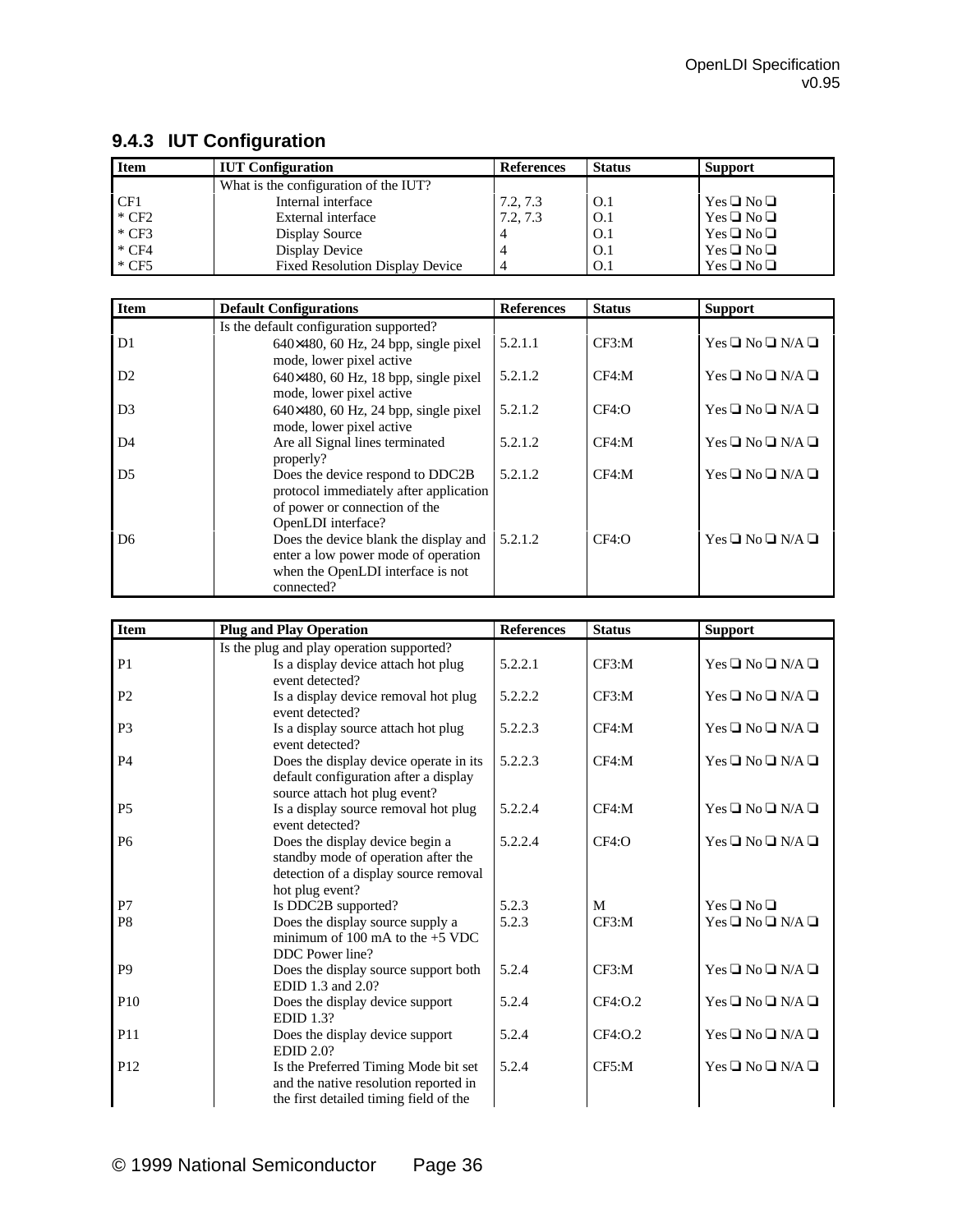| <b>Item</b>     | <b>Plug and Play Operation</b>  | <b>References</b> | <b>Status</b> | <b>Support</b>                           |
|-----------------|---------------------------------|-------------------|---------------|------------------------------------------|
|                 | EDID data structure?            |                   |               |                                          |
| P <sub>13</sub> | Display source gamma correction | 5.2.5.1           | CF3:M         | $\Gamma$ Yes $\Box$ No $\Box$ N/A $\Box$ |
| P <sub>14</sub> | Display device gamma correction | 5.2.5.2           | CF4:M         | $Yes \Box No \Box N/A \Box$              |

| <b>Item</b>    | <b>Transmission Modes Supported</b>                   | <b>References</b> | <b>Status</b>                      | <b>Support</b>                       |
|----------------|-------------------------------------------------------|-------------------|------------------------------------|--------------------------------------|
|                | What pixel transmission modes are supported?          |                   |                                    |                                      |
| X1             | 18-bit single pixel, unbalanced                       | 5.4.2.1, 5.3.1    | M                                  | $Yes \Box No \Box$                   |
| X <sub>2</sub> | 24-bit single pixel, unbalanced                       | 5.4.2.2, 5.3.2    | M                                  | $Yes \Box No \Box$                   |
| X3             | 18-bit dual pixel, unbalanced                         | 5.4.2.3, 5.3.3    | $\Omega$                           | $Yes \Box No \Box N/A \Box$          |
| X4             | 24-bit dual pixel, unbalanced                         | 5.4.2.4, 5.3.4    | $\Omega$                           | $Yes \Box No \Box N/A \Box$          |
| $*$ X5         | 18-bit single pixel, balanced                         | 5.4.3.1, 5.3.1    | $\Omega$                           | $Yes \square No \square N/A \square$ |
| $*X6$          | 24-bit single pixel, balanced                         | 5.4.3.2, 5.3.2    | $\Omega$                           | $Yes \Box No \Box N/A \Box$          |
| $*$ X7         | 18-bit dual pixel, balanced                           | 5.4.3.3, 5.3.3    | $\Omega$                           | $Yes \Box No \Box N/A \Box$          |
| $*X8$          | 24-bit dual pixel, balanced                           | 5.4.3.4, 5.3.4    | $\Omega$                           | $Yes \Box No \Box N/A \Box$          |
|                | How is the balanced transmission mode<br>implemented? |                   |                                    |                                      |
| X <sub>9</sub> | Data disparity calculation                            | 5.4.3             | $X5$ or $X6$ or $X7$<br>or $X8:$ M | $Yes \Box No \Box N/A \Box$          |
| X10            | Running word disparity calculation                    | 5.4.3             | $X5$ or $X6$ or $X7$<br>or $X8:$ M | $Yes \square No \square N/A \square$ |
| X11            | Running word disparity saturation                     | 5.4.3             | $X5$ or $X6$ or $X7$<br>or $X8:$ M | $Yes \Box No \Box N/A \Box$          |
| X12            | DC Balance bit value                                  | 5.4.3             | $X5$ or $X6$ or $X7$<br>or $X8:$ M | $Yes \square No \square N/A \square$ |
| X13            | Transmit unmodified or inverted                       | 5.4.3             | $X5$ or $X6$ or $X7$<br>or $X8:$ M | $Yes \Box No \Box N/A \Box$          |
| X14            | Control information transmission                      | 5.4.3             | $X5$ or $X6$ or $X7$<br>or $X8:$ M | $Yes \square No \square N/A \square$ |
| X15            | Data Enable sent on CLK1                              | 5.4.3             | $X5$ or $X6$ or $X7$<br>or $X8:$ M | $Yes \square No \square N/A \square$ |
| X16            | Data Enable sent on CLK2                              | 5.4.3             | $X7$ or $X8:M$                     | $Yes \Box No \Box N/A \Box$          |

| <b>Item</b>    | <b>Electrical Interface</b>                | <b>References</b> | <b>Status</b> | <b>Support</b>              |
|----------------|--------------------------------------------|-------------------|---------------|-----------------------------|
|                | Which electrical interfaces are supported? |                   |               |                             |
| E1             | <b>LVDS</b>                                | 6.2.1             | M             | $Yes \Box No \Box$          |
| E2             | Minimum bit time                           | 6.2.1.1           | M             | $Yes \Box No \Box$          |
| E3             | LVDS with pre-emphasis                     | 6.2.2             | O             | $Yes \Box No \Box N/A \Box$ |
| $* E4$         | USB                                        | 6.3               | O             | $Yes \Box No \Box N/A \Box$ |
| E <sub>5</sub> | DDC.                                       | 6.4               | M             | $Yes \Box No \Box$          |

| <b>Item</b>    | Receptacle                                        | <b>References</b> | <b>Status</b> | <b>Support</b>                           |
|----------------|---------------------------------------------------|-------------------|---------------|------------------------------------------|
| l R1           | Is the receptacle compatible with those listed?   | 72                | M             | $Yes \Box No \Box$                       |
| R2             | Is the shielded twisted pair pinout as described? | 7.2.1             | M             | $Yes \Box No \Box$                       |
| R <sub>3</sub> | Is the unshielded twisted pair pinout as          | 7.2.2             |               | $\Gamma$ Yes $\Box$ No $\Box$ N/A $\Box$ |
|                | described?                                        |                   |               |                                          |

| <b>Item</b>    | Cable                                       | <b>References</b> | <b>Status</b> | <b>Support</b>              |
|----------------|---------------------------------------------|-------------------|---------------|-----------------------------|
|                | Is the interface accessible external to the |                   |               |                             |
|                | assembly?                                   |                   |               |                             |
| C <sub>1</sub> | Cable length $\leq 10m$                     | 7.3.1             | CF2:M         | $Yes \Box No \Box N/A \Box$ |
| C <sub>2</sub> | Number of conductors and types              | 7.3.2             | CF2:M         | $Yes \Box No \Box N/A \Box$ |
| C <sub>3</sub> | Wire gauge                                  | 7.3.3             | CF2: M        | $Yes \Box No \Box N/A \Box$ |
| C <sub>4</sub> | Conductor resistance                        | 7.3.4             | CF2: M        | $Yes \Box No \Box N/A \Box$ |
| C <sub>5</sub> | Insulation resistance                       | 7.3.5             | CF2: M        | $Yes \Box No \Box N/A \Box$ |
| C <sub>6</sub> | Cable shield                                | 7.3.6             | CF2:M         | $Yes \Box No \Box N/A \Box$ |
| C7             | Single pair transmission skew               | 7.3.7             | CF2: M        | $Yes \Box No \Box N/A \Box$ |
| C8             | Multiple pair transmission skew             | 7.3.8             | CF2:M         | $Yes \Box No \Box N/A \Box$ |